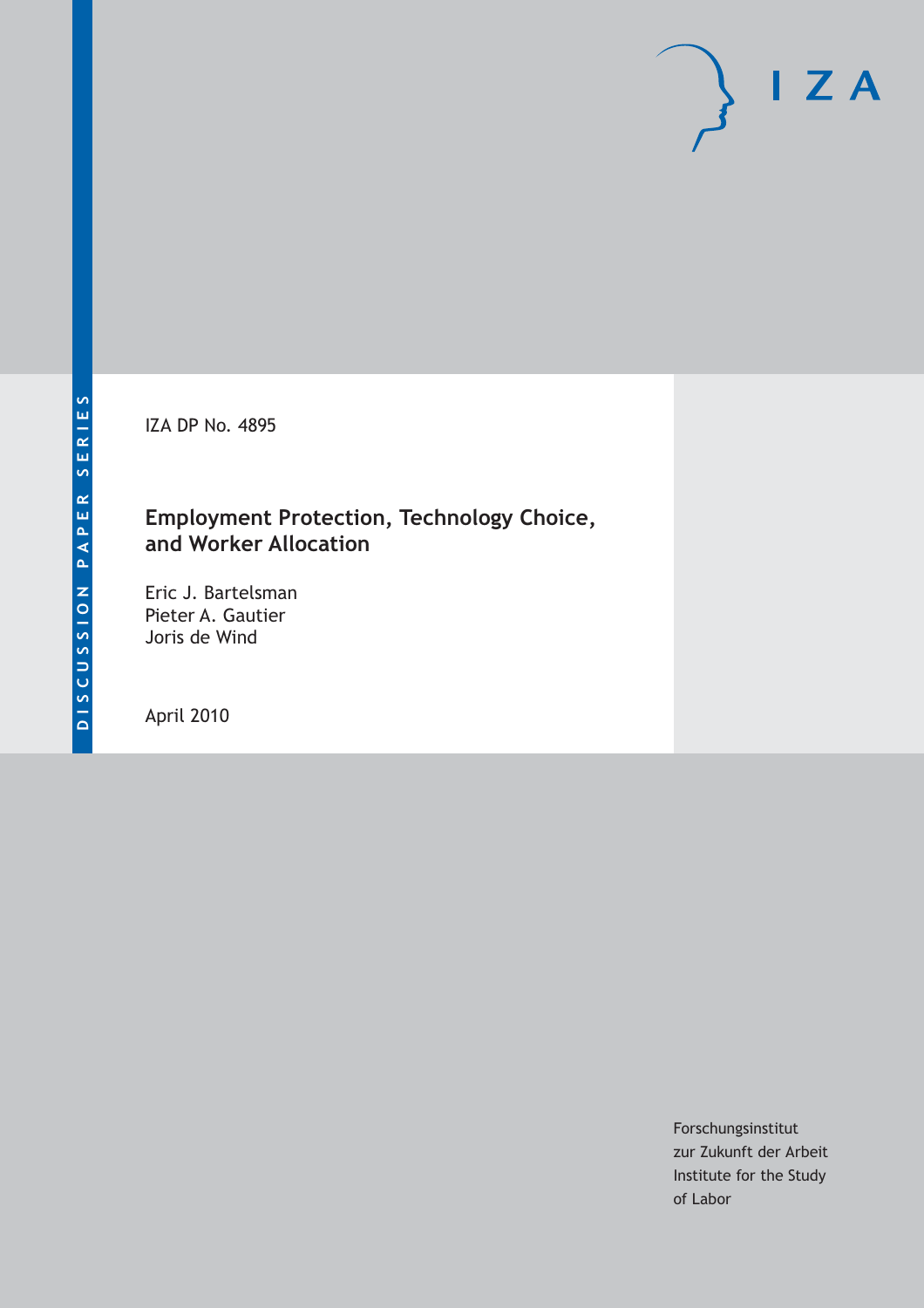# **Employment Protection, Technology Choice, and Worker Allocation**

# **Eric J. Bartelsman**

*VU University Amsterdam, Tinbergen Institute and IZA* 

# **Pieter A. Gautier**

*VU University Amsterdam, Tinbergen Institute, CEPR and IZA* 

# **Joris de Wind**

*De Nederlandsche Bank and University of Amsterdam* 

## Discussion Paper No. 4895 April 2010

IZA

P.O. Box 7240 53072 Bonn Germany

Phone: +49-228-3894-0 Fax: +49-228-3894-180 E-mail: iza@iza.org

Any opinions expressed here are those of the author(s) and not those of IZA. Research published in this series may include views on policy, but the institute itself takes no institutional policy positions.

The Institute for the Study of Labor (IZA) in Bonn is a local and virtual international research center and a place of communication between science, politics and business. IZA is an independent nonprofit organization supported by Deutsche Post Foundation. The center is associated with the University of Bonn and offers a stimulating research environment through its international network, workshops and conferences, data service, project support, research visits and doctoral program. IZA engages in (i) original and internationally competitive research in all fields of labor economics, (ii) development of policy concepts, and (iii) dissemination of research results and concepts to the interested public.

IZA Discussion Papers often represent preliminary work and are circulated to encourage discussion. Citation of such a paper should account for its provisional character. A revised version may be available directly from the author.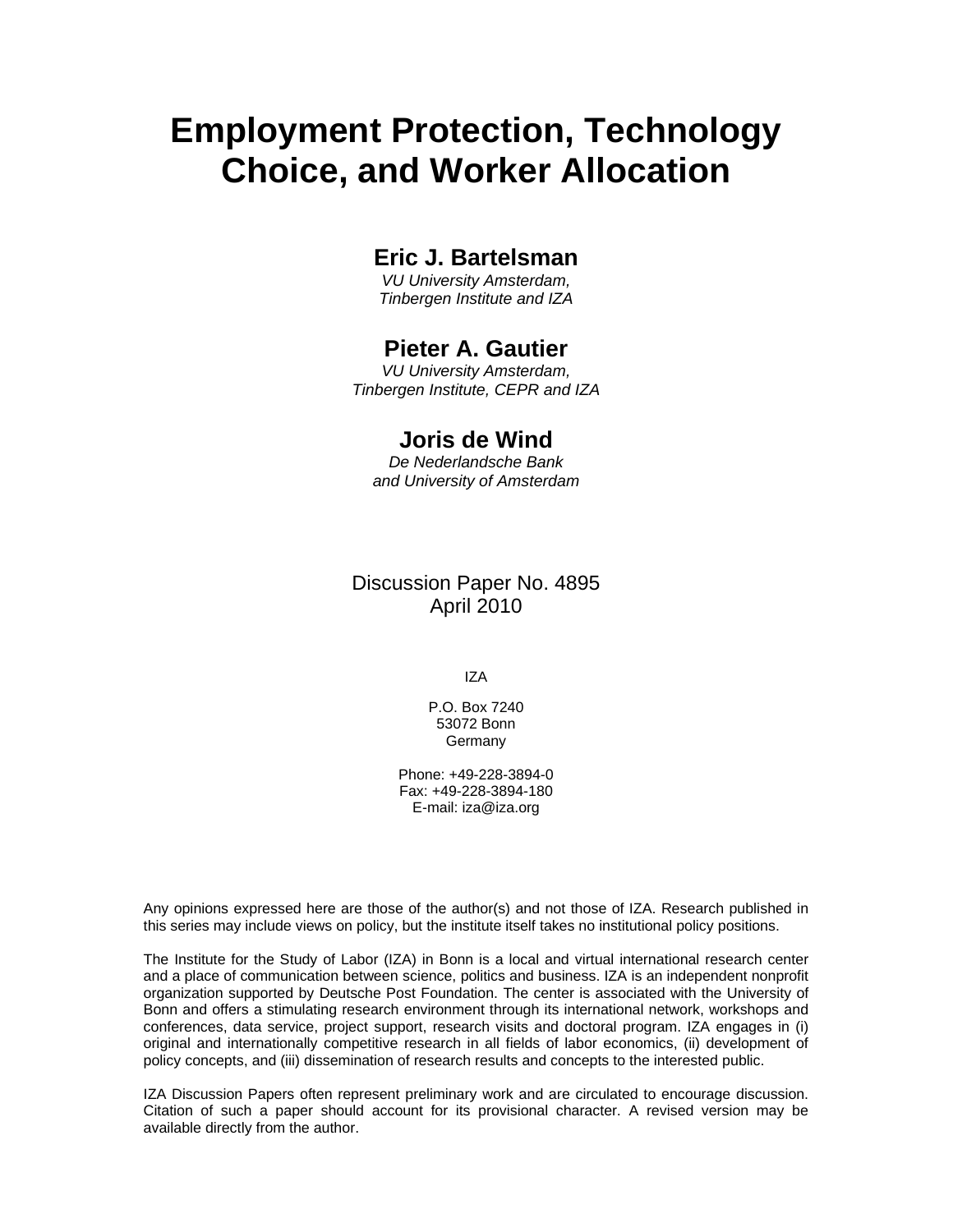IZA Discussion Paper No. 4895 April 2010

# **ABSTRACT**

# **Employment Protection, Technology Choice, and Worker Allocation\***

Using a country-industry panel dataset (EUKLEMS) we uncover a robust empirical regularity, namely that high-risk innovative sectors are relatively smaller in countries with strict employment protection legislation (EPL). To understand the mechanism, we develop a twosector matching model where firms endogenously choose between a safe technology with known productivity and a risky technology with productivity subject to sizeable shocks. Strict EPL makes the risky technology relatively less attractive because it is more costly to shed workers upon receiving a low productivity draw. We calibrate the model using a variety of aggregate, industry and micro-level data sources. We then simulate the model to reflect both the observed differences across countries in EPL and the observed increase since the mid-1990s in the variance of firm performance associated with the adoption of information and communication technology. The simulations produce a differential response to the arrival of risky technology between low- and high-EPL countries that coincides with the findings in the data. The described mechanism can explain a considerable portion of the slowdown in productivity in the EU relative to the US since 1995.

JEL Classification: J65, O38

Keywords: employment protection legislation, exit costs, information and communications technology, heterogeneous productivity, sectoral allocation

Corresponding author:

-

Pieter A. Gautier Vrije Universiteit Amsterdam Dep. of Economics (2A-33) De Boelelaan 1105 1081 HV Amsterdam The Netherlands E-mail: pgautier@feweb.vu.nl

<sup>\*</sup> We would like to thank Wouter den Haan, Egbert Jongen, Roland Luttens and Marcel Jansen for useful comments and suggestions. We also would like to thank participants of CAED, Tokyo and ECB/CEPR Labour Market Workshop, Frankfurt as well as seminar participants at the University of Copenhagen, CPB, Tinbergen Institute, VU University Amsterdam, University of Maastricht and De Nederlandsche Bank.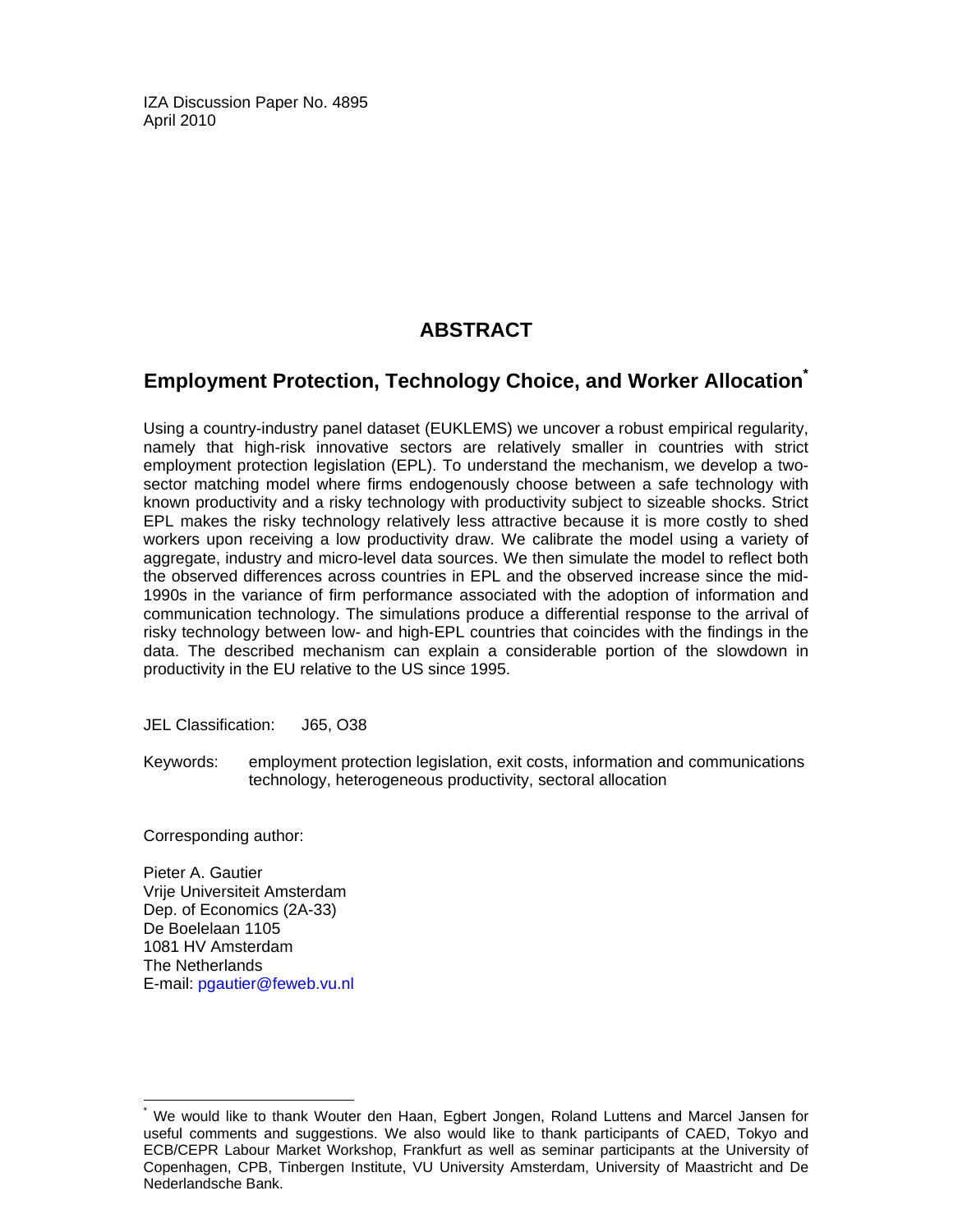### 1 Introduction

In this paper we argue that a change in the nature of technological opportunities in the mid 1990s interacted with cross region differences in employment protection to become a prominent cause of the observed divergence in productivity between the US and the EU. The emergence of accelerating improvements in computing power coupled with steepening adoption rates of communication technology resulted in a large variance in realized productivity and profits for firms choosing to use these technologies. The increase in variance is good for aggregate productivity and appealing to individual firms because good news is unbounded while bad news is bounded by the option to exit or fire workers. When in the mid-nineties these technological opportunities arose, the expected net benefits of exploring this technology were higher in countries with low EPL because the option to shut down was less costly. We give robust evidence that in countries with high EPL, high-risk innovative sectors (which are associated with intensive ICT use) are relatively small. The negative relationship also holds between other exit frictions (i.e. low cost recovery of capital for exiting Örms) and the relative size of risky sectors. We explain the empirical Öndings using a matching model with endogenous technology choice, i.e. firms can choose between a risky and a safe technology. In a calibrated version of the model, high firing or exit costs reduce the number of jobs in the risky sector, lower productivity in the risky sector, and lower aggregate productivity.

Our paper draws from and combines results from a variety of different literatures. The main question we look at is prominent in the literature on innovation, IT and productivity growth. The model we use is derived from models in the search literature that mostly have been used to study the effects of frictions (including EPL) in labor markets, but recently these models are used for studying allocation and productivity as well. Further, our use of model calibration, and comparison of model simulations with moments and parameter estimates from data draw on a rich macro literature. Finally, we follow a lengthy sequence of papers studying the effect of EPL on labor markets and macro outcomes. We discuss these points in turn.

Growth accounting exercises in the US have shown most of the acceleration of output growth to be due to ICT capital deepening and to increases in TFP associated with ICT use (for an overview of the findings, see Jorgenson, Ho and Stiroh 2008). Cross-region comparisons (van Ark, O'Mahony and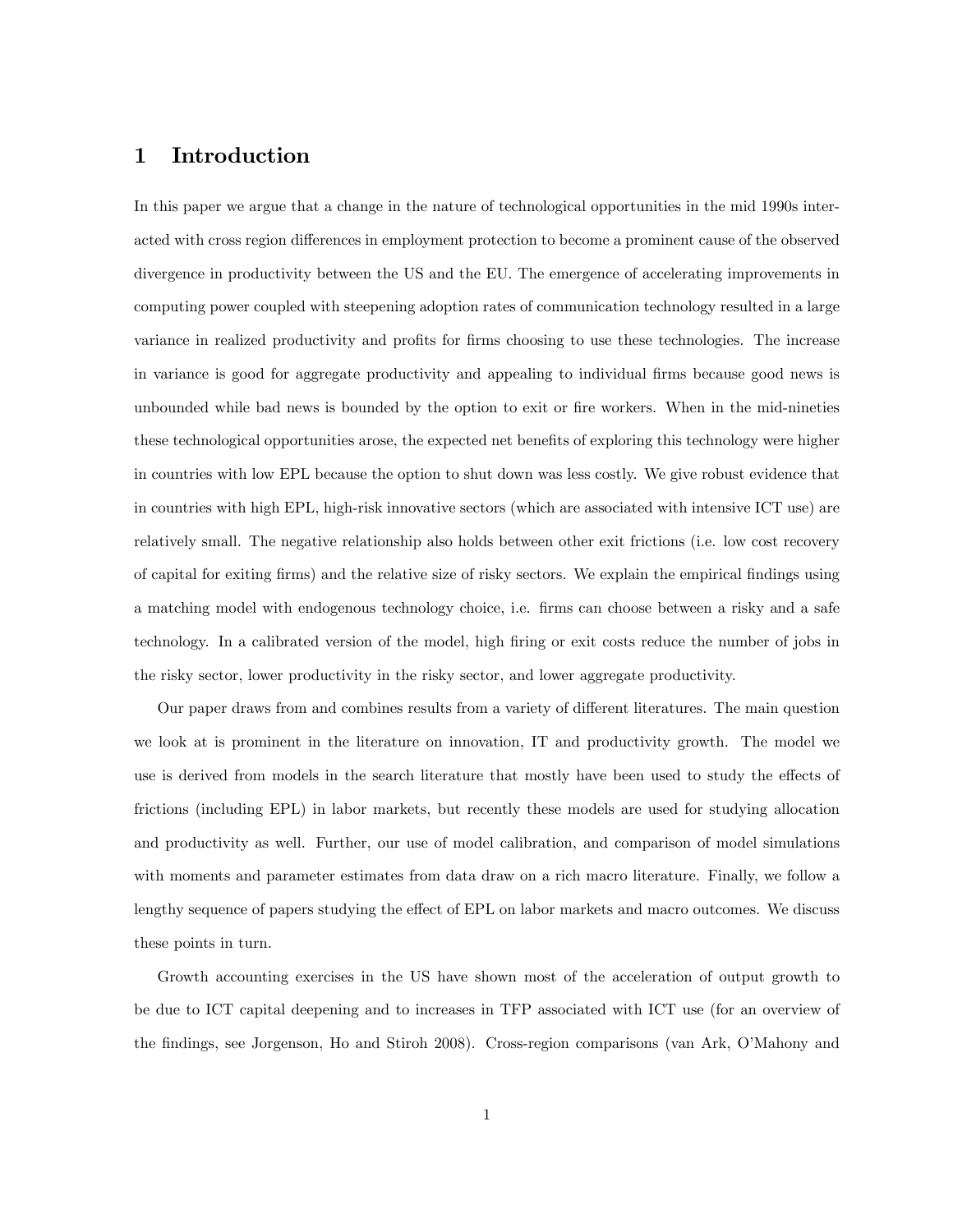Timmer, 2008) show that ICT production and use has been much lower in the EU than in the US and that this may explain much of the relative slowdown. The growth accounting literature is not, however, capable of explaining why the ICT producing sector in the EU is smaller, why ICT investment and thus ICT-capital deepening is lower, why the contribution from ICT-using industries is smaller, and thus why aggregate productivity diverges. The link we make between technology choice and employment protection and exit costs in general depends on the special nature of information and communication technology. A nice case study of such risky innovation is given by Brynjolfsson McAfee, Sorell, and Zhu (2008), where the benefits of adopting an innovative IT system arise in conjunction with a reorganization of the production process. The success of the innovation can only be determined by experimenting with the new organization in the market. In case of failure, the configuration of the hardware, software, process, and organization structure needs to be changed again, while in case of success, the system is scaled up, for example by replicating it in other locations. This fits nicely with the findings of Bloom, Sadun, and Van Reenen (2007) that U.S. multinational Örms have high returns to investment in IT in their UK subsidiaries because they only transplant the IT implementations that were adopted successfully in the US.

Consistent with this innovation strategy, Brynjolfsson, McAfee and Zhu (2009), find that the crosssectional variance of profits in IT using firms is higher, and has been increasing steadily since 1995, relative to the cross-sectional variance of profits in firms with low IT uptake. In many cases, the IT and organizational investments do not lead to success and require either another round of attempts at getting the implementation right, or exit. Similarly, Bartelsman (2008) Önds that the variance of market share changes among firms in an industry is higher in those countries and industries where firms have higher adoption rates of broadband internet. In this paper, we find that the variance of productivity across firms and the churn of jobs has become higher since 1995 in ICT intensive industries. While the direction of causality is difficult to ascertain, this evidence shows that higher rates of adoption of new technology coincide with increased cross-sectional variation in profits, productivity, market share, and employment.

Although we do not explicitly model the process of experimental innovation in detail, our model is consistent with it. To model this process, the decision to innovate not only requires a fixed entry fee but also requires some complementary factor input, say labor, with an associated áow of factor payments.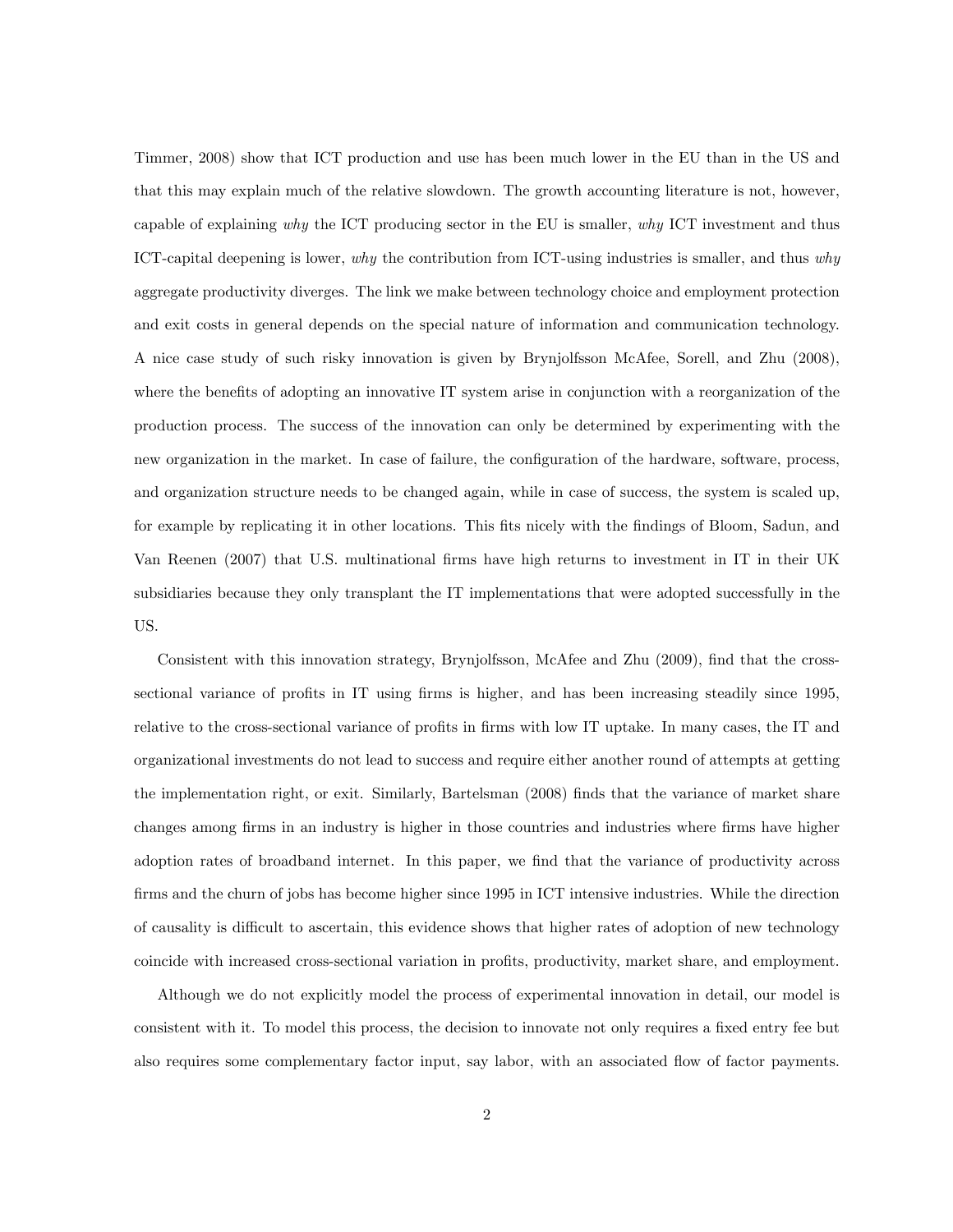Specifically, the risky sector firms are modelled as in Mortensen and Pissarides (1994) and the safe sector firms are as in Pissarides (2000). Both sectors are connected with each other through the pool of unemployed workers from which both sectors hire and EPL reduces the risky and increases the safe sector. The Mortensen-Pissarides search model is particularly useful to study labor market policies because it is simple and simultaneously solves for the labor market stocks and flows.<sup>1</sup> Frictions are essential in our model to explain the coexistence of vacancies and unemployed workers, but they also are needed to allow for an equilibrium where both high and low productivity firms can simultaneously exist. As in Mortensen and Lentz (2008), a key factor for aggregate productivity is the allocation of workers to different firms.

We calibrate our model for the US using a variety of sources including the EUKLEMS dataset (O'Mahony, and Timmer 2009) and a novel dataset built up from firm-level sources (Bartelsman, Haltiwanger, and Scarpetta 2009, from now on called BHS). By exploring new data sources we are able to get more information on primitives that previously had to be fixed at arbitrary values. For example, we use our model to derive a relation between the underlying ex ante mean and variance of the productivity distribution in the risky sectors and the observed (truncated) mean and variances.<sup>2</sup> Further we can generate experiments such as considering the effect of changing the estimated US level of EPL (one month of production) to European levels (seven months of production).<sup>3</sup> Simulated data generated from the model in this manner shows the same relationship between sector size and EPL interacted with riskiness that we find in the actual data.

By now there exists a huge literature on the effects of EPL on labor market performance based on cross country evidence.<sup>4</sup> The main conclusions are that the effects on employment are negative but small. Participation is typically smaller in countries with strong EPL and the effects on unemployment are essentially zero. EPL reduces the áows in and out of employment and increases unemployment duration.

 $\overline{1}$ The effects of EPL have been studied extensively in the search matching literature using a single sector model. See e.g. Brügeman (2006), Burda (1992), Garibaldi (1998), Ljungqvist (2002) and Mortensen and Pissarides (1999). Alvarez and Veracierto (2001) study EPL in a Lucas-Prescott search model. Those papers do not consider the allocation of workers over risky and safe sectors.

 $2$ Acemoglu and Shimer (2000) show that under search frictions, technology dispersion can be an equilibrium response of firms with the same potential outcomes.

 $3$ There is a lot of variation in severance payments and procedural cost within Europe. Severance payments range from from 0 in e.g. the UK and Belgium to 18 months in Italy and 20 months in Portugal for a worker who has been employed for 20 years. In many European countries, severance payments are equal to one month salary for each year worked.

<sup>4</sup> This literature includes Addison and Teixeira (2003), Bertola (1990), Blanchard (1998), Lazear (1990), Nickell and Layard (1998), Blanchard and Portugal (1998), OECD (2004).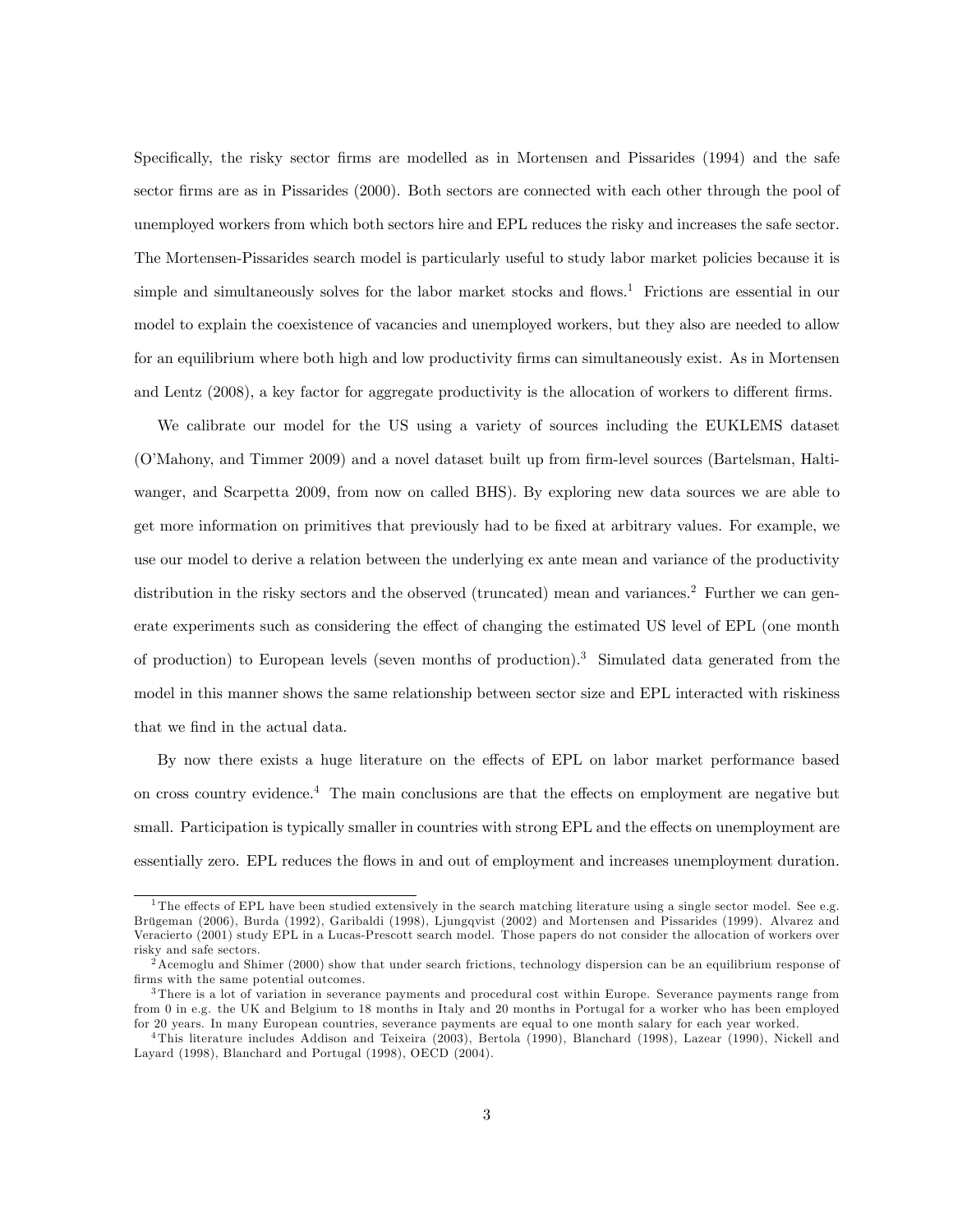Autor, Kerr, and Kugler (2008) give some evidence that EPL reduces productivity at the plant level but they cannot rule out that their results are (partly) due to confounding economic shocks. Samaniego  $(2006)$  gives evidence that EPL is negatively correlated with ICT diffusion. In a related empirical exercise, Bartelsman, Perotti, and Scarpetta (2008) show that the productivity of broadband intensive industries relative to other industries is lower in countries with high EPL. Bassanini, Nunziata and Venn (2009) give evidence that productivity in high turnover industries is relatively low if EPL is strong which is consistent with our findings. However, in our model, turnover is endogenous and depends on the choice of technology. Our paper is to our knowledge the first one that gives evidence that firing costs may harm productivity and innovation by decreasing the size of innovative sectors. We also confirm Samaniego's finding of a negative correlation between broadband use and EPL across countries. The advantage of cross country industry panel data is that an attempt can be made to identify the causal effect by controlling for the possible correlation between strong EPL and other active labor market policies. The sectoral variation can be used for identification because we can see how relative sector size within a country varies across countries. Our equilibrium search model explicitly allows for competition between firms in the innovative and Örms in the safe sector and we can jointly derive relative sector sizes, equilibrium participation, unemployment and employment rates in both sectors. The mechanism that we propose is related to Saint-Paul (2002) where countries with high EPL specialize in secure goods at the end of their product cycle while countries with low EPL specialize in more innovative goods.

Finally, there exists a large literature on optimal layoff taxes, i.e. Bentolila and Bertola (1990), Hopenhayn and Rogerson (1993) and Ljungqvist. Blanchard and Tirole (2008) and Michau (2009) show that optimal layoff taxes are positive if workers are risk averse and cannot borrow against future income. The motivation for this is Pigouvian; firms do not internalize the increase in UI expenditures when they Öre a worker. Since we assume risk neutral workers (or alternatively complete capital markets), those effects are absent in our model. Finally, Acemoglu and Shimer show that UI benefits can have a positive effect on firm productivity because it stimulates workers to search for high productivity jobs and stimulates firms to create those jobs.

The paper is organized as follows. Section 2 summarizes the stylized facts on the productivity divergence. Section 3 discusses our theoretical model which is calibrated in section 4. Section 5 shows our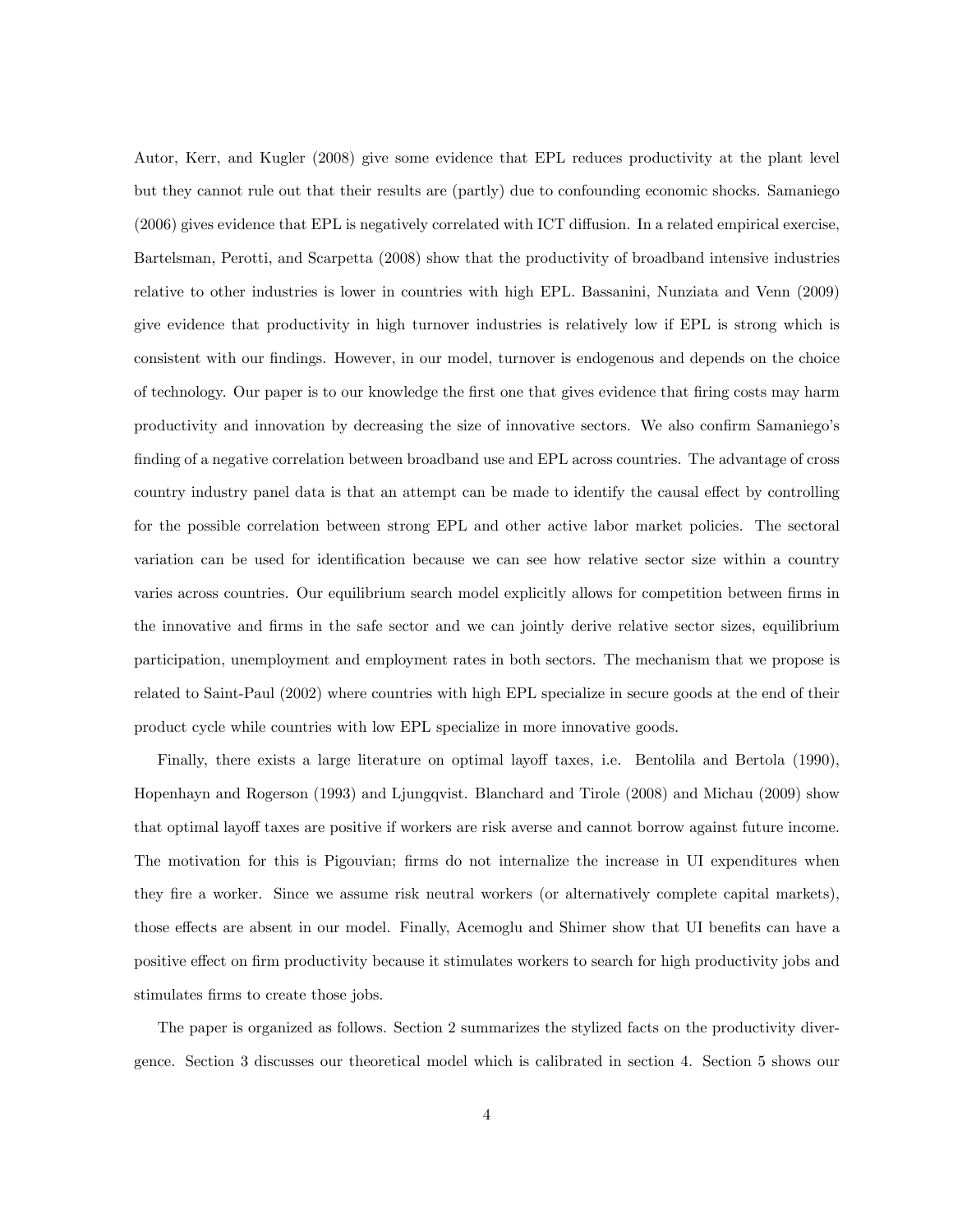main empirical Önding that risky sectors are relatively smaller in high-EPL-countries. We conclude with some reflections on the importance of this link between EPL and productivity and with ideas for future research.

### 2 Stylized Facts

This section presents some stylized facts on productivity, risky innovation, and sectoral allocation of labor. We start with a picture that begs the important question: Why has productivity in the EU stopped converging to the US level, and has it actually been diverging since the mid-nineties? Using data from the EUKLEMS database, Figure 1 shows real value added per hour worked in the market sector in the EU-15 versus the United States.<sup>5</sup> The finding has spawned an exploration into the details, breaking the pattern down into contributions of countries and industries, and further into the contributions for each factor of production. Overall, van Ark, O'Mahony and Timmer (2008) argue that the European productivity slowdown is attributable to the slower emergence of the 'knowledge economy' in Europe compared to the United States. The findings are that the EU enjoys lower growth contributions from investment in information and communication technology and has a relatively small share of technology producing industries. The EU also has slower multifactor productivity growth than in the U.S. where the acceleration in productivity likely is associated with advances in the innovative uses of information technology.

The explanation of the *why* for these findings that we put forward in this paper has to do with the nature of innovation in both the production and use of information and communication technologies. In our model, we assume that the innovative sector also is 'high risk'. That is, a firm that invests in these technologies or sectors has a higher variance of payoffs than a firm that invests in more traditional sectors or in more traditional types of capital equipment. In a recent paper, Brynjolfsson, McAfee, Sorell, and Zhu (2008) argue that the payoff associated with ICT-related business investments comes from scaling

<sup>&</sup>lt;sup>5</sup>Output of the fifteen EU countries are converted to dollars using industry-of-origin purchasing power parity data from the EUKLEMS database. The same pattern emerges if one displays relative total factor productivity (TFP) which takes into account changes in both capital and labor quality. However, for consistency with measures used in our model and because these data are more consistent across source, we will stick to indicators of ppp-adjusted real value added and hours worked.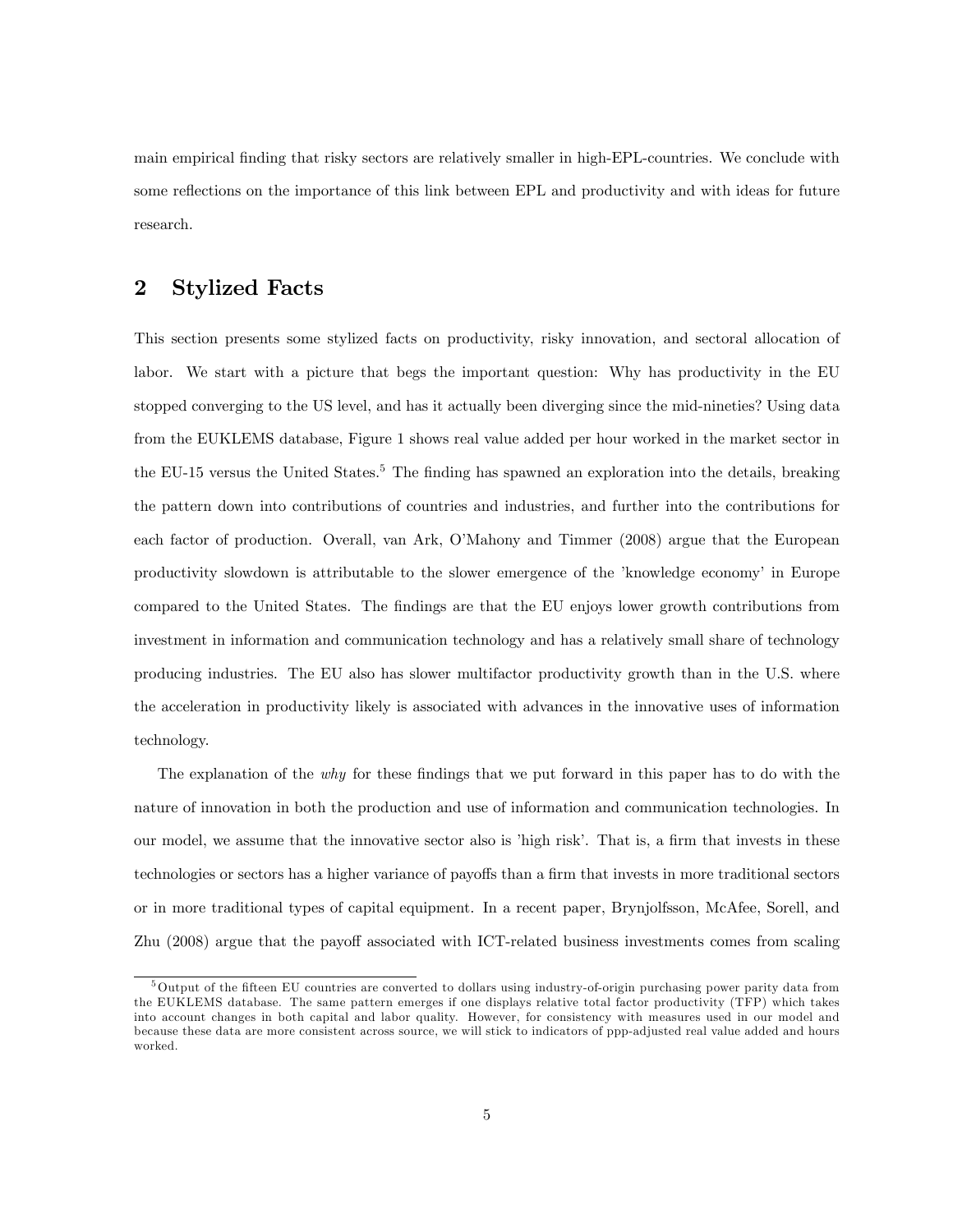

Figure 1: Labor Productivity EU15 relative to US; source: EUKLEMS

up a successful venture after it has shown its success in smaller-scale experiments. The upshot is that investing in such experiments has a high chance of failure and a very small chance of a very high payoff. Data from Compustat, linked to the Harte-Hank indicators on firm-level ICT investments, show that the cross-sectional variance of profits of ICT-intensive firms versus non-ICT intensive firms starts diverging in the mid-nineties (Brynjolfsson, McAfee, and Zhu 2009), see Figure 2.

Similar evidence is found by analyzing a country/industry panel dataset of indicators built up from firm-level data. Using linked longitudinal data on sales and broadband use at the firm-level for 13 EU countries, Bartelsman (2008) finds that industries that have a higher percentage of workers with access to broadband internet exhibit higher variance of the distribution of firm-level sales growth.

Using the same datasource, the table below shows results for the regression of the coefficient of variation of labor productivity productivity across firms in an industry on the percentage of workers with broadband access within the industry. The data (labelled ONS, and described in the section on empricial evidence) cover the years 2001 through 2005, during which time the penetration of broadband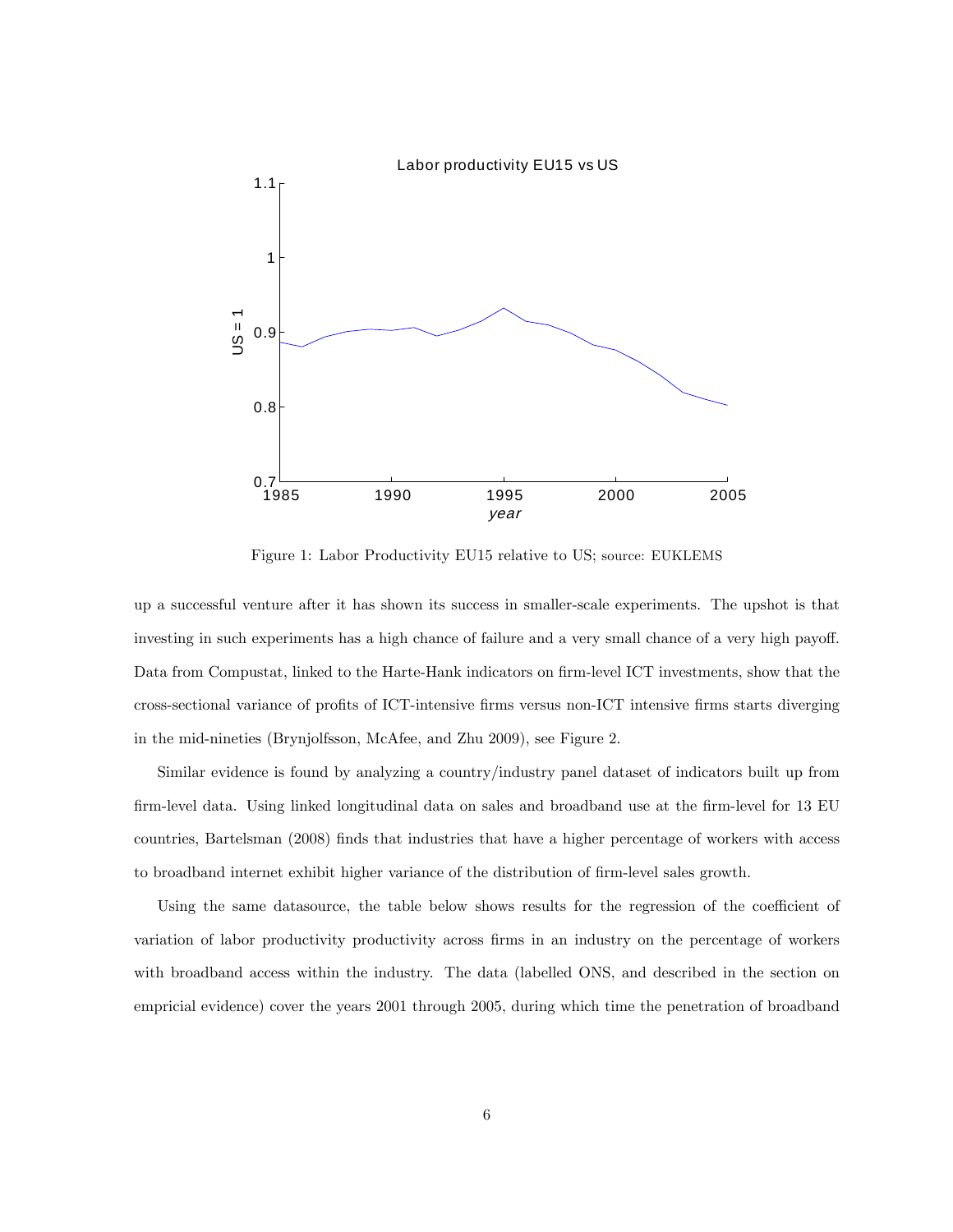

Figure 2: Variance of Gross Profit Margin, source: Brynjolfsson et al. (2009)

was growing rapidly.

$$
C_{c,i,t} = \alpha + \gamma B_{c,i,t} + \sum_{j} \delta_j D_j + \varepsilon_{c,i,t}
$$
\n<sup>(1)</sup>

Where C is the coefficient of variation of industry productivity in country c, industry i, and year t,  $B$ is the percentage of workers in the industry with access to broadband internet, and  $D$  are dummy variable for each country, industry, and time periods. The regression is run both in levels and first differences. In both cases, the correlation is significantly positive, as shown in table 1.  $<sup>6</sup>$  This correlation does not imply</sup> causality, and needs to be interpreted with care because the ex-post observed variance in an industry may already reflect the endogenous firm-level choice of whether to invest in safe or risky innovation.

|               | Levels          | First-differences |
|---------------|-----------------|-------------------|
| $\gamma$      | 0.97<br>(2.47)  | 2.03<br>(3.72)    |
| $R^2$         | 0.40            | 0.07              |
| D.F.          | 650             | 461               |
| Fixed effects | ctry, ind, time | ctry, ind, time   |

Table 1: Productivity variance and broadband use

 $6\text{We ran the regression without fixed effects and all combinations of country, industry, and or time dimmies. In first$ differences, all coefficients are significant and roughly equal in size. In levels, regressions with industry but no country dummies gave an insignificant (negative) correlation. This points to the possibility of an ommitted variable that boosts both the variance of productivity and the use of broadband, for example decling prices of ICT goods and services.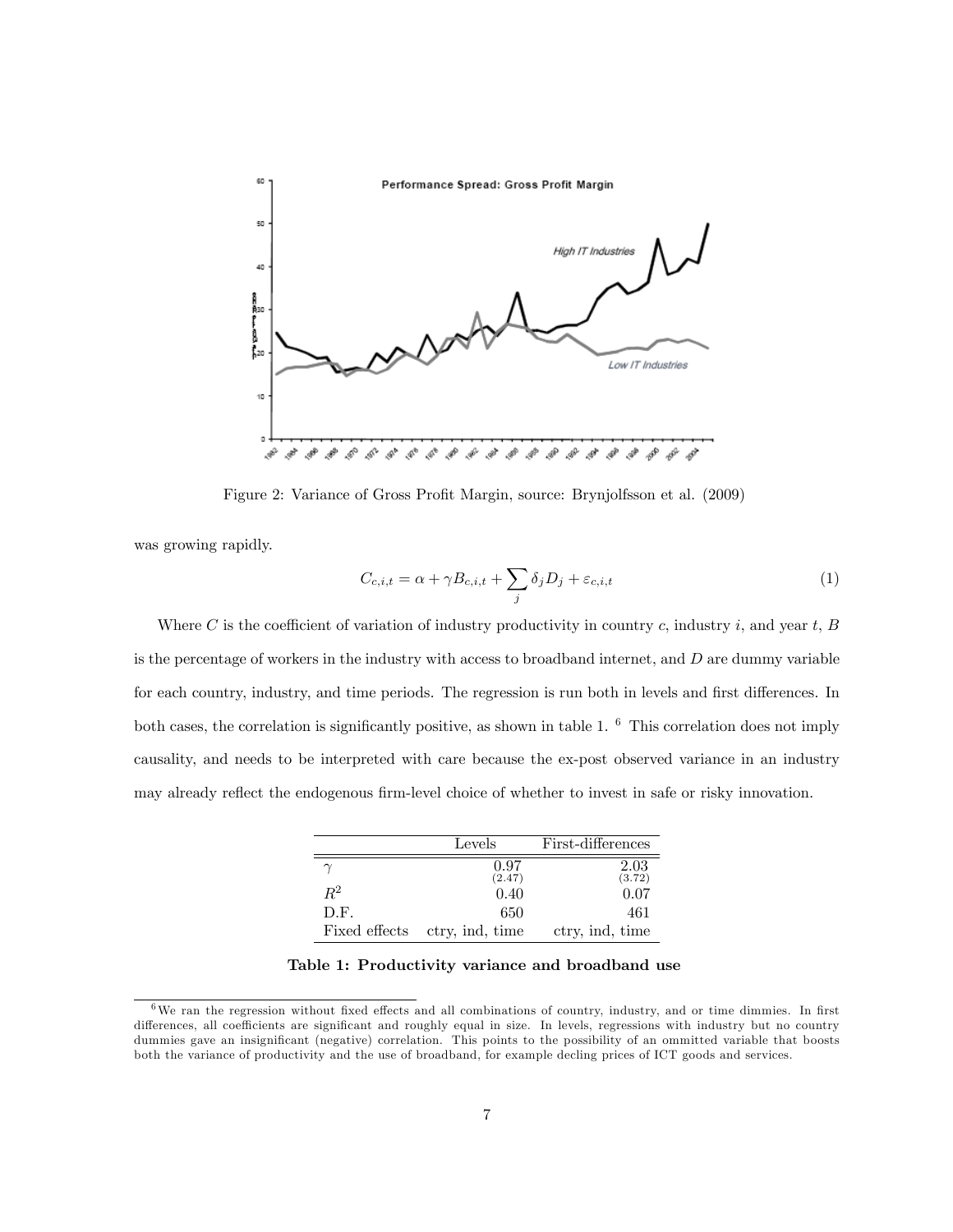The data on ICT use at the firm level, linkable to other longitudinal firm-level data is not available in the U.S. However, the BHS dataset includes time series information on firm entry and exit and on job creation and destruction for detailed industries in the U.S. We use the broadband intensity of industries in Europe from the ONS dataset to rank industries by <sup>'</sup>ICT intensity<sup>'</sup>. We use this industry ranking from Europe to split the U.S. industries into high-ICT and low-ICT groups and create indicators of employment-weighted gross firm turnover and gross job flows for the two aggregates.<sup>7</sup> Next, we average the gross job turnover (job creation plus job destruction divided by employment) and employmentweighted gross firm turnover (jobs flows of employees shed at firm exit plus hires at entering firms divided by employment) for the periods 1986-1994 and 1995-2004. The results are shown in table 2. The patterns are roughly the same as shown for the variance of profitability of firms by Brynjolfsson et al. (2009)

|                     |      | Gross Job Flows     | Entry-Exit Job Flows |      |  |  |
|---------------------|------|---------------------|----------------------|------|--|--|
|                     |      | 1986–1994 1995–2004 | 1986-1994 1995-2004  |      |  |  |
| High ICT Industries | 17.5 | 23.1                | 6.8                  | 10.4 |  |  |
| Low ICT Industries  | 17.5 | 18.6                | 81                   | 8.1  |  |  |

Table 2: Gross Job Flows

The next stylized facts portray the productivity and employment evolution of the EU and the US, split between high-risk industries and low-risk industries. First, we must make a ranking of riskiness. Based on the above, a good candidate measure of the riskiness of the industry is the fraction of workers with access to broadband. We calculate this ranking for the EU15 country with the lowest OECD-EPL indicator, namely the United Kingdom. Other indicators of riskiness related to the observed distribution of Örm-level productivity, such as the variance of the productivity distribution across Örms, generate the same stylized results. In section 5 we discuss this in greater detail. First, the productivity levels (pppadjusted real value added per hour) of the risky industries within the broad market sector are higher

 $7$ The cut-off industry for high-versus low-ICT using sectors is chosen to split employment in Europe evenly.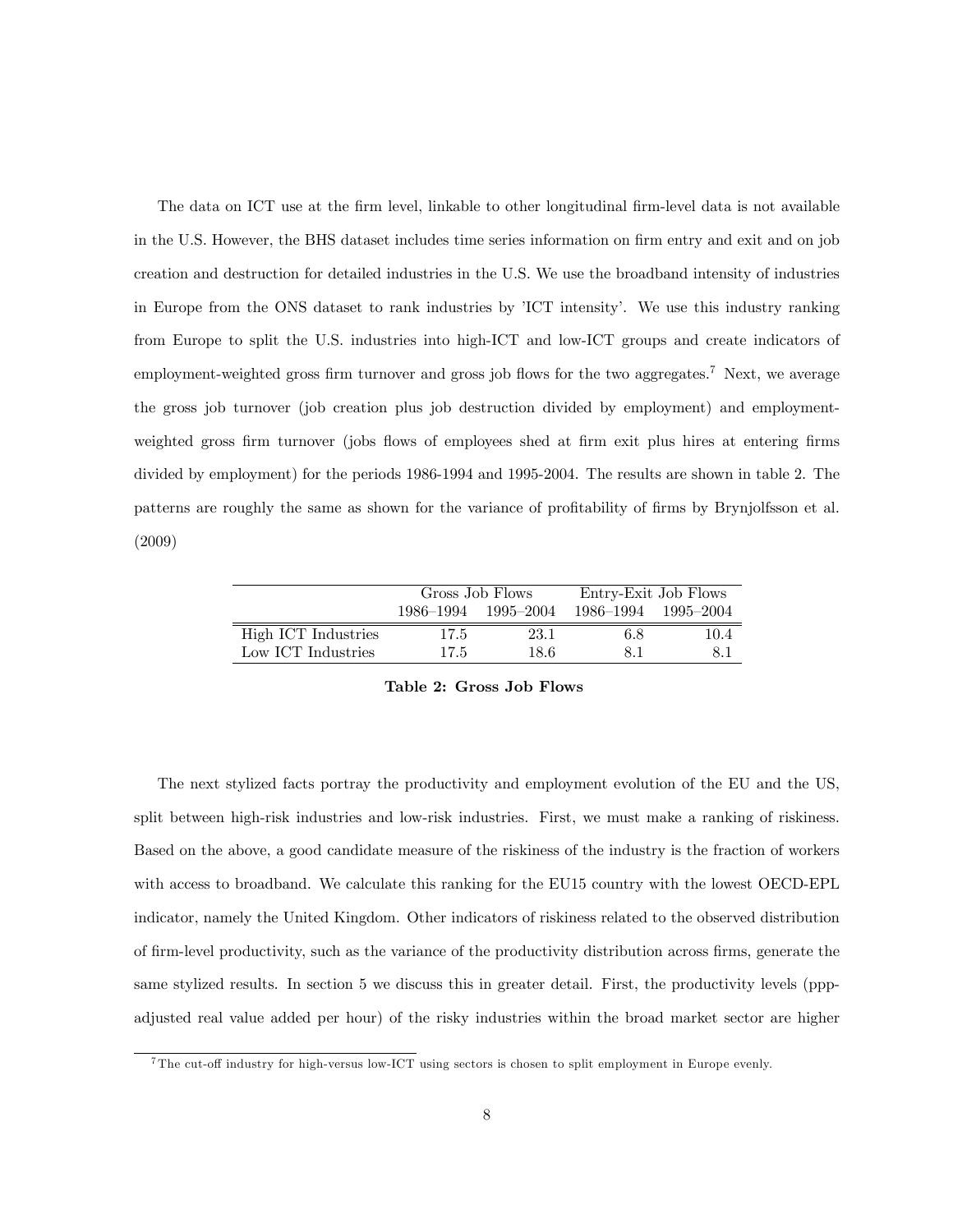than the safe sector, both in the EU15 and in the U.S, see Figure 3. However, in the EU the risky sector productivity is forty percent higher than the safe sector, with a slight increase over time, while in the US, the risky sector starts sixty percent more productive, but rises rapidly over time and ends up twice as productive as the safe sector. Next, the share of employment going to the risky sector in the EU stays near fifty percent, while it is nearly at sixty percent in the  $U.S.^8$ 



Figure 3: Risky Sector vs Safe Sector: US and EU

A nearly identical picture emerges when we split the EU15 into countries with high EPL and low EPL (see figure 4). During the late 1990s high-EPL countries in the EU did not see an accerleration in productivity or employment share in the risky sector. These are the main stylized facts to be explained by our model and explored further in detail in section 6. The distribution of EPL across countries does not change appreciably over time (see Nicoletti, Scarpetta, and Boylaud, 2000), thus changes in EPL alone cannot explain the productivity divergence. The core of our explanation is that employment protection makes firing more costly and makes the risky sector less attractive to open jobs. Moreover it shifts the

<sup>8</sup> In our model, risky sector productivity is lower in high-EPL countries because low-productive jobs do not shut down. In the actual industry data, it is likely that firms choose between riskier and safer activities within each industry and that more safe activities lower average industry productivity in 'risky sectors' in high EPL countries.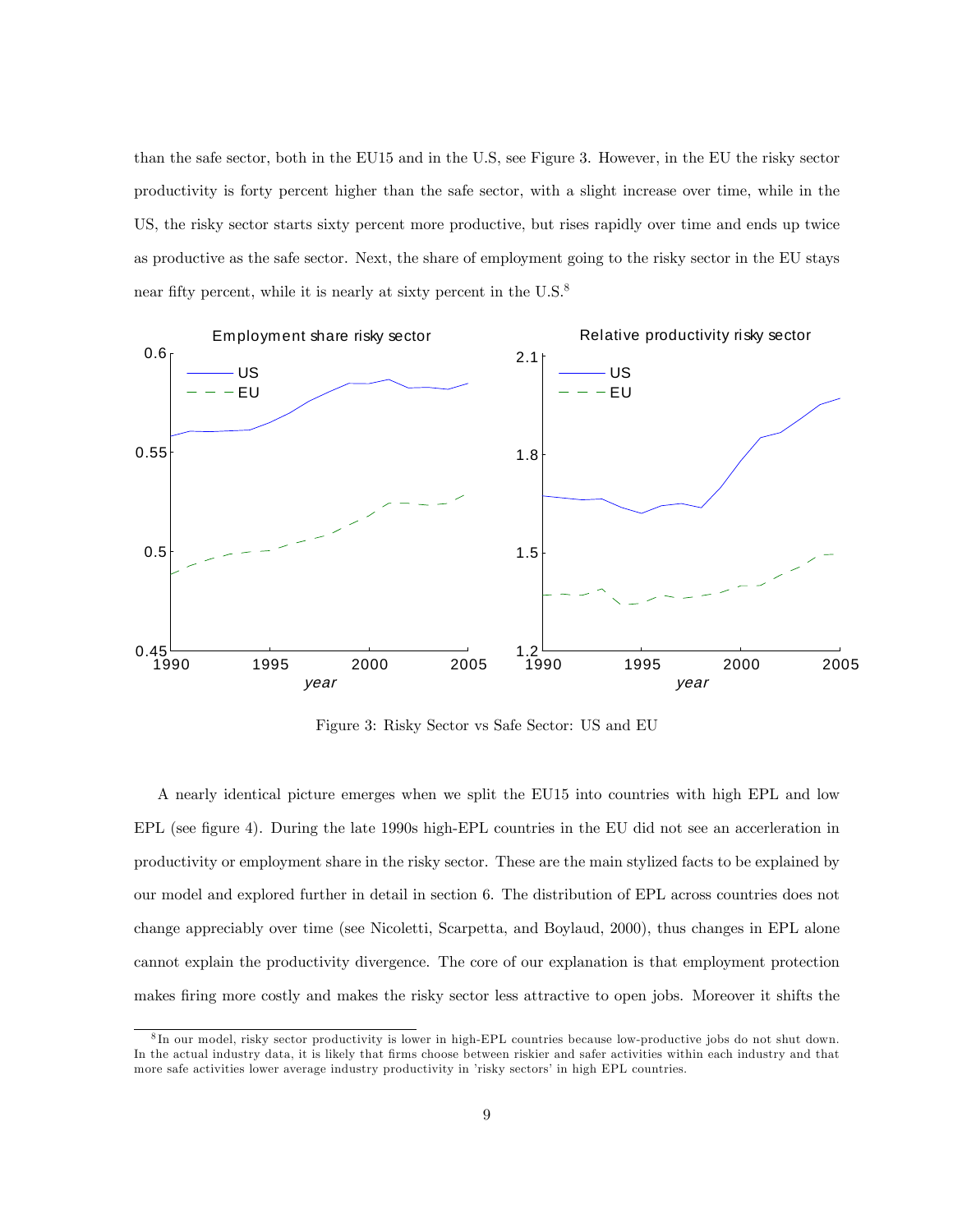firing threshold productivity level (below which a worker is fired) to the left and reduces the average productivity in the risky sector. The EPL distribution has not changed much in the nineties so this by itself cannot explain the US-Europe divergence but our story is that the US was able to better explore the benefits from the new risky ICT technologies that became available during the nineties.



Figure 4: Risky Sector vs Safe Sector: High and Low EPL EU Countries

### 3 The model

Consider a labor market of size  $l \in [0,1]$  with search frictions and free entry of vacancies where risk neutral firms can invest in one of two technologies; a risky one or a safe one. In the safe technology sector (0), all matches are equally productive as in Pissarides (2000) while in the risky technology sector (1), firms are hit by shocks that can increase or decrease productivity as in Mortensen and Pissarides (1994). Those shocks can be interpreted as demand and or supply shocks. All risk neutral workers are identical. A matched worker-firm pair in sector 1 produces  $y + x$  where x is a draw from  $F(x)$  with mean  $\mu$  and a variance of  $\sigma^2$ .  $F(x)$  has no mass points and at this stage we do not have to make assumptions on the support of  $F(x)$ . The shocks in the risky sector arrive at a (Poisson) rate  $\lambda$ . When such a shock occurs,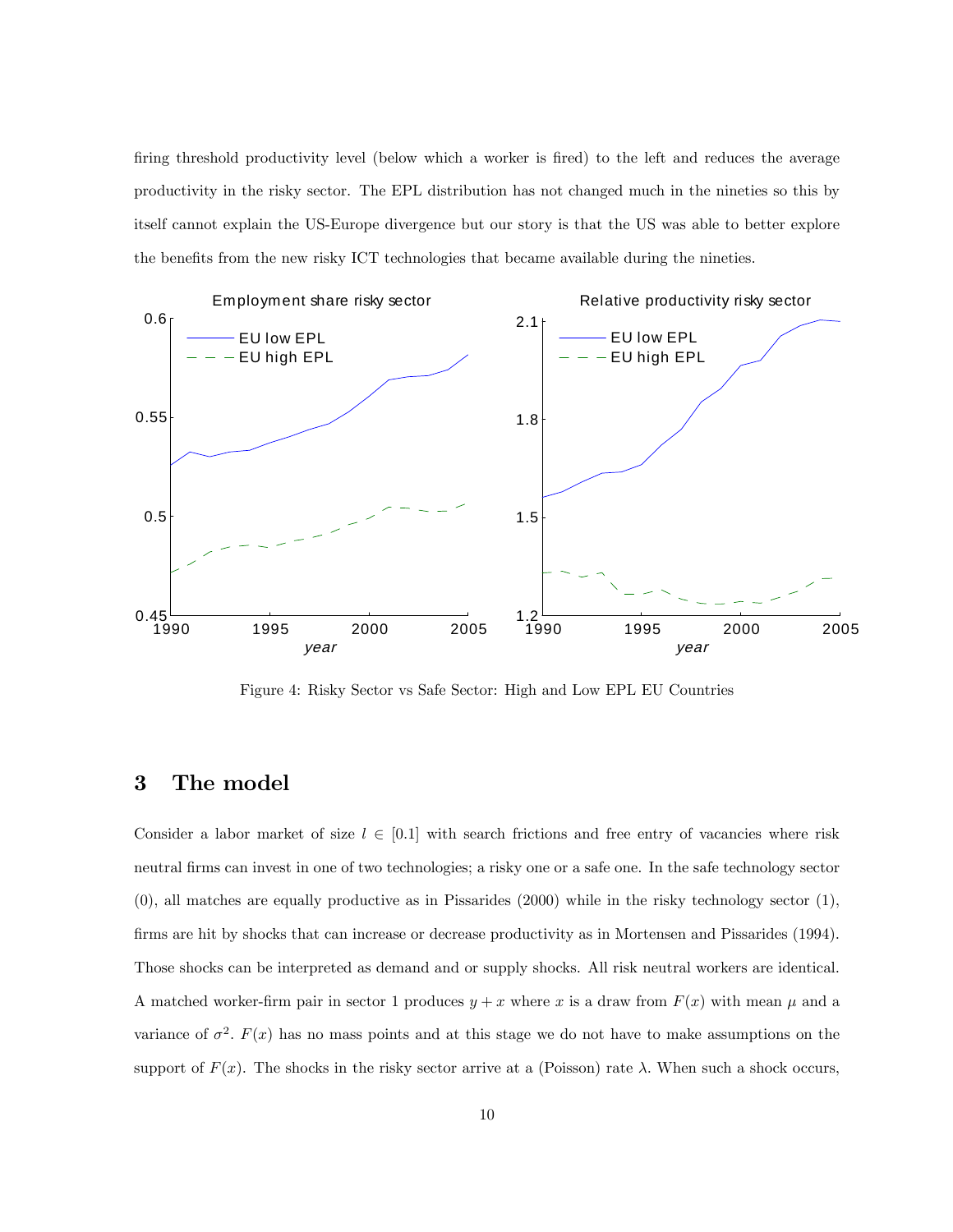firms must draw a new value of x from  $F(x)$ . In sector  $0, \lambda = 0$  and consequently all firms produce y. We assume that new firms start at  $y + \mu$  rather than at a finite upper support as Mortensen and Pissarides (1994) assume. So in the absence of shocks ( $\lambda = 0$ ) and for  $\mu = 0$ , sector 0 and 1 would be identical and the model reduces to the Pissarides (2000) model.

Wages in sector i,  $w_i$  are determined from the generalized Nash bargaining solution with continuous renegotiation (so the wage changes after a shock occurs) and workers cannot search on the job. When opening a vacancy, the Örm can choose which sector to enter. Vacancy creation cost for sector 0 and 1 are respectively given by  $c_0$  and  $c_1$ . Both sectors are hit by exogenous job destruction shocks,  $\delta$ . After such a shock, the match ends and no exit cost has to be paid (as in Brügemann  $(2007)$ ). This is without loss of generality; we could alternatively assume that when exogenous job destruction occurs that firms also have to pay an exit cost but this is equivalent to a decrease in  $\gamma$ . Besides exogenous job destruction the firms in sector 1 choose a unique productivity threshold,  $x_d$ , below which a job is destroyed. So, in sector 1, both exogenous and endogenous (at rate  $\lambda F(x_d)$ ) job destruction occurs. When a firm decides to fire a worker it must pay an exit cost k. We are interested in how this firing tax distorts the sorting of firms into safe and risky sectors and the participation decision of workers.<sup>9</sup> In the absence of frictions, firms prefer the risky technology because there is no bound on positive shocks while firms have the option to close the job if a sufficiently large negative shock arrives.

Denote the total stock of vacancies by  $v$  and the stock of unemployment by  $u$  and define labor market tightness  $\theta = v/u$ . We can also define labor market tightness in each of the sectors as:  $\theta_0 = v_0/u, \theta_1 =$  $v_1/u$ . The total number of matches in each sector is determined by a constant returns to scale matching function,  $M_0(u, v_0)$  and  $M_1(u, v_1)$  for respectively the safe and the risky sector. The matching functions are differentiable and strictly concave in each of their arguments. Define the total matching rate for workers in sector *i* as  $m_i = M_i/u$ . The rate at which vacancies are filled in each sector is then:  $m_i/\theta_i$ . In this set up, workers always impose negative congestion externalities on each other and positive ones on vacancies while vacancies only cause negative congestion externalities on other vacancies in the same sector. We can think of this matching process as one where vacancies for sector 0 are posted on one page

<sup>&</sup>lt;sup>9</sup>In our model, the only productive input is labor, and firing costs thus coincide with the more generic concept of exit costs. We will use the terms interchangeably. In the empirical section we use different indicators relating to employment protection, firing costs, and capital losses at exit.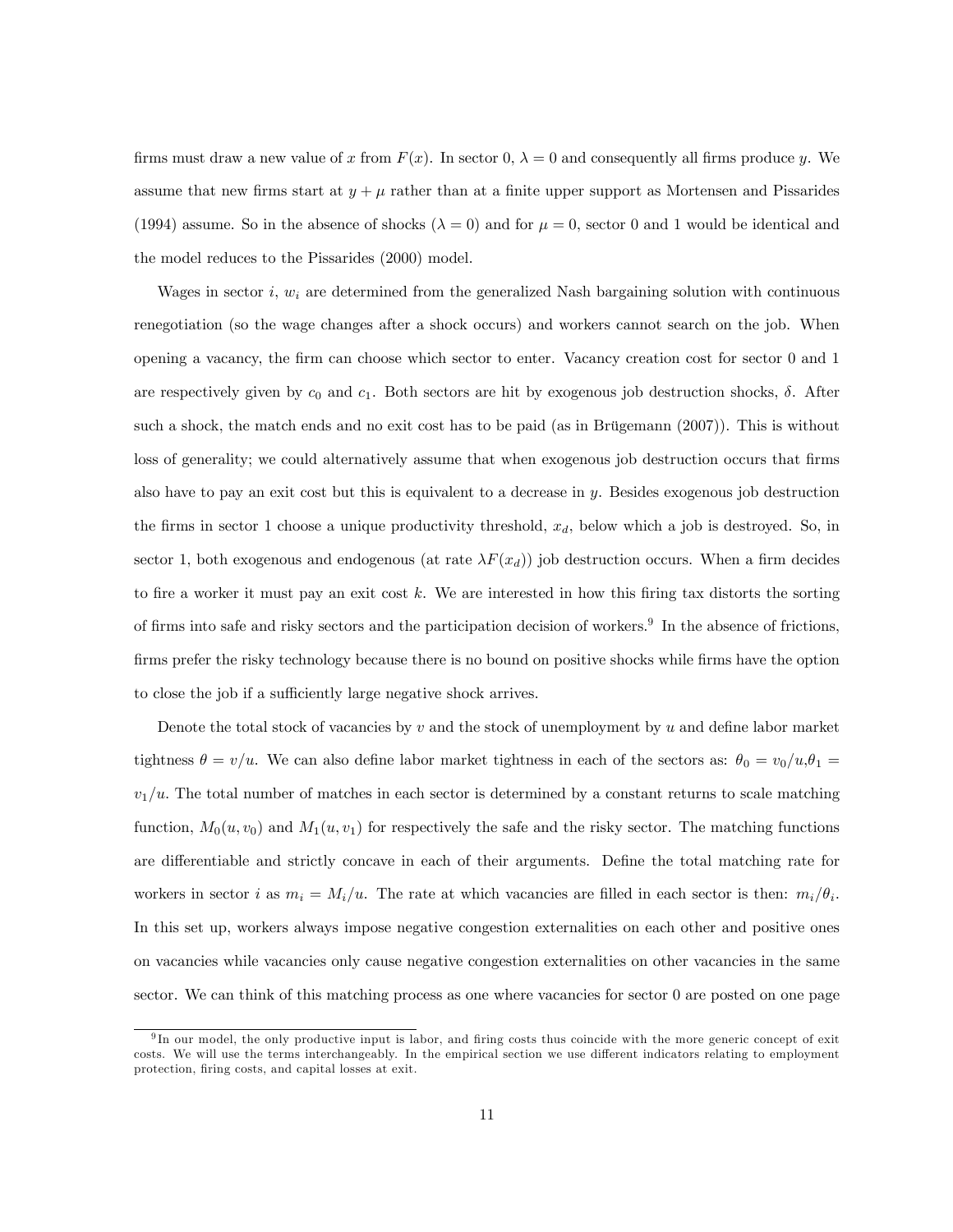of the newspaper and vacancies for sector 1 on another page and workers pick a page at random and then a job at random from that page. Alternatively, we can think of sector 0 being located in one area and sector 1 in another area. We believe this is a reasonable assumption, i.e. posting an ICT vacancy will typically not decrease the rate at which workers meet vacancies in the financial sector. If unemployment increases, the matching rate for all workers goes down and for vacancies it goes up while if the number of vacancies in sector 1 increases, the matching rate for workers goes up and the matching rate for vacancies in sector  $1$  goes down. The matching rates in sector  $0$  are only indirectly affected. Since unemployment goes down, the matching rate for Örms in sector 0 goes down but less so than in sector 1 because the congestion externality of type 0 vacancies on type 1 vacancies is absent.

Let  $V_i$ , be the asset value of a vacancy and let  $J_i(x)$  be the asset value of a filled job in sector i. Free entry of vacancies implies:

$$
rV_0 = -c_0 + \frac{m_0}{\theta_0} [J_0 - V_0] = 0
$$
\n(2)

$$
rV_1 = -c_1 + \frac{m_1}{\theta_1} \left[ J_1(0) - V_1 \right] = 0 \tag{3}
$$

Firms pay creation cost,  $c_0$  or  $c_1$  and at rate  $\frac{m_i}{\theta_i}$  their vacancies switch to filled jobs. Under free entry, all profit opportunities are explored in equilibrium so the value of opening a vacancy must be equal to zero in expectation. Let U be the asset value of an unemployed worker and let  $E_i(x)$  be the asset value for workers employed in sector *i*. Let  $S_0$  be the value of the surplus of a match in sector 0 and  $S_1(x)$  be the value of the surplus of a type  $x$  match in sector 1.

$$
S_0 = J_0 + E_0 - U \tag{4}
$$

$$
S_1(x) = J_1(x) + E_1(x) - U \tag{5}
$$

By our assumption that wages are determined by a generalized Nash bargaining solution with bargaining power  $\beta$ , wages in sectors 0 and 1 are implicitly determined by respectively:

$$
E_0 - U = \beta S_0 \tag{6}
$$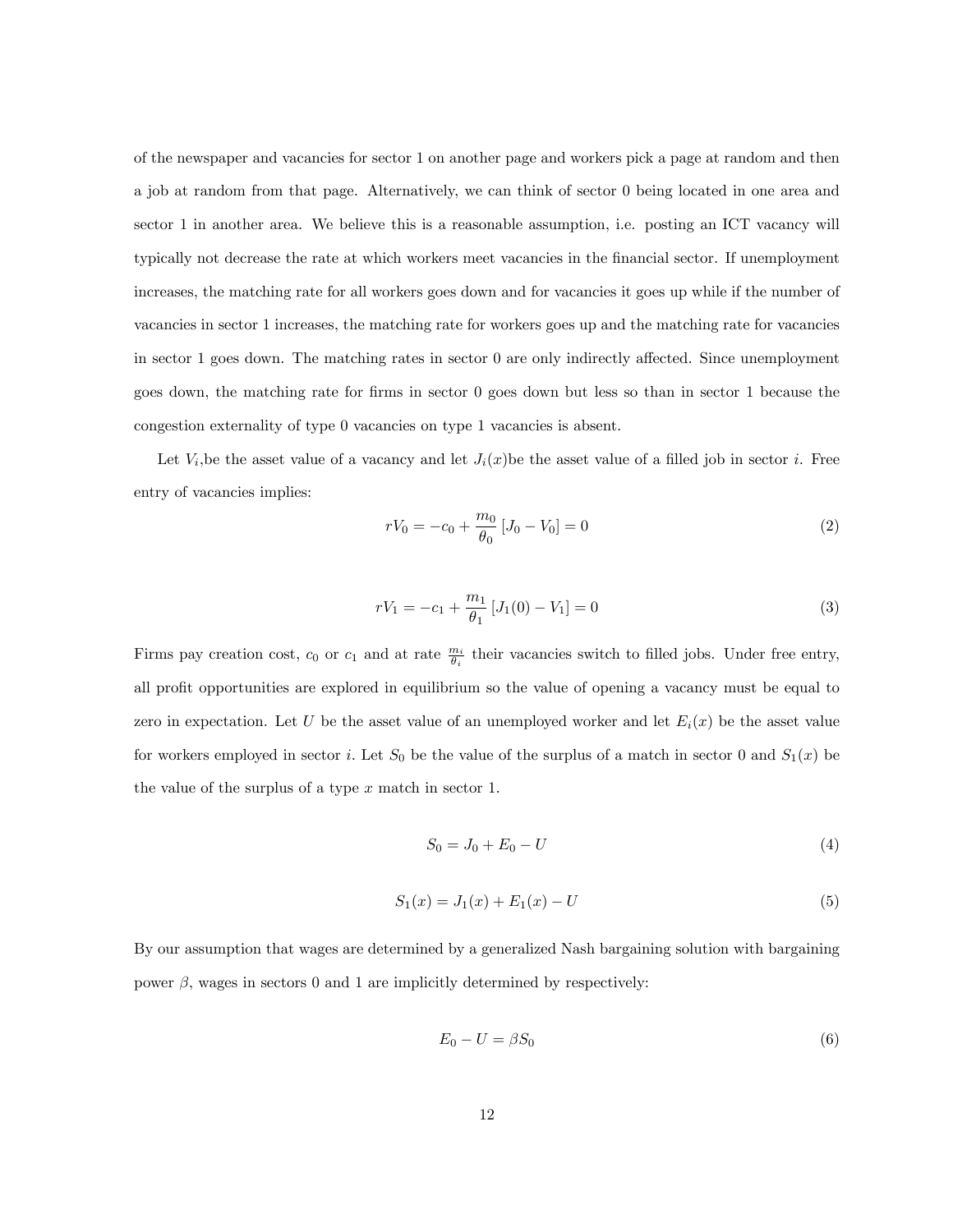$$
E_1(x) - U = \max[0, \beta S_1(x)]
$$
\n
$$
J_1(x) = \min[(1 - \beta)S_1(x), S_1(x)]
$$
\n(7)

Note that  $S_1(x)$  can be negative for certain realizations of x. The asset value for a filled vacancy in sector 0 is given by :

$$
rJ_0 = y - w_0 - \delta J_0. \tag{8}
$$

In the safe sector matches only end if they are hit by a job destruction shock which occurs at rate  $\delta$ . In sector 1 endogenous job destruction is also possible but then firms must pay an exit cost  $k$ . As mentioned before, if the job is hit by an exogenous shock  $\delta$  those cost do not have to be paid. For any realization x,  $J_1(x)$  solves:

$$
rJ_1(x) = y + x - w_1(x) - \delta J_1(x) + \lambda \left( \int_{x_d}^{x_u} \left[ J_1(z) - J_1(x) \right] dF(z) - F(x_d) \left( J_1(x) + k \right) \right). \tag{9}
$$

A firm with realization, x, receives during the match:  $y + x - w_1(x)$ . If the job is destroyed exogenously this value becomes zero, if a technology shock arrives (at rate  $\lambda$ ), the firm can close the job and fire the worker if the shock is below an endogenous threshold  $x_d$  which occurs with probability  $F(x_d)$  and this results in a loss of k. The firm can also decide to continue producing at the new technology if  $(x \geq x^d)$ and the wealth gain or loss for a realization z is then equal to  $[J_1(z) - J_1(x)]$ , the upper support of  $F(x)$ can be arbitrary large. The threshold value for x below which the job is destroyed,  $x_d$ , follows from the following reservation value property:

$$
J_1(x_d) = -k,\t\t(10)
$$

As long as the job is more valuable than the exit cost, it is optimal to remain operational. So the higher  $k$ , the lower the exit threshold. Similarly, the participation constraint for employed workers is that they should be at least as well of as when they are unemployed. This implies,

$$
E_1(x_d) = U,
$$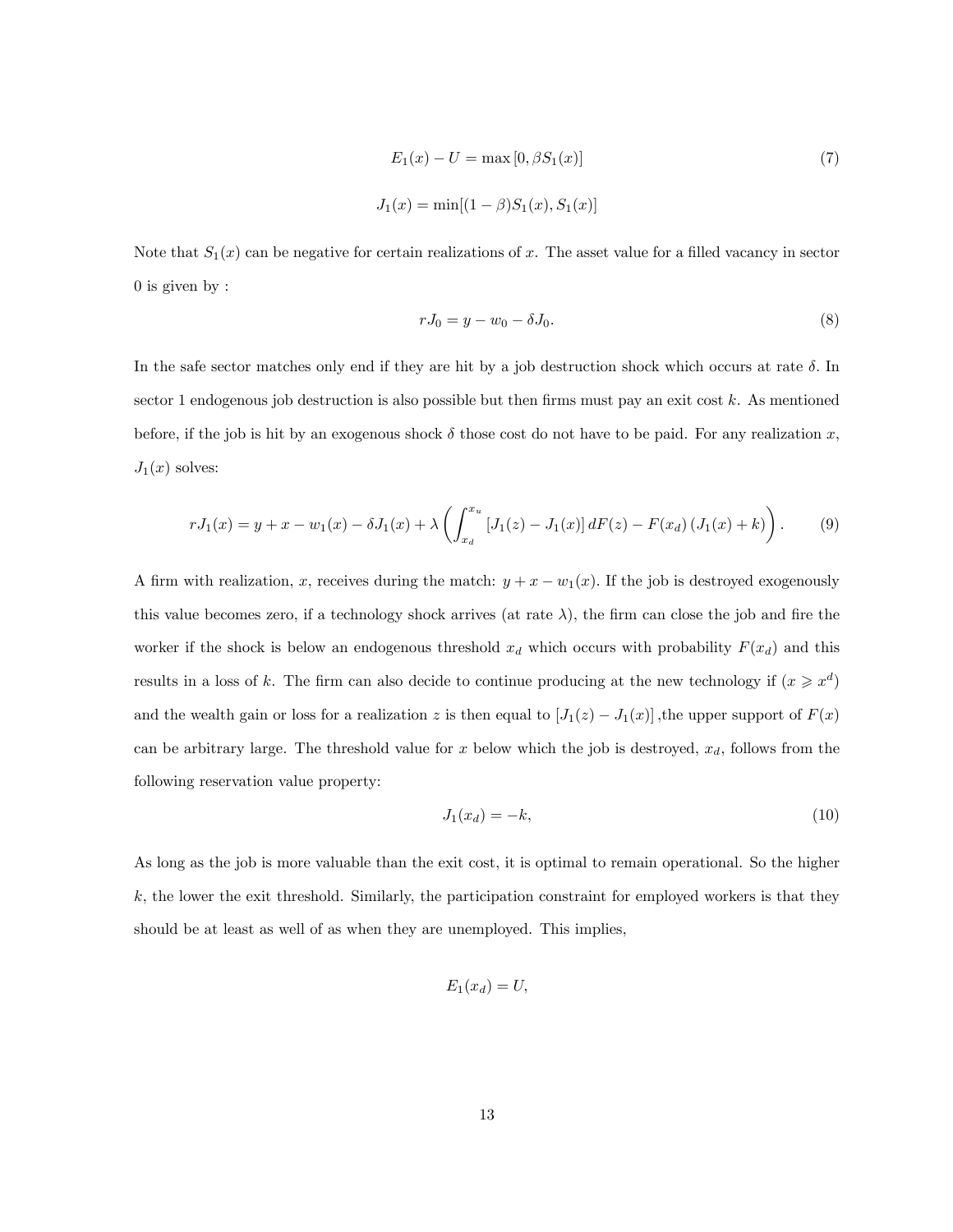and that the match surplus at the least productive job is negative:

$$
S_1(x_d) = -k,\t\t(11)
$$

The asset value of being unemployed is:

$$
rU = b + m_0 [E_0 - U] + m_1 [E_1 (0) - U]. \tag{12}
$$

Unemployed workers receive unemployed benefits  $b$  (for positive analysis this can also be interpreted as home production) and they find jobs in the safe and risky sector at rates  $m_0$  and  $m_1$  they respectively. Non participants enjoy home production and are not available for the labor market. Let the distribution of home production be given by  $H$ , then the labor force consists of those workers who receive a higher payoff from working than from home production:

$$
l = H(rU). \tag{13}
$$

The value of having a job in the safe sector is simply equal to:

$$
rE_0 = w_0 - \delta [E_0 - U]
$$
\n(14)

while the asset value of being employed in the risky sector is given by:

$$
rE_1(x) = w_1(x) - (\delta + \lambda F(x_d)) [E_1(x) - U] + \lambda \int_{x_d}^{x_u} [E_1(z) - E_1(x)] dF(z)
$$
 (15)

Workers receive a wage  $w_1(x)$ , at rate  $(\delta + \lambda F(x_d))$  their job is destroyed for exogenous reasons or because the lower bound threshold productivity is crossed. In that case, the worker becomes unemployed. At rate  $\lambda (1 - F(x_d))$ , a match is hit by a technology shock above the threshold and the wealth change for realization z is given by:  $[E_1(z) - E_1(x)]$ . From the Bellman equations above we can derive a job destruction equation for sector 1 and job creation conditions for sector 0 and sector 1. Together they jointly determine  $\theta_1$ ,  $\theta_1$  and  $x_d$ . Unemployment and vacancies follow from two steady state flow equations. Details are delegated to the appendix.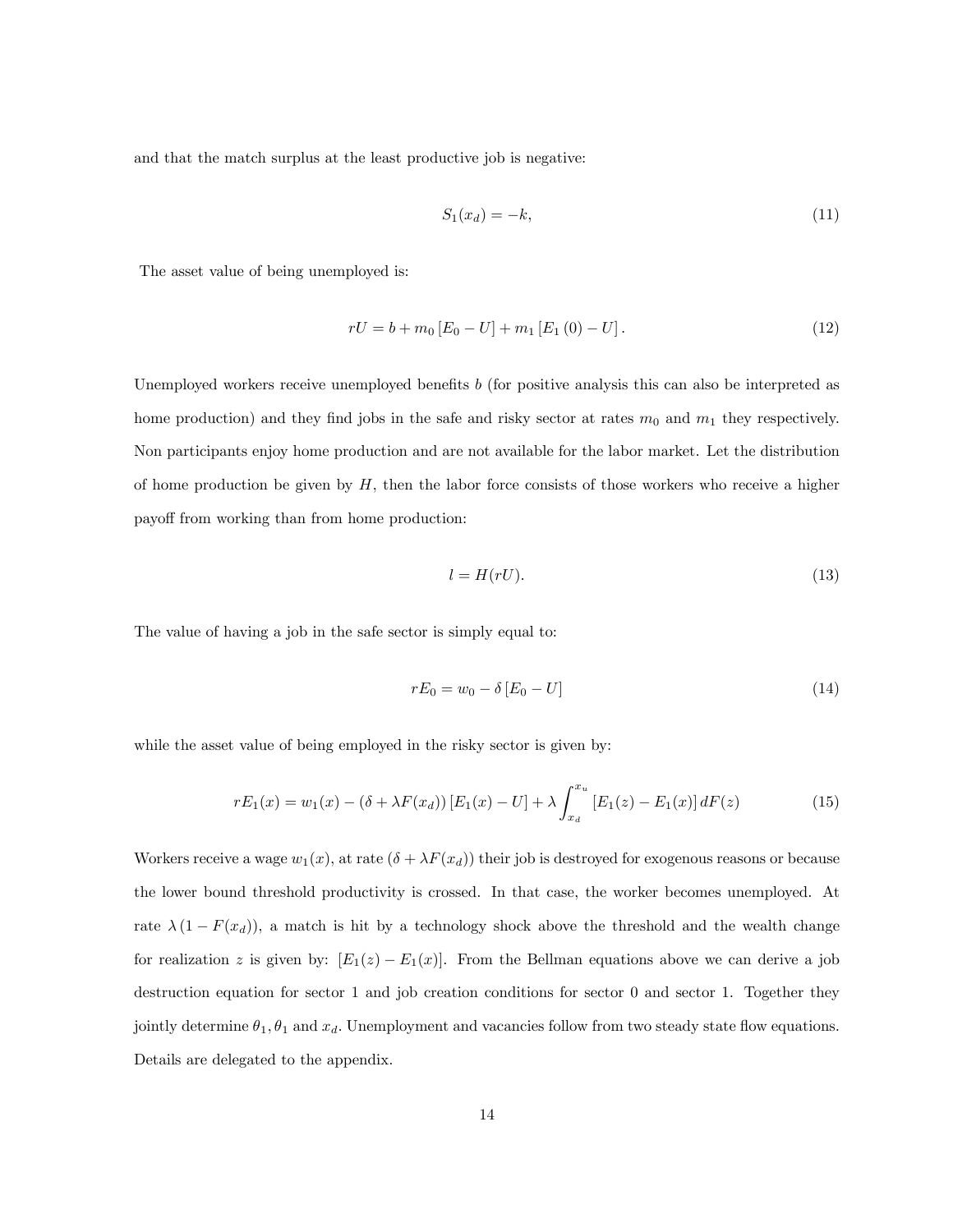### 4 Calibration

We calibrate the structural parameters of our model in three steps. In the first step, we fix some exogenous parameters according to standard values in the literature. In the second step, we set some other exogenous parameters at values that match the US labor market stocks and flows. In the third step, which is the key step of our calibration strategy, we set the productivity shock parameters—the arrival rate  $\lambda$ , the mean  $\mu$ , and the standard deviation  $\sigma$ —together with the firing costs parameter k in order to match the observed truncated cross-sectional distribution of US productivity. The right shape comes from the productivity shock parameters and the right truncation comes from the Öring costs parameter. This third step is most important for us because we are mainly interested in long-run productivity effects. Since we explore several new data sources we are able to identify the productivity shock parameters including the arrival rate, which is set to an arbitrary value in previous literature.

#### 4.1 Parameters from other studies

In this step, we fix several parameters according to what is common in the literature and we also normalize two parameters. The parameter values set in this step can be found in Table 3.

Without loss of generality, we normalize the productivity of the safe sector to  $y = 1$ . Following Pissarides (2009), and similar to Shimer (2005) and Hall and Milgrom (2008), we set the monthly interest rate to  $r = 0.004$ . Following Shimer (2005), we abstain from market inefficiencies due to search externalities by assuming that the Hosios condition  $\beta = 1 - \eta$  is satisfied and we set unemployment benefits to  $b = 0.4$ . This lies at the upper end of the range, if interpreted entirely as unemployment benefits. It is, however, too low, if interpretation includes leisure. Hall and Milgrom (2008), for example, think of 0.71 as a reasonable estimate for the flow value of unemployment and think of 0.25 as a reasonable estimate for unemployment benefits. In our model, we distinguish between non-participation and unemployment and think only non-participants can fully enjoy leisure. Note that our calibration is different from the calibration of Hagedorn and Manovskii (2008)—high b and low  $\beta$ —and hence we will not be able to explain the cyclical properties of labor market tightness. It is worthwhile noting that our key results on long-run productivity effects and the sectoral allocation of workers are robust to changes along this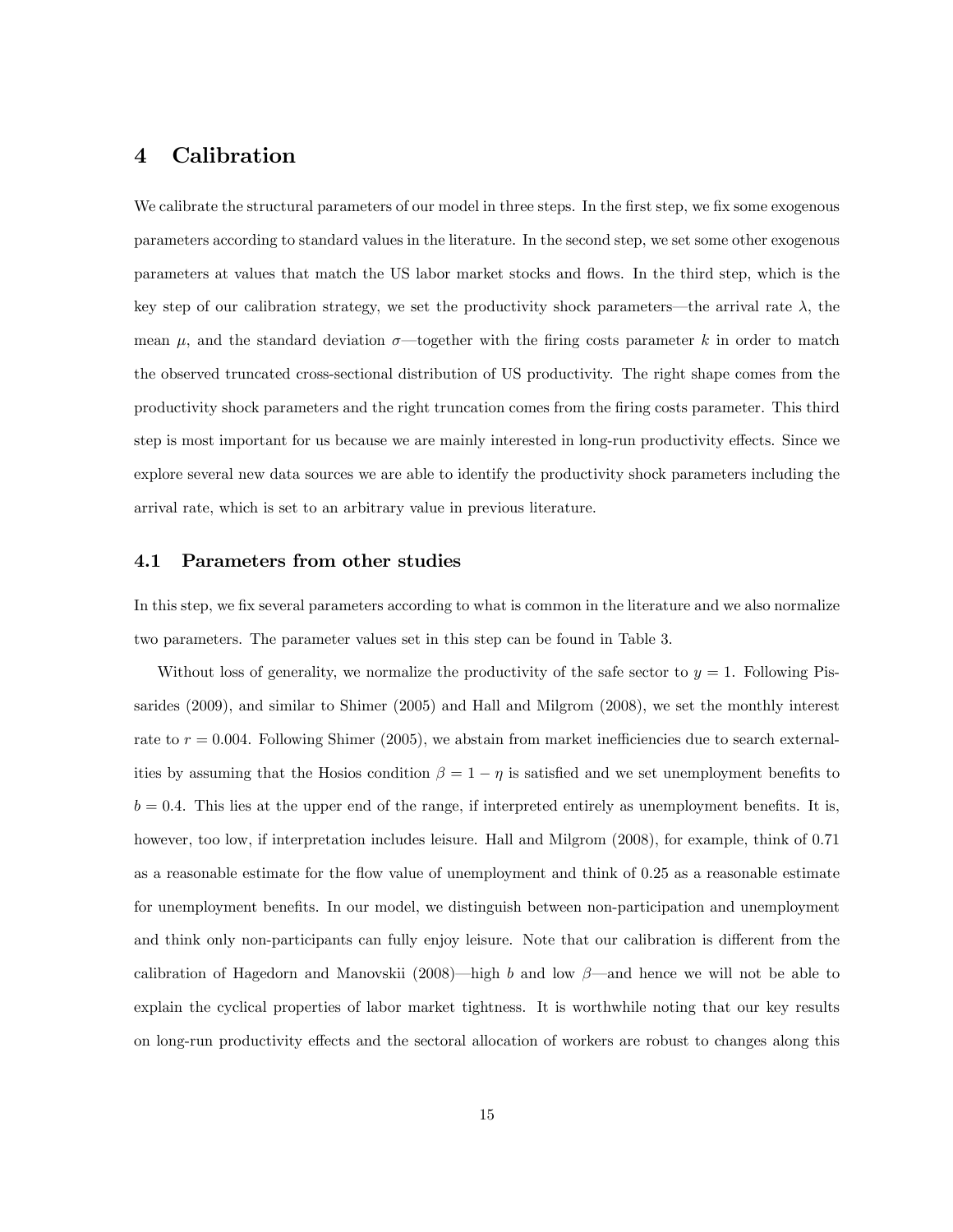dimension.

We do not have appropriate industry-level vacancy data. Having such data is not crucial though; we can calibrate the matching function parameters  $\eta$  and  $\xi$  using aggregate data. We take the matching elasticity from Pissarides (2009), that is  $\eta = 0.5$  which is similar to Hall and Milgrom (2008) and consistent with the evidence provided in Petrongolo and Pissarides (2001). Without loss of generality, we normalize the matching efficiency parameter to  $\xi = 0.3$ <sup>10</sup>

|   |          | Parameter Value Description  | Motivation          |
|---|----------|------------------------------|---------------------|
| Y |          | productivity safe sector     | normalization       |
|   | 0.004    | monthly interest rate        | Pissarides $(2009)$ |
|   | $1-\eta$ | Nash bargaining share worker | Hosios condition    |
|   | 0.4      | unemployment benefits        | Shimer $(2005)$     |
|   | 0.5      | matching elasticity          | Pissarides $(2009)$ |
|   | $0.3\,$  | matching efficiency          | normalization       |

#### Table 3: Calibration according to the literature

#### 4.2 Matching the US labor market stocks and flows

In this step, we set several parameters in order to match the US labor market stocks and flows. We combine aggregate data from the OECD LFS (stocks) and the JOLTS (flows) with industry-level data from the EUKLEMS. The parameter values set in this step can be found in Table 4.

We set labor market participation l to match the labor market stocks data from the OECD LFS. That is, we set labor market participation to  $l = 0.77$ . We do not back out the underlying distribution of home production, because it is not identified using only US data. We carry out various robustness checks and find that endogenizing labor market participation would strengthen our key results, see section 5.3.

Our safe-risky classification is based on the ONS database. We rank industries in the UK—having the lowest OECD-EPL of the EU15 and hence being the closest related to the US-by their broadband intensity. We split the industry ranking according to EU15 employment and call the top half risky and the bottom half safe. This ranking is consistent with the stylized facts presented in Figure 3. We have

<sup>&</sup>lt;sup>10</sup>As is well known from the literature, the matching technology parameter  $\xi$  and the vacancy creation cost  $c_0$  and  $c_1$  are not separatetely identified.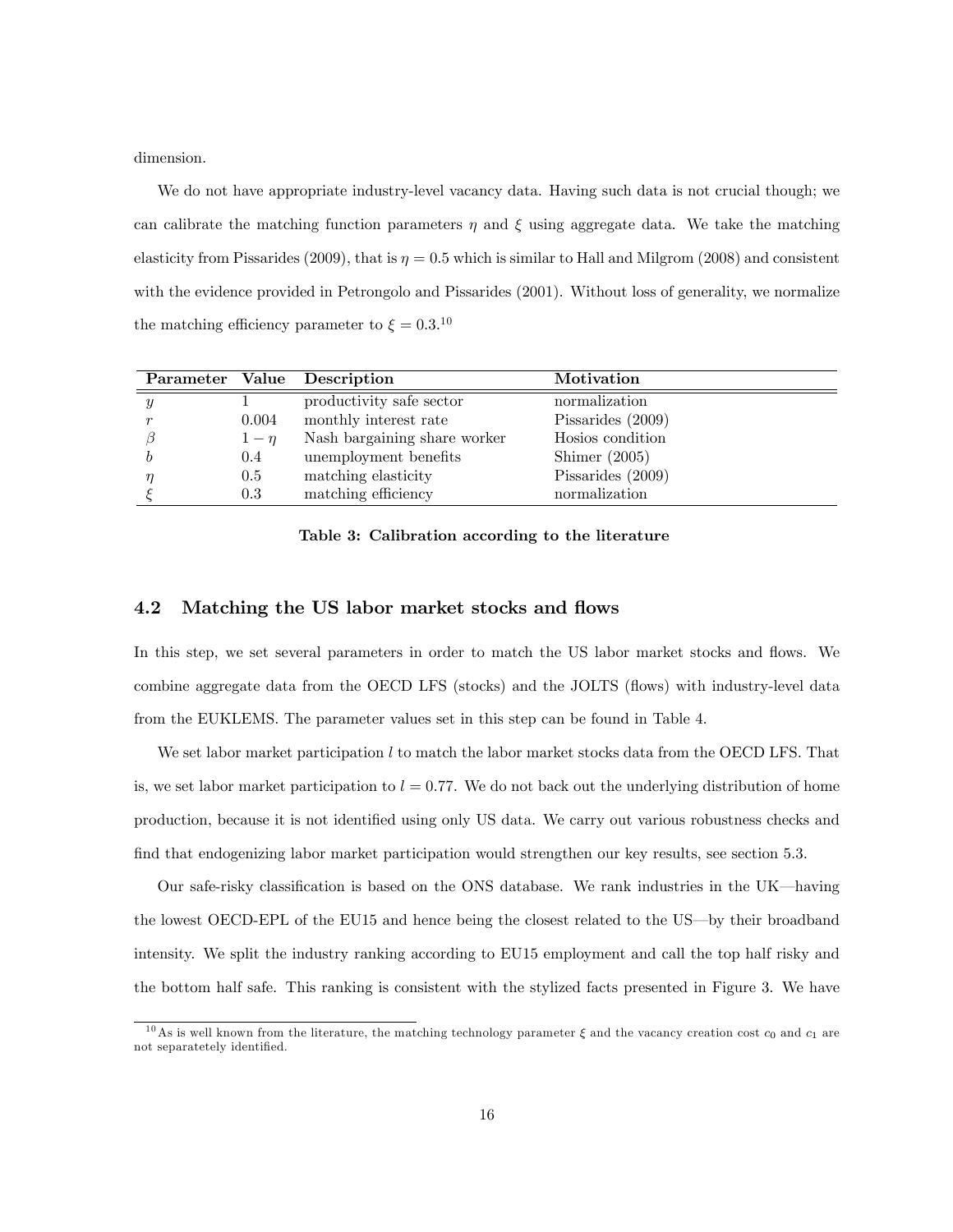also experimented with ranking by variance in productivity and with calling the top quartile risky and the bottom quartile safe, with similar calibration results.

We set the exogenous job destruction rate  $\delta$  to match the labor market flows data from the JOLTS. Distinguishing between the safe and risky sector is not easy. First, the JOLTS data is based on twodigit industry codes, while our safe-risky classification is based on three-digit industry codes. This makes it difficult to use industry-level data from the JOLTS. We set the total separation rate of the safe as well as the risky sector equal to the total separation rate of the manufacturing sector, that is  $s^{safe} = s^{risky} = 0.029$ . Secondly, the safe and risky sector differ in our model only in terms of riskiness, while in the real world they also differ in other dimensions. There is, for example, a big difference in skill composition. That is, the safe sector consists of 14% high-skilled, 68% medium-skilled and 18% low-skilled, while the risky sector consists of 37% high-skilled, 57% medium-skilled and 6% low-skilled, based on the EUKLEMS. It is important to take this into account, because low-skilled workers face a much higher separation rate than high-skilled workers. This can easily be a factor five, see for example Moscarini (2003). Our aim is therefore to match the model for medium-skilled separation rates, which we construct from the data. For this purpose, we assume that within-sector differences are the same for the safe and risky sector, that is

$$
\frac{s_{high}^{safe}}{s_{medium}^{safe}} = \frac{s_{high}^{risky}}{s_{medium}^{risky}} = \omega_h^s < 1
$$
\n
$$
\frac{s_{low}^{safe}}{s_{medium}^{safe}} = \frac{s_{low}^{risky}}{s_{medium}^{risky}} = \omega_l^s > 1.
$$

We set  $\omega_h^s = 0.4$  and  $\omega_l^s = 2$ , implying a factor five difference between high-skilled and low-skilled and medium-skilled a bid closer related to low-skilled than to high-skilled. From the skill decomposed separation rates

$$
\begin{array}{lcl} s^{safe} & = & p_{high}^{safe} s_{high}^{safe} + p_{medium}^{safe} s_{medium}^{safe} + p_{low}^{safe} s_{low}^{safe} \\ s^{risky} & = & p_{high}^{risky} s_{high}^{risky} + p_{medium}^{risky} s_{medium}^{risky} + p_{low}^{risky} s_{low}^{risky} \end{array}
$$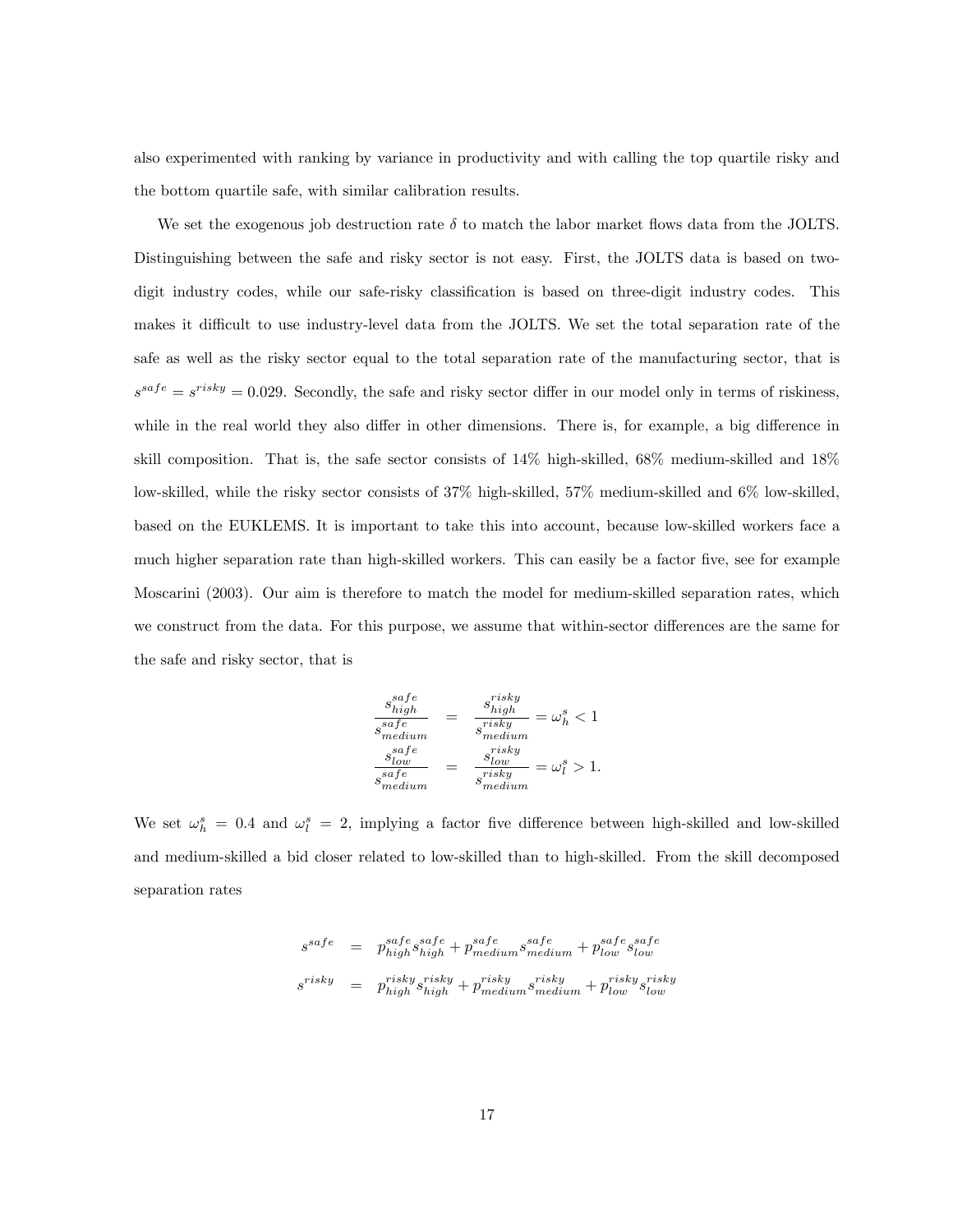implying that the medium-skilled separation rates are

$$
s_{medium}^{safe} = \frac{s^{safe}}{p_{high}^{safe} \omega_h^s + p_{medium}^{safe} + p_{low}^{safe} \omega_l^s} = 0.026
$$
  
\n
$$
s_{medium}^{risky} = \frac{s_{risky}}{p_{high}^{risky} \omega_h^s + p_{medium}^{risky} + p_{low}^{risky} \omega_l^s} = 0.035.
$$

This gives us  $s_{medium}^{safe} = 0.026$  and  $s_{medium}^{risky} = 0.035$ . In the safe sector of our model, there is only exogenous separation and hence we set the exogenous job destruction rate to  $\delta = 0.026$ . Now the endogenous job destruction rate must be  $\lambda F(x_d) = s_{medium}^{risky} - \delta = 0.008$ . This serves as target in the next step of our calibration strategy.

Finally, we take the labor market stocks from the OECD LFS and the relative sector sizes from the EUKLEMS. Together with our safe-risky classification, this gives us  $u = 0.04$ ,  $e_0 = 0.32$  and  $e_1 = 0.41$ . We combine these stocks with the above flows to solve for the implied labor market tightness via the safe and risky sector flow equations (26) and (27). We set the vacancy costs  $c_0$  and  $c_1$  in order to match labor market tightness. Vacancy costs are defined relative to productivity which is with Hall and Milgrom (2008) and Hagedorn and Monovskii (2008). Since we do not have appropriate industry-level vacancy data, we could not distinguish between safe and risky sector vacancy costs. It seems reasonable, however, that risky sector vacancy costs are larger than safe sector vacancy costs, since vacancy costs also include capital installment costs and the risky sector has for example a much larger broadband penetration. We assume that  $c_1 = 2c_0$ . Using the job creation condition of the safe sector (19) we find that  $c_0 = 0.2092$ .

|       |       | Parameter Value Description        | Motivation                               |
|-------|-------|------------------------------------|------------------------------------------|
|       | 0.77  | size labor force                   | size labor force (OECD LFS)              |
|       | 0.026 | Poisson rate ex. job destr.        | ex. job destr. (JOLTS, EUKLEMS)          |
| $c_0$ |       | $0.2092$ vacancy costs safe sector | stocks, flows (OECD LFS, JOLTS, EUKLEMS) |

Table 4: Calibration in order to match the US labor market stocks and flows

### 4.3 Matching the cross-sectional distribution of US productivity

In this step, we set the ex ante productivity shock parameters—the arrival rate  $\lambda$ , the mean  $\mu$ , and the standard deviation  $\sigma$ —together with the firing costs parameter k in order to match the ex post observed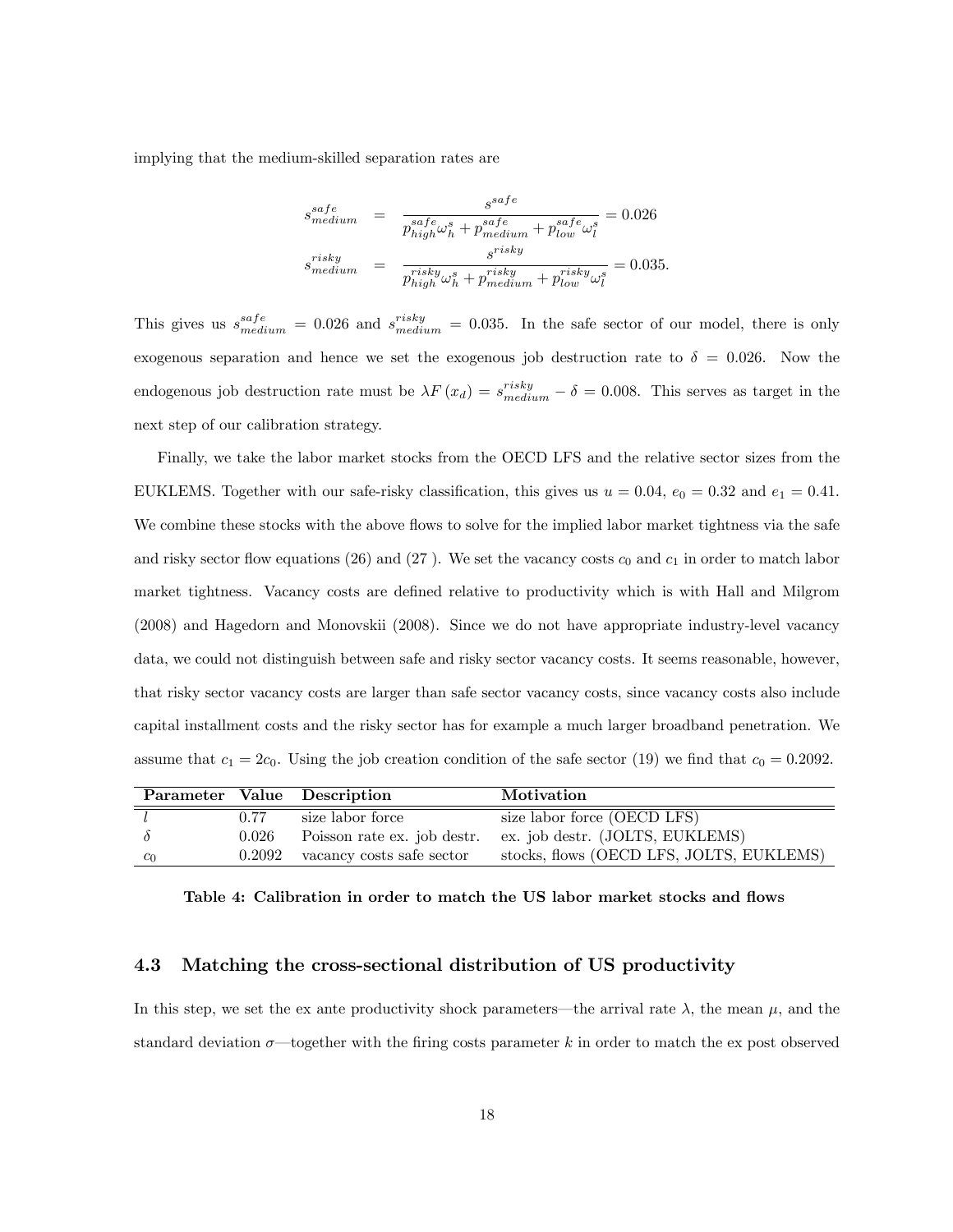truncated cross-sectional distribution of US productivity. More specifically, we match the cross-sectional mean and variance of risky sector productivity and we require risky sector in- and outflow to be consistent with the data. The parameter values set in this step can be found in Table 5.

#### Cross-sectional mean and variance in the model

Let  $\hat{y}$  be the average output per worker in the risky sector. Workers who have not yet received a shock, a fraction  $1-s$ , produce y. Workers who have already received at least one shock greater than  $x_d$ , a fraction s, produce on average  $y + \frac{1}{1-F(x_d)} \int_{x_d}^{x_u} z dF(z)$ . We can solve for the fraction s using the steady state flow equation  $\lambda(1 - F(x_d))(1 - s) e_1 = (\delta + \lambda F(x_d)) s e_1$  with the flow into s on the left-hand side and the flow out of s on the right-hand side, giving us  $s = \frac{\lambda}{\delta + \lambda} (1 - F(x_d))$ . The average output per worker in the risky sector is

$$
\widehat{y} = y + s \frac{1}{1 - F(x_d)} \int_{x_d}^{x_u} z dF(z) = y + \frac{\lambda}{\delta + \lambda} \int_{x_d}^{x_u} z dF(z).
$$

The variance of output per worker in the risky sector is

$$
\hat{\sigma} = s \frac{1}{1 - F(x_d)} \int_{x_d}^{x_u} (y + z - \hat{y})^2 dF(z) + (1 - s)(y - \hat{y})^2
$$

$$
= \frac{\lambda}{\delta + \lambda} \left( \int_{x_d}^{x_u} z^2 dF(z) - \frac{\lambda}{\delta + \lambda} \left( \int_{x_d}^{x_u} z dF(z) \right)^2 \right).
$$

Productivity shocks are assumed to follow a normal distribution with mean  $\mu$  and standard deviation  $\sigma$ . Using the analytic expressions for the truncated normal distribution, we can simplify the expressions for  $\hat{y}$  and  $\hat{\sigma}$ , giving us

$$
\hat{y} = y + \frac{\lambda}{\delta + \lambda} \left( \left( 1 - \Phi \left( \frac{x_d - \mu}{\sigma} \right) \right) \mu + \varphi \left( \frac{x_d - \mu}{\sigma} \right) \sigma \right)
$$

$$
\hat{\sigma} = \frac{\lambda}{\delta + \lambda} \left( \left( 1 - \Phi \left( \frac{x_d - \mu}{\sigma} \right) \right) \left( \mu^2 + \sigma^2 \right) + \varphi \left( \frac{x_d - \mu}{\sigma} \right) \left( x_d + \mu \right) \sigma \right) - \left( y - \hat{y} \right)^2
$$

where  $\varphi(\cdot)$  is the probability density function of the standard normal distribution and  $\Phi(\cdot)$  is its cumulative density function.

#### Cross-sectional mean and variance in the data

Again, it is important to take the difference in skill decomposition into account, because high-skilled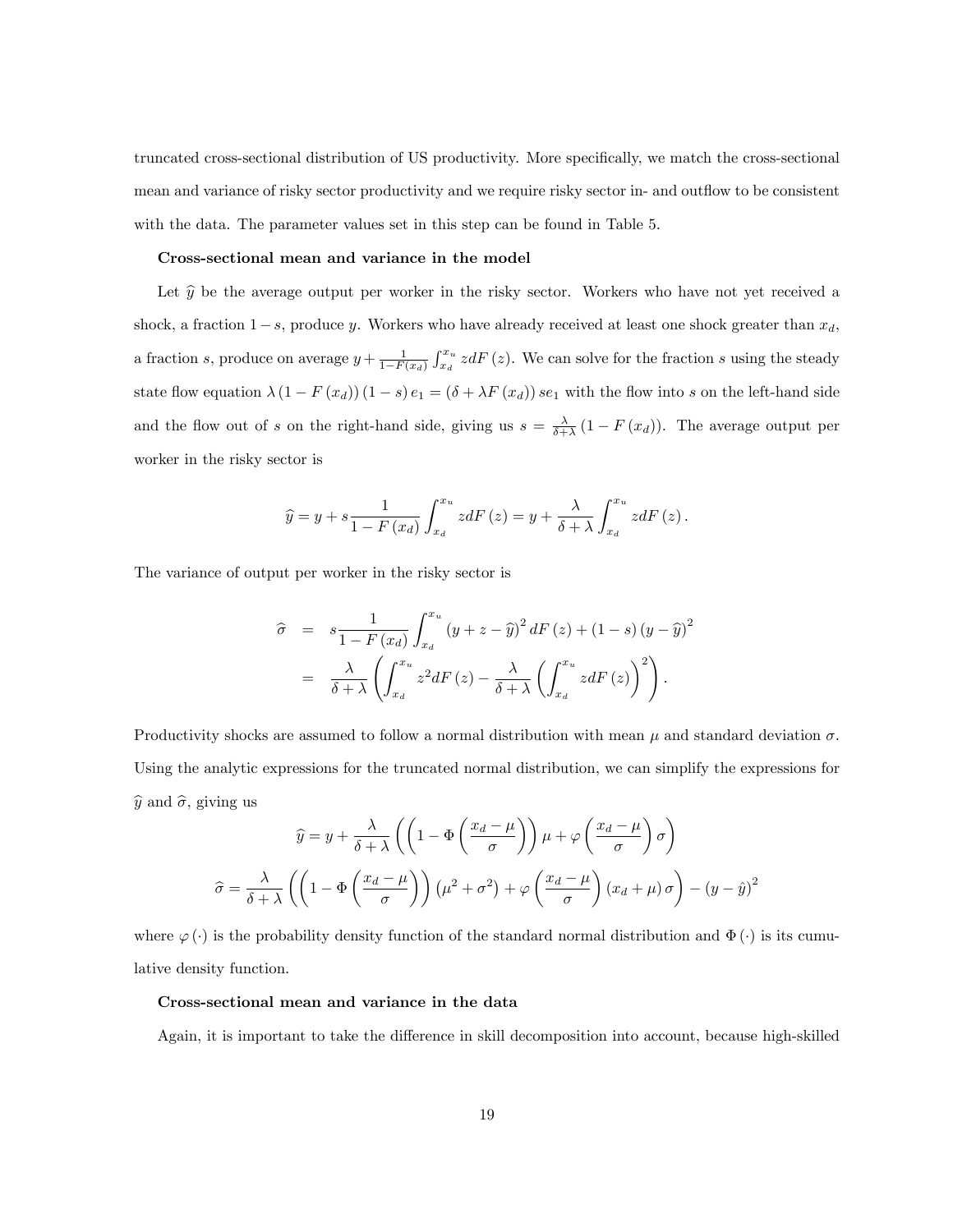are much more productive than low-skilled. This can easily be a factor three, based on evidence from the EUKLEMS. We assume that within-sector differences are the same for the safe and risky sector, that is

$$
\frac{\pi_{high}^{safe}}{\pi_{medium}^{safe}} = \frac{\pi_{high}^{risky}}{\pi_{medium}^{risky}} = \omega_h^{\pi} > 1
$$
\n
$$
\frac{\pi_{low}^{safe}}{\pi_{medium}^{size}} = \frac{\pi_{low}^{risky}}{\pi_{medium}^{risky}} = \omega_l^{\pi} < 1.
$$

We set  $\omega_h^{\pi} = 2.4$  and  $\omega_l^{\pi} = 0.8$ , implying a factor three difference between high-skilled and low-skilled, and medium-skilled much closer related to low-skilled than to high-skilled. From the skill decomposed productivities

$$
\begin{array}{rcl} \pi^{safe} & = & p_{high}^{safe} \pi_{high}^{safe} + p_{medium}^{safe} \pi_{medium}^{safe} + p_{low}^{safe} \pi_{low}^{safe} \\ \pi^{risky} & = & p_{high}^{risky} \pi_{high}^{risky} + p_{medium}^{risky} \pi_{medium}^{risky} + p_{low}^{risky} \pi_{low}^{risky} \end{array}
$$

we can now solve for the medium-skilled productivities

$$
\begin{array}{lcl} \pi^{safe}_{medium} & = & \frac{\pi^{safe}}{p^{safe}_{high}\omega^{ \pi}_h + p^{safe}_{medium} + p^{safe}_{low}\omega^{ \pi}_l} \\ \pi^{risky}_{medium} & = & \frac{\pi^{risky}}{p^{risky}_{high}\omega^{ \pi}_h + p^{risky}_{medium} + p^{risky}_{low}\omega^{ \pi}_l}. \end{array}
$$

In our model, only the ratio  $\frac{\pi_{medium}^{risk} }{\pi_{medium}^{self}}$  is identified (because we have normalized safe sector productivity to  $y = 1$ ) which is equal to  $\hat{y}$ , that is

$$
\widehat{y} = \frac{\pi^{risky}}{\pi^{safe}} \frac{p_{high}^{safe}\omega_h^{\pi} + p_{medium}^{safe} + p_{low}^{safe}\omega_l^{\pi}}{p_{high}^{risky}\omega_h^{\pi} + p_{medium}^{risky} + p_{low}^{risky}\omega_l^{\pi}}.
$$

We take  $\frac{\pi^{risk}y}{\pi^{safe}} = 1.62$  from the EUKLEMS. This would imply  $\hat{y} = 1.24$ ; however, we do not feel comfortable in matching such a high number since there may also be other mechanisms that make the risky sector more productive than the safe sector. Examples are sorting by unobservable characteristics (see Gautier and Teulings 2006) and risk premia. Therefore, we match a somewhat lower number, namely  $\hat{y} = 1.1$ . Next, we set our target for the standard deviation of the productiviy shocks,  $\hat{\sigma} = 0.16$ , while the BHS dataset would suggest a cross-sectional standard deviation in the range of 0:2 to 0:3. We also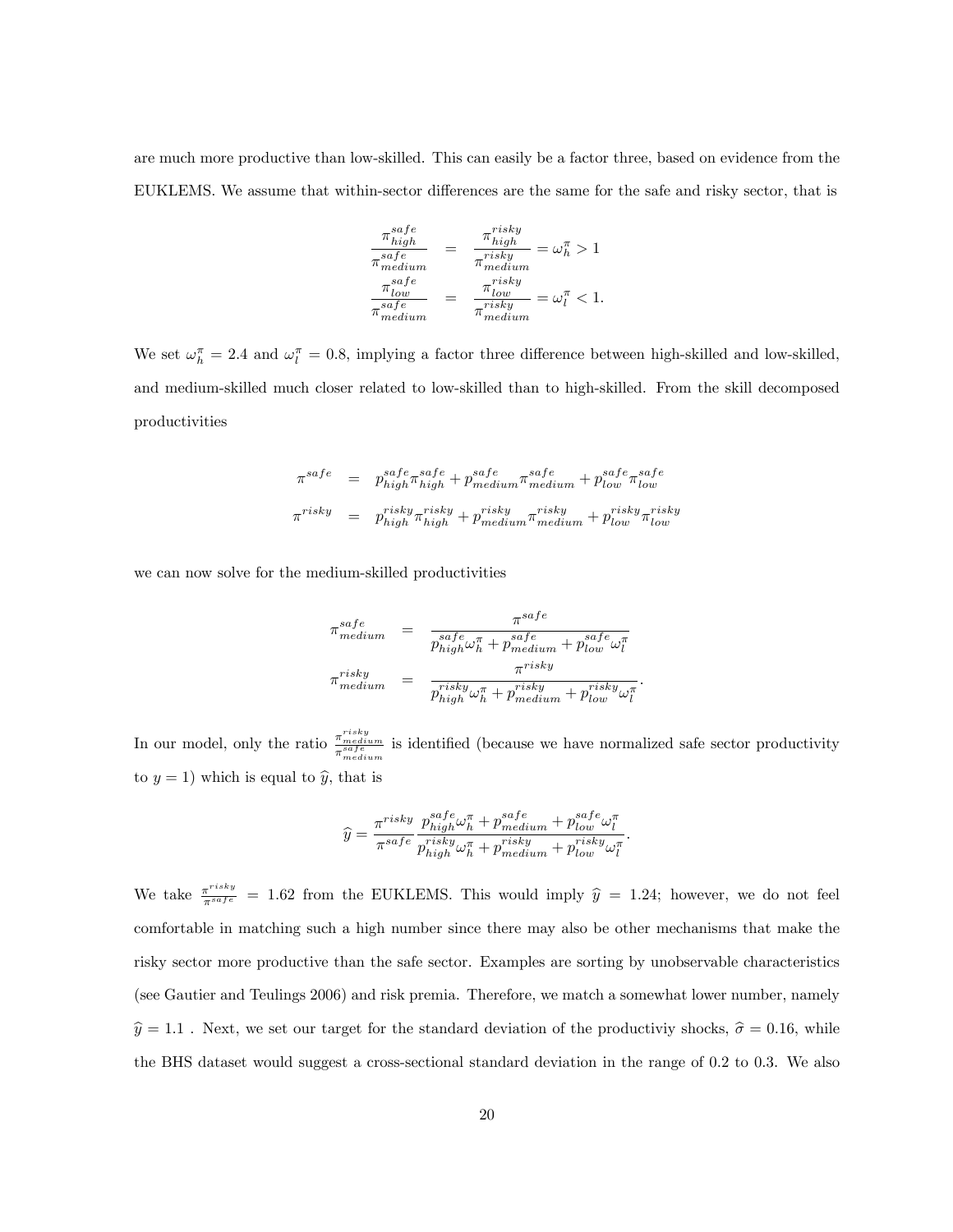want to match a somewhat lower variance because we want to capture the difference between risky sector variance and safe sector variance. In the BHS data the safe sector productivity also varies across firms, while it is zero in the model.

#### Combining the cross-sectional mean and variance with risky sector in- and outflow

In addition to the targets for the cross-sectional mean and variance, we obtain two additional targets via the risky sector in- and outflow. In the previous step of our calibration strategy we already determined the implied labor market tightness based on the stocks and flows observed in the data and we also determined the endogenous separation rate. We combine information from several new data sources on the cross-sectional distribution distribution of productivity to identify the productivity shocks parameters including the arrival rate, which had to be set to arbitrary values in previous literature. In addition to the targets for the cross-sectional mean and variance, we obtain two additional targets via the risky sector in- and outflow. Appending the targets on the cross-sectional mean and variance with the risky sector in- and outflow and with the job destruction margin, gives us five equations in five unknowns. We solve this system of equation and get  $\lambda = 0.1410$ ,  $\mu = 0.0653$ ,  $\sigma = 0.4989$  and  $k = 1.2227$ , see the appendix for the details.

|          | Parameter Value Description                                                        |
|----------|------------------------------------------------------------------------------------|
|          | 0.1410 Poisson rate productivity shock                                             |
| $\mu$    | $0.0653$ mean productivity shock                                                   |
| $\sigma$ | 0.4989 std. deviation productivity shock                                           |
|          | $1.2227$ firing costs                                                              |
|          | Motivation endog. job destruction (JOLTS, EUKLEMS), cross-sectional mean (EUK-     |
|          | LEMS), cross-sectional variance (BHS), stocks and flows (OECD LFS, JOLTS, EUKLEMS) |

Table 5: Calibration in order to match the cross-sectional distribution of US productivity

# 5 Simulations

#### 5.1 The effects of EPL and rising riskiness

The calibrated model allows simulation of steady-state employment shares and relative productivity by varying any of the model parameters. Of interest for this paper is the effect of differences across economies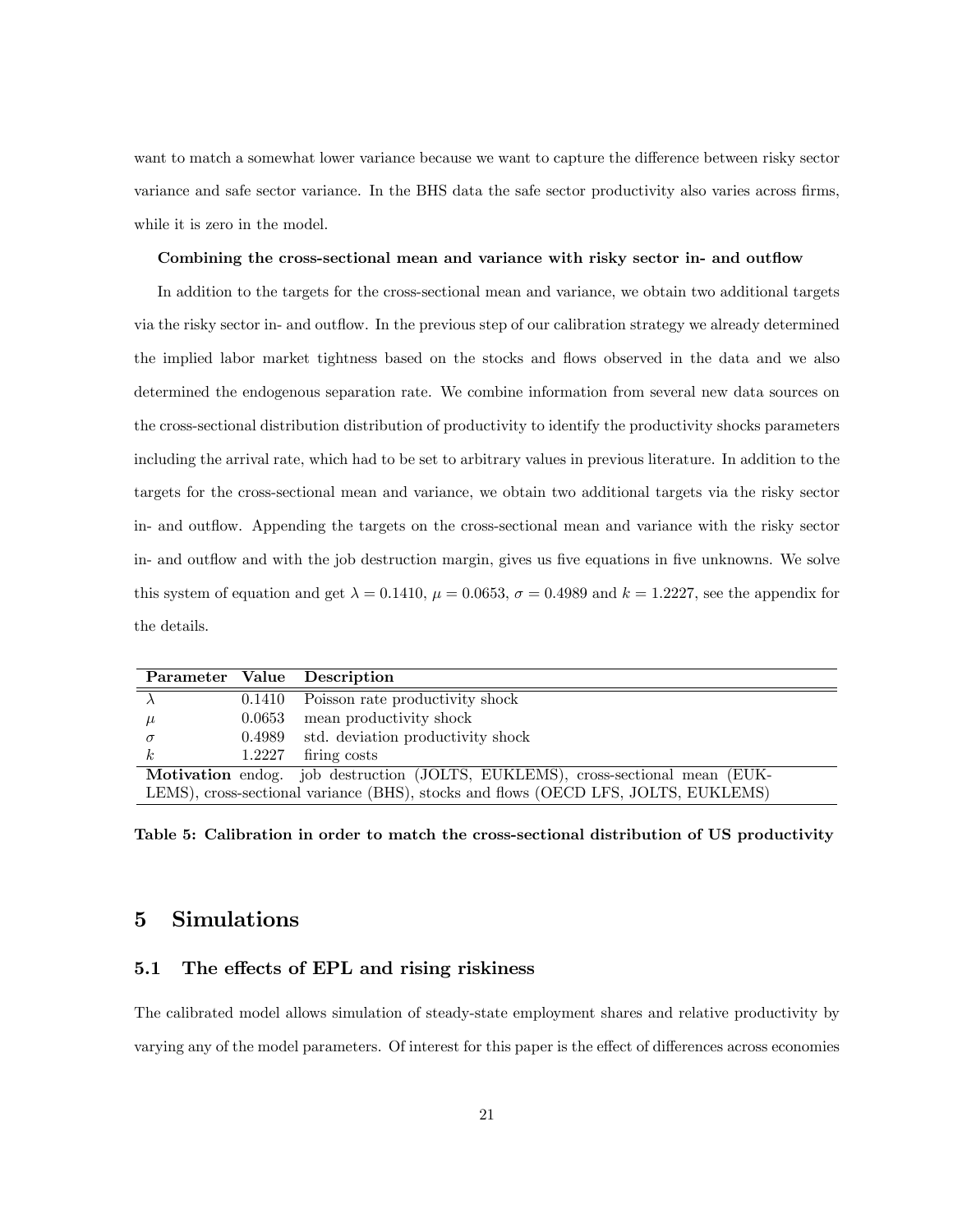in exit costs, k. Further, our stylized facts point towards an increase over time in the standard deviation of productivity shocks,  $\sigma$ , in the risky sector. The simulations thus consist of computing steady state employment and productivity outcomes for a wide range of k and  $\sigma$ .

We allow the exit costs to vary from the calibrated value of the US  $(k = 1.2)$ , comparable to roughly one month of output. The low EU values  $(k = 3)$  through the high EU values  $(k = 7)$  are comparable to 7 months of production or about 1 year of wages.<sup>11</sup> The standard deviation of productivity is varied from 0.4 to 0.8. This range is consistent with the increase in riskiness that has been observed with rising ICT use.

The results are presented in Table 6 and in figure 5. The table shows steady state outcomes for a list of variables for (i) the benchmark  $\sigma = 0.5$  and (ii) a higher  $\sigma = 0.75$  to capture the introduction of the new ICT technology. Across the columns, as Öring cost increase, we see that in the risky sector there will be less firing (more labor hoarding), and because of that risky-sector productivity falls and the match surplus decreases. Consequently, labor market tightness goes down in the risky sector. Despite the lower productivity, wages go up in the risky sector because the (employed) worker's bargaining position improves in the risky sector. The match surplus in the safe sector goes up because essentially the other sector is being taxed. The safe sector becomes larger except when risk is low and firing costs are high. In this case, employment is fairly flat, as increases in the risky sector resulting from the decrease in outflow balances the decrease in inflow and unemployment drops. The drop in unemployment causes the safe sector to shrink despite the fact that  $\theta_0$  increases. Since unemployed workers are less likely to get hired in the high productivity risky sector their bargaining position with safe-sector employers goes down. Next, consider what happens if  $\sigma$  increases (i.e. after the ICT revolution). A higher level of firing cost decreases employment in the risky sector, increases employment in the safe sector, increases wages in the risky sector, decreases wages in the safe sector and the total employment effect is positive. As firing costs rise, both the allocation shift towards the safe sector and the increase in labor hoarding will contribute to lower overall productivity,  $\pi \equiv \frac{e_0 y + e_1 \hat{y}}{e_0 + e_1}$ . Finally, total output net of vacancy costs, labelled  $\Omega$  in the table, unambiguously decreases as firing cost increase, irrespective of  $\sigma$ .

<sup>&</sup>lt;sup>11</sup>Examples of European countries with low EPL are Denmark and the UK; examples of European countries with high EPL are Portugal and Italy. See the appendix table.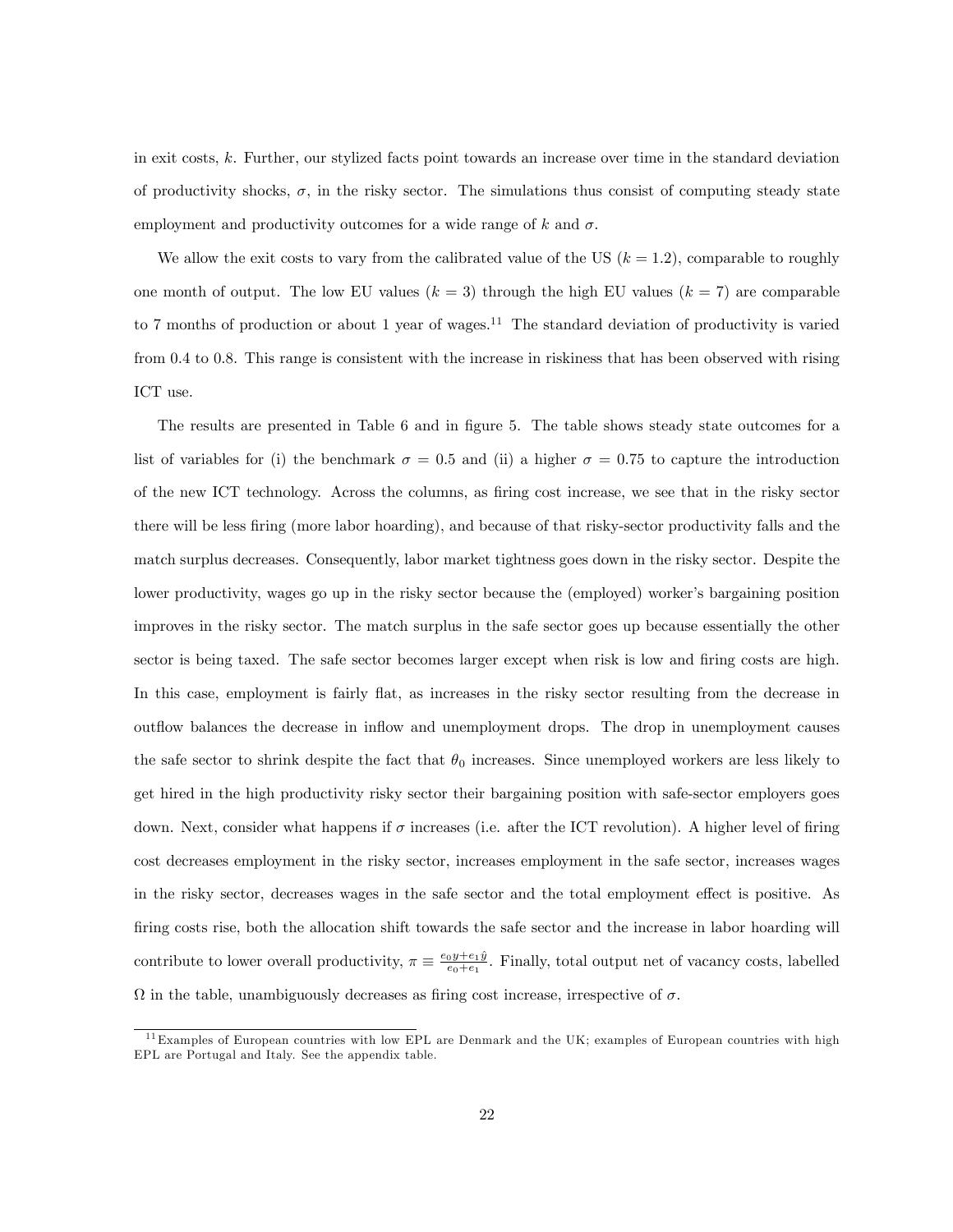To summarize, productivity drops with increased firing costs, both from a selection effect (less truncation in the risky sector) and from a reduction in the size of the risky sector. The effect of rising firing costs increases with  $\sigma$ . The allocation of workers to the risky sector is not very sensitive to firing costs when  $\sigma$  is low and when firing costs are high, because essentially all jobs are 'hoarded'. Once  $\sigma$  rises, the allocation of labor to the risky sector falls with firing costs. Further, the effect of firing cost on risky sector allocation becomes stronger (more negative) as  $\sigma$  increases.

|                  |            | Benchmark $\sigma = 0.50$ |           | High $\sigma = 0.75$ |           |           |  |  |
|------------------|------------|---------------------------|-----------|----------------------|-----------|-----------|--|--|
|                  | $k = 1.25$ | $k=3$                     | $k=7$     | $k = 1.25$           | $k=3$     | $k=7$     |  |  |
| $x_d$            | $-0.7289$  | $-1.0098$                 | $-1.6879$ | $-0.7806$            | $-1.0475$ | $-1.6930$ |  |  |
| $\lambda F(x_d)$ | 0.0079     | 0.0022                    | 0.0000    | 0.0183               | 0.0097    | 0.0013    |  |  |
| $\hat{y}$        | 1.0997     | 1.0709                    | 1.0554    | 1.1817               | 1.1353    | 1.0708    |  |  |
| $S_1(0)$         | 3.0123     | 2.9052                    | 2.8705    | 3.3146               | 3.1254    | 2.9002    |  |  |
| $\theta_1$       | 1.1666     | 1.0851                    | 1.0594    | 1.4126               | 1.2559    | 1.0814    |  |  |
| $e_1$            | 0.4100     | 0.4127                    | 0.4191    | 0.5860               | 0.4455    | 0.4175    |  |  |
| $w_1(0)$         | 0.9790     | 0.9722                    | 0.9701    | 0.9829               | 0.9616    | 0.9447    |  |  |
| $S_0$            | 0.8903     | 1.0341                    | 1.0760    | 0.1830               | 0.7050    | 1.0403    |  |  |
| $\theta_0$       | 0.4076     | 0.5500                    | 0.5955    | 0.0172               | 0.2556    | 0.5565    |  |  |
| $e_0$            | 0.3161     | 0.3190                    | 0.3146    | 0.1102               | 0.2761    | 0.3150    |  |  |
| $w_0$            | 0.9866     | 0.9845                    | 0.9839    | 0.9973               | 0.9894    | 0.9844    |  |  |
| $\boldsymbol{u}$ | 0.0429     | 0.0373                    | 0.0353    | 0.0728               | 0.0473    | 0.0366    |  |  |
| $e_1/(e_0+e_1)$  | 0.5657     | 0.5651                    | 0.5712    | 0.8417               | 0.6174    | 0.5700    |  |  |
| $\pi$            | 1.0563     | 1.0400                    | 1.0317    | 1.1529               | 1.0836    | 1.0403    |  |  |
| Ω                | 0.9654     | 0.9620                    | 0.9582    | 0.9875               | 0.9812    | 0.9638    |  |  |

Table 6: Model Simulation

The left panel of figure 5 illustrates the effects of changing k and  $\sigma$  on employment. If the firing costs are low enough, employment in the risky sector increases with  $\sigma$  because more vacancies are opened in the risky sector which implies that fewer unemployed workers are available for the safe sector. For higher firing costs,  $\sigma$  needs to be higher before risky sector employment 'escapes' from full labor hoarding and can benefit from the increased risk by truncating the bad draws. For a given level of riskiness, employment in the risky sector decreases with k, although the effect is small with low levels of  $\sigma$  or high firing costs. The reduced effect of firing costs on employment share with low  $\sigma$  occurs because the amount of firing becomes very small as the Öring threshold shifts to the left.

The right panel of figure 5 shows that the relative productivity decreases in k and increases in  $\sigma$ . The relative productivity of the safe sector decreases with k because high exit costs shift the threshold of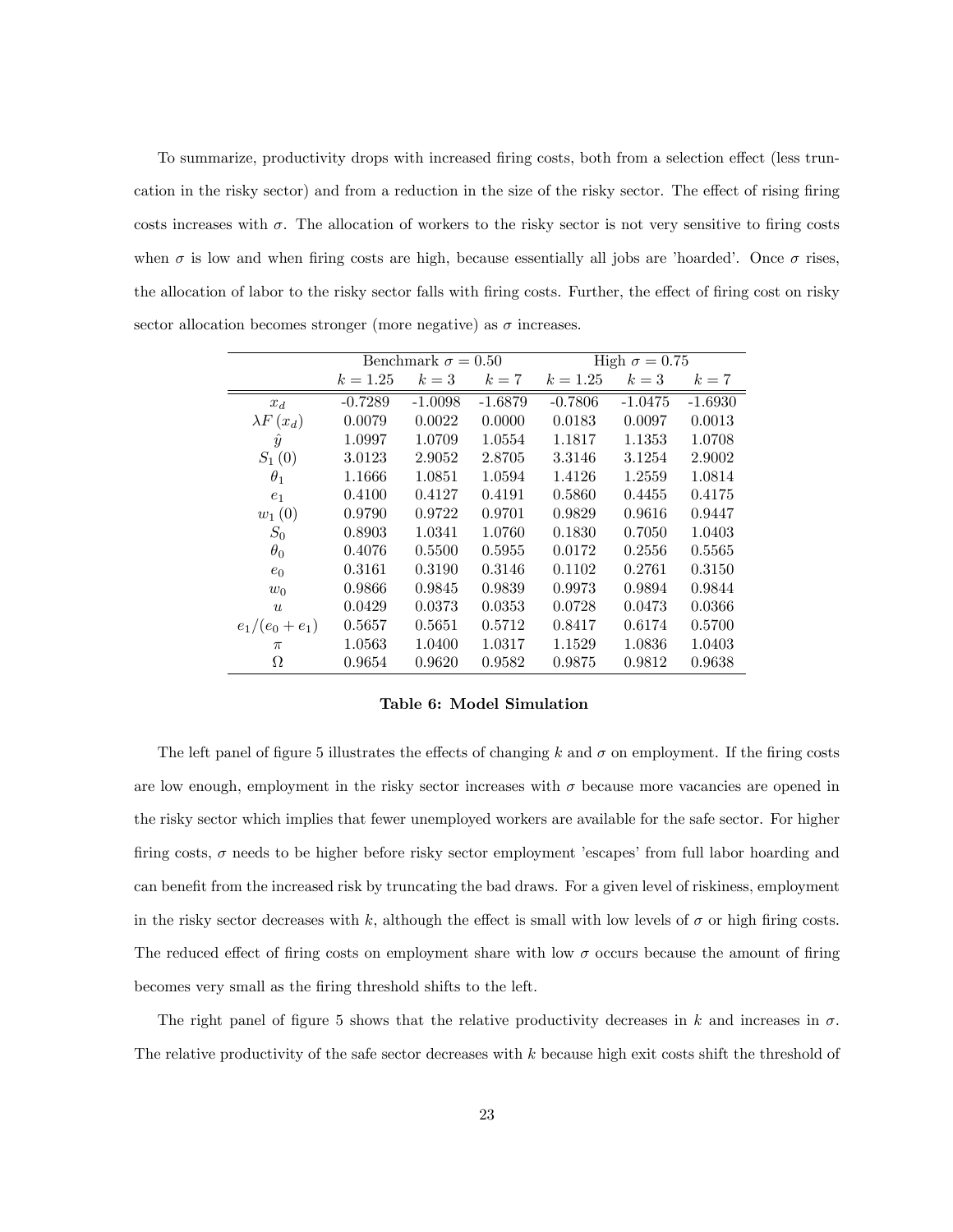

Figure 5: Simulation  $\sigma$  and  $k$ 

firing to a lower level of productivity. Aggregate productivity decreases rapidly when  $k$  increases, both because the relative productivity declines and because the share of resources allocated to the risky sector declines. As the variance of the productivity shock increases, the risky sector becomes more attractive so it grows while the safe sector shrinks. Further, because of the firing threshold, average productivity of jobs in the risky sector increases in  $\sigma$ . The model can also explain that in countries with high firing cost the risky sector does not increase in response to an increase in  $\sigma$  and consequently productivity also remains almost constant. To the contrary in countries with low firing cost, the employment share of the risky sector and aggregate productivity strongly increases in response to a new technology with a higher  $\sigma$  as occured at the end of the nineties.

#### 5.2 The effect of an increase in the cost of risky investments

What happens if the cost for risky activities increases? This is in particular relevant in the aftermath of the credit crisis where in the terminology of Bernanke, Gertler, and Gilchrist (1996), a áight to quality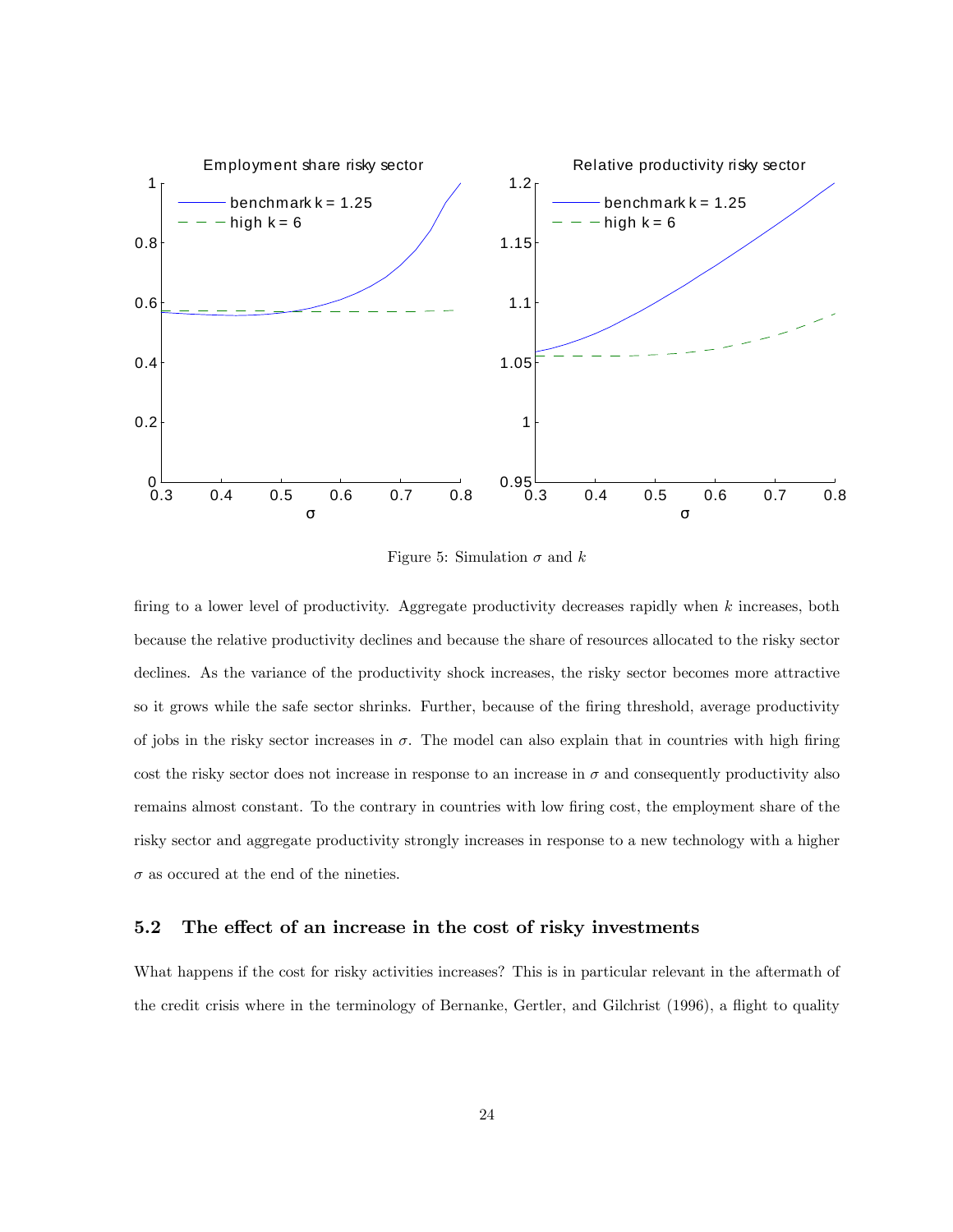

Figure 6: An increase in the cost of creating risky jobs

took place.<sup>12</sup>. Although our model has no financial sector, we can take a shortcut and model this by an increase in the vacancy creation cost,  $c<sub>1</sub>$ , for the risky sector. This captures the idea that banks become reluctant to lent to Örms with a high probability to go bankrupt. Figure 6 shows that this can have substantial effects on productivity because the risky sector becomes smaller. This is one potential mechanism that can generate long term growth effects of the crisis.

### 5.3 Endogenous participation

So far we have assumed that labor force participation was exogenous. If we endogenize the participation rate  $l$  according to  $(13)$ , employment protection has more negative wealth effects because it decreases the asset value of unemployment and consequently labor force participation.

<sup>12</sup>Lucas (2008) describes this as: "Everyone wants to get into government-issued and government-insured assets, for reasons of both liquidity and safety". Caballero and Kurlat (2008) point out that while the US as a whole is regarded to be save (and this still leads to net capital inflows), all other forms of funding dried up. Flight to quality is not specific for the current crisis but has been reported to take place in many cyclical downturns. Reinhart and Rogoff (2008) give evidence that the current crisis shows a lot of similarities with past crises around the entire world.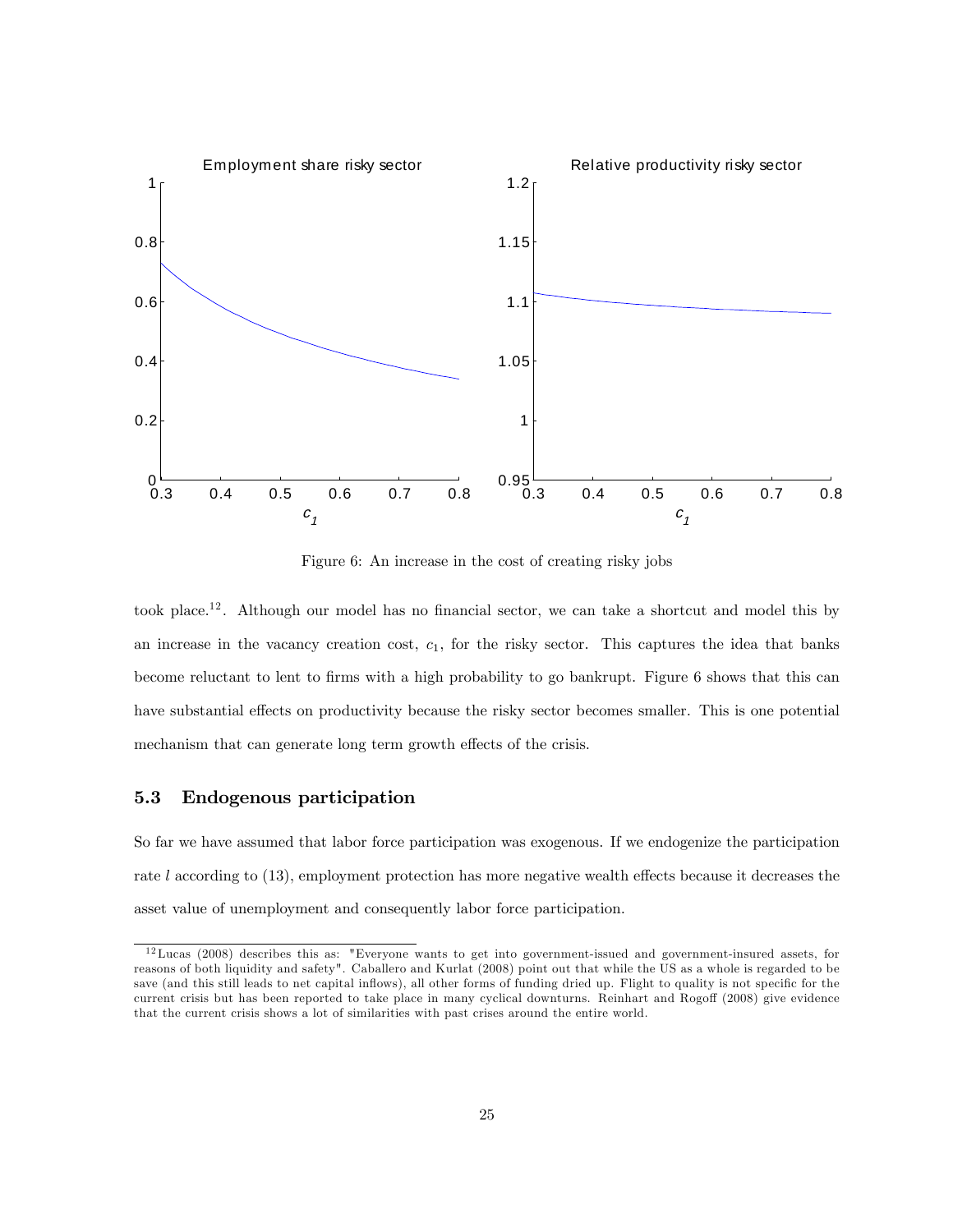### 6 Data and empirical results

In this section we explore the empirical relationship between EPL and the allocation of resources to risky sectors. We assess whether risky industries have relatively higher levels of employment in countries with low firing costs versus countries with high firing costs. Table 7 provides an overview of the data used for this exercise. The EUKLEMS database (O'Mahony and Timmer 2009) provides measures of output, hours worked, other factor inputs, prices, and industry purchasing power parities for EU countries and for US, for disaggregated industries covering the whole economy from 1970 through 2004. We use the share of hours worked in an industry relative to total hours worked in all industries in each country and time period as the variable to be explained.<sup>13</sup>

The firing cost indicators are available from two sources. First, a country-time panel dataset collected at the OECD (Nicolleti, et al. 2000), provides indicators of the stringency of employment protection  $(EPL).<sup>14</sup>$  The time dimension of this dataset may contain interpolations between actual component level information collected from OECD member countries in specific years, and thus has less reliability than the cross-country dimension. A complementary dataset of indicators of 'Costs of doing business' (CDB), including entry and exit costs has been compiled by the World Bank (see Djankov, La Porta, Lopez de Silanes, and Schleifer 2002). Current indicators on, for example, hiring and firing costs, or time to start a business, are available for many countries from 2004 to the present.

Finally, as a source of information on the riskiness of a sector, we make use of two datasets collected using the method of 'distributed micro data research' (Bartelsman, Haltiwanger and Scarpetta, 2009). These datasets include moments computed from the underlying distributions in confidential firm-level datasets available at national statistical offices, aggregated to the country, industry, and year level. First, for the 1990s data has been collected for a selection of OECD countries, mostly for firms in manufacturing. Next, a project, coordinated by the UK Office of National Statistics (ONS 2008), and funded by Eurostat, compiled information from linked longitudinal business registers, production surveys, and e-commerce

<sup>&</sup>lt;sup>13</sup>We limit our study to industries in the Market Sector, defined similarly to that in the EUKLEMS dataset. The market sector includes industries in manufacturing, trade, finance and business services, but excludes agriculture, government and services. We also exlcude utilities and nuclear fuel production.

<sup>14</sup> The OECD index is based on 18 factors of employment protection of regular workers against individual dismissal, specific requirements for collective dismissals and regulation of temporary employment.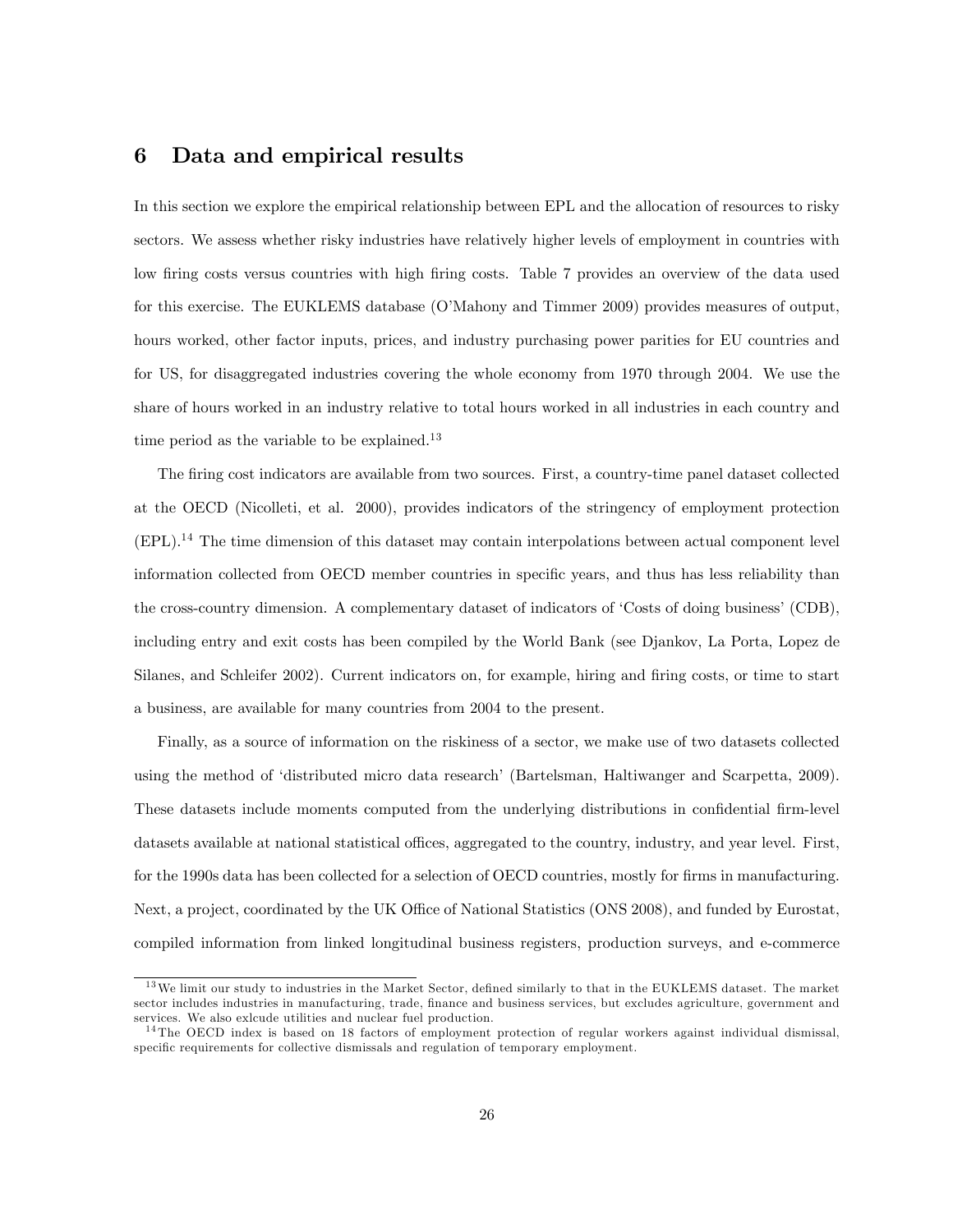| surveys for 13 EU countries for firms in all sectors of the economy for the years 2001 to 2005. |  |
|-------------------------------------------------------------------------------------------------|--|
|-------------------------------------------------------------------------------------------------|--|

| Source         | Periods        | Countries          | Industries         | Variables                           |
|----------------|----------------|--------------------|--------------------|-------------------------------------|
| <b>EUKLEMS</b> | 1970-2005      | $EU + US$          | 30. market sector  | Output, factor inputs, prices, PPPs |
| $OECD-EPL$     | $1985 - 2005*$ | OECD.              | No info            | EPL indicators                      |
| $W B - C D B$  | 2004-2007      | World              | No info            | Entry/ firing costs, rigidities     |
| BHS            | 1990s          | OECD, Asia, Lat Am | 16, manufacturing. | Moments from firm surveys           |
| ONS/Eurostat   | 2001-2005      | 13 EU countries    | 30. market         | Moments from firm surveys           |

Table 7: Data sources

In the available data, we have no direct measure of the variance of shocks faced by firms choosing the ëriskyísector. Instead, we have the variance of the cross sectional distribution of productivity observed across firms in each industry in the national datasets. As our model shows, for firms choosing risky strategies the observed variance is truncated with respect to the underlying distribution of shocks, and the point of truncation depends on firing costs. However, in the model the observed productivity variance moves monotonically with the variance of the underlying shocks for any level of firing costs. For our baseline empirical results we therefore use as the sectoral-riskiness indicator the observed variance of labor productivity within an industry averaged across countries. For robustness, we also use other proxies for industry riskiness from the ONS and BHS datasets.

To rank industries according to riskiness, the above indicators from the BHS or the ONS dataset are averaged over time (and across countries where noted) and are turned into an ordinal index of industryspecific 'riskiness.' This ordinal ranking is then normalized into a uniform index ranging from -0.5 for the lowest risk to 0.5 for the highest risk sector.

The first results are presented for a regression equation of the following general form:

$$
e_{c,i,t} = \alpha + \beta C f_{c,t} + \gamma C f_{c,t} R(\sigma)_i + FE + \varepsilon_{c,i,t}
$$
\n
$$
(16)
$$

where  $e_{c,i,t}$  is the ratio of hours worked in industry i, country c and year t relative to total hours in that country and year. The exogenous variable  $Cf_{c,t}$  is the firing cost or exit cost indicator, and  $R(\sigma)_i$  is the rank of the industry risk, with a higher rank being more risky. The parameter  $\gamma$  measures the effect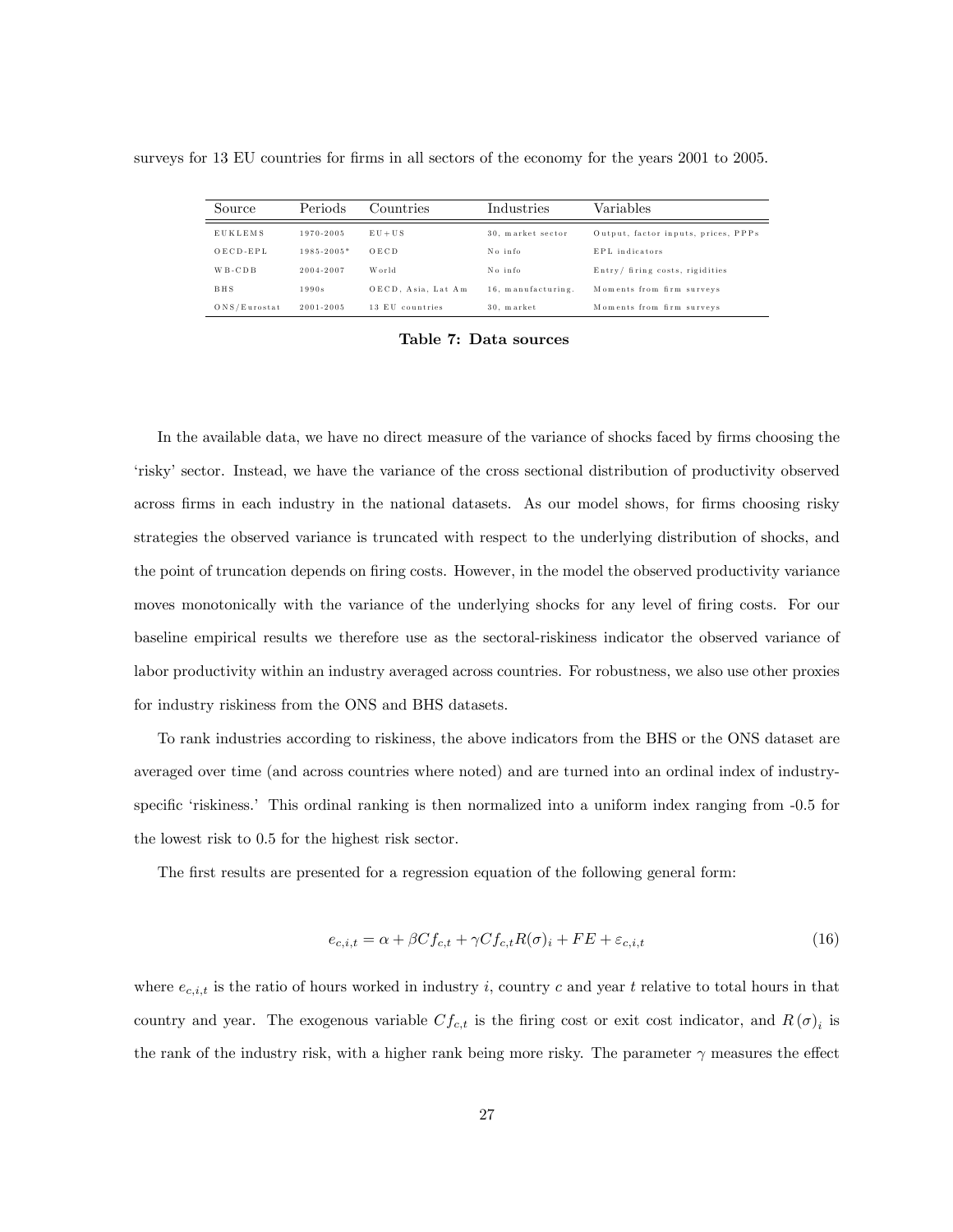of the regulatory environment interacted with the indicator of industry risk on the share of employment in the industry. Depending on specification, industry fixed effects  $FE$  (mean levels, including the level effect of  $R_i$  or mean levels and trends) are swept out with appropriate dummy variables.<sup>15</sup> This type of specification has become widespread in evaluation of the impact of policy or environment on performance, e.g. Rajan and Zingales (1998). Essentially, the equation uses difference-in-differences to identify how changes in the policy, here  $C_{f,c,t}$ , differentially impact different sectors, based on the expected sensitivity of the sector to the policy change. To our knowledge, we are the Örst in this literature to explicitly model the interaction between the ranking and the policy instead of relying on reasoned assumption about the sensitivity.<sup>16</sup>

Table 8 presents the baseline results for the full sample of all countries with available data for the period 1995-2005. In this and in all other Figures, t-statistics are in parenthesis, the risk indicator is based on the variance of productivity in the entire sample, industry fixed effects and a time trend is included.

The firing cost variable used is the OECD indicator for stringency of employment protection for regular workers, and the riskiness indicator is based on the observed variance of labor productivity within an industry in each of the countries in the ONS dataset. Column (1) shows results when fixed effects control for industry means and fixed time effects, and column (2) shows the results with industry mean and an industry specific time trend removed. The dependent variable is the share of hours worked for that industry as a percentage of total hours for that country and year. The interpretation of the coefficient,  $\gamma$ , is as follows: A movement of the EPL index by 1 point, (say from the German value of 2.7 to the Belgium value of 1.7), will increase the share of employment in the riskiest industry (rank=.5) by 0.5 percentage point, while reducing the share of employment in the safest sector by the same amount.<sup>17</sup>

 $15$  Country fixed effects are insignificant and numerically very close to zero because the dependent variable is a share and the level effect of  $Cf$  is included.

 $^{16}$ Because the employment share variable is bounded between zero and one, we have replicated all our results with a logistic transformation of the dependent variable. The qualitative results, equation Öt, and p-level of all estimates are roughly equivalent, but the parameter value is less easily interpreted. In all our specifications we correct for heteroskedasticity in errors that likely occur in each industry cluster.

<sup>&</sup>lt;sup>17</sup>The level effect of the exit costs,  $\beta$ , is not shown. Because of the specification of the dependent variable as a share, and the inclusion of industry fixed effects, the coefficient captures small interactions between means of EPL and means of shares over time and countries. The coefficient is always very insignificant and close to zero in magnitude.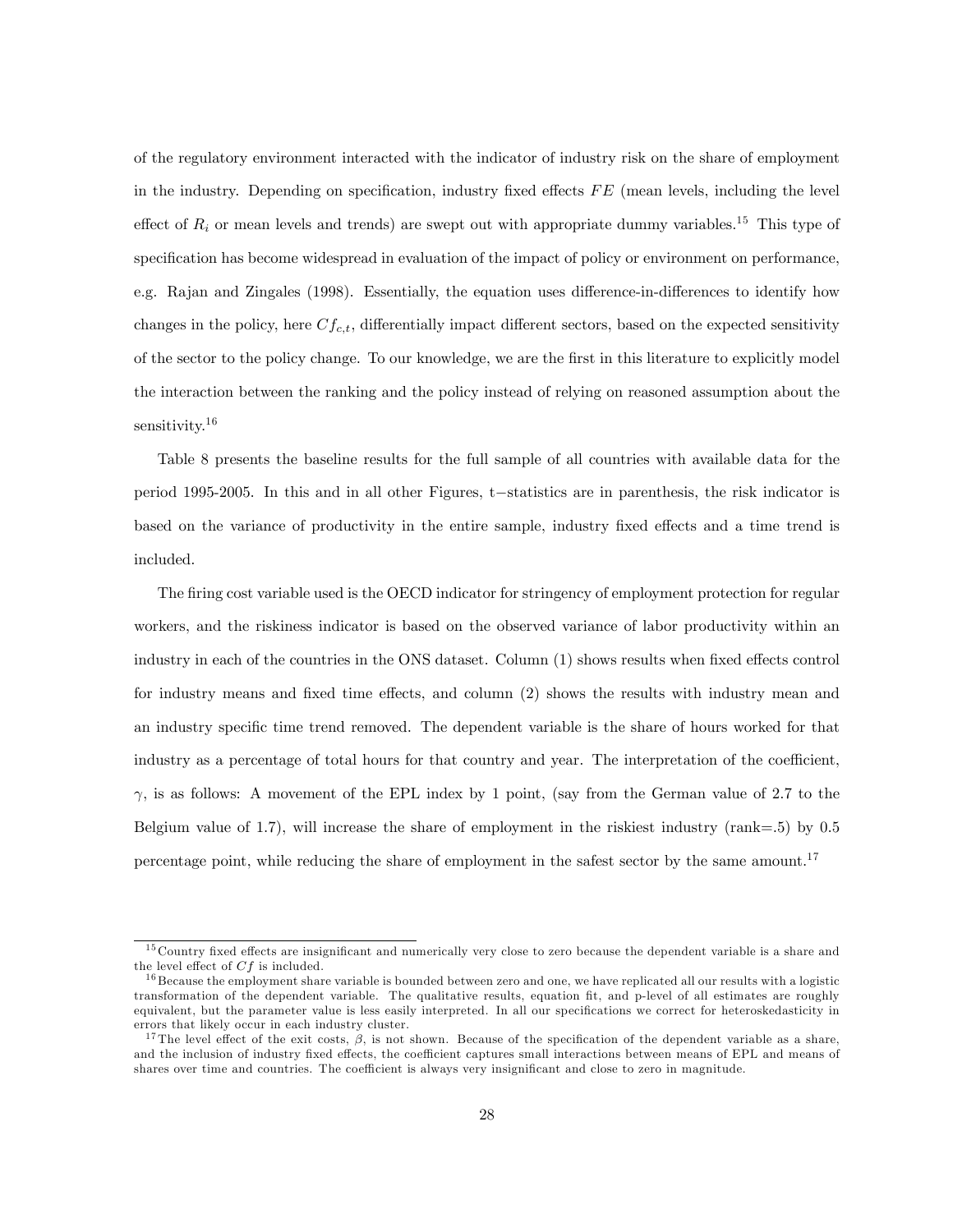|               |                    | 21                                    |
|---------------|--------------------|---------------------------------------|
|               | $-1.01$<br>(12.75) | $-1.01$<br>(12.98)                    |
| $R^2$         | 0.84               | 0.85                                  |
| D.F.          | 5508               | 5494                                  |
| Fixed effects |                    | industry mean industry mean and trend |

Table 8: Regression results

t-statistic in parenthesis. Period: 1995-2005; Industry rank: productivity variance; ExitCost: EPLRegular. See appendix for country and industry listing.

The next three tables provide some robustness checks concerning the country sample used, the time periods, the indicators for industry riskiness, and the variables related to layoff and exit costs.

In Table 9, the time periods are varied, as are the country samples. Appendix Table 1 shows a list of countries, and the specified sub-samples. Generally, samples vary by including or excluding non-EU OECD members, or including/excluding transition economies. For ease of comparison, only the parameter  $\gamma$  and the t-statistic are presented. Overall, the general pattern is consistent: higher firing costs are associated with lower employment shares in high risk industries and higher shares in low risk industries. The effect is never lower in the latter part of the sample period, consisent with the outcome of the model simulation with rising risk. The effect varies a bit across country sample, and it seems that inclusion of the transition economies weakens the effect.

|             |           | sub-period |           |
|-------------|-----------|------------|-----------|
| Sample      | 1995-2000 | 2000-2005  | 1995-2005 |
| EU          | $-.71$    | $-.84$     | $-.77$    |
|             | (5.04)    | (5.49)     | (7.15)    |
| EUN         | $-0.87$   | $-.94$     | $-0.91$   |
|             | (6.72)    | (6.89)     | (9.27)    |
| <b>EURO</b> | $-.63$    | $-.63$     | $-.62$    |
|             | (3.32)    | (7.15)     | (4.62)    |
| OECD        | $-0.85$   | $-0.94$    | $-0.89$   |
|             | (7.85)    | (8.09)     | (10.81)   |
| ALL         | $-0.98$   | $-1.04\,$  | $-1.01$   |
|             | (9.52)    | (9.57)     | (12.98)   |

#### Table 9: Country/Period sub-samples

t-statistic in parenthesis. Industry rank: productivity variance; ExitCost: EPLRegular; Fixed Eff: industry means & trends. See appendix for country listing.

Table 10 shows the result after splitting the sample in countries with high versus low firing costs,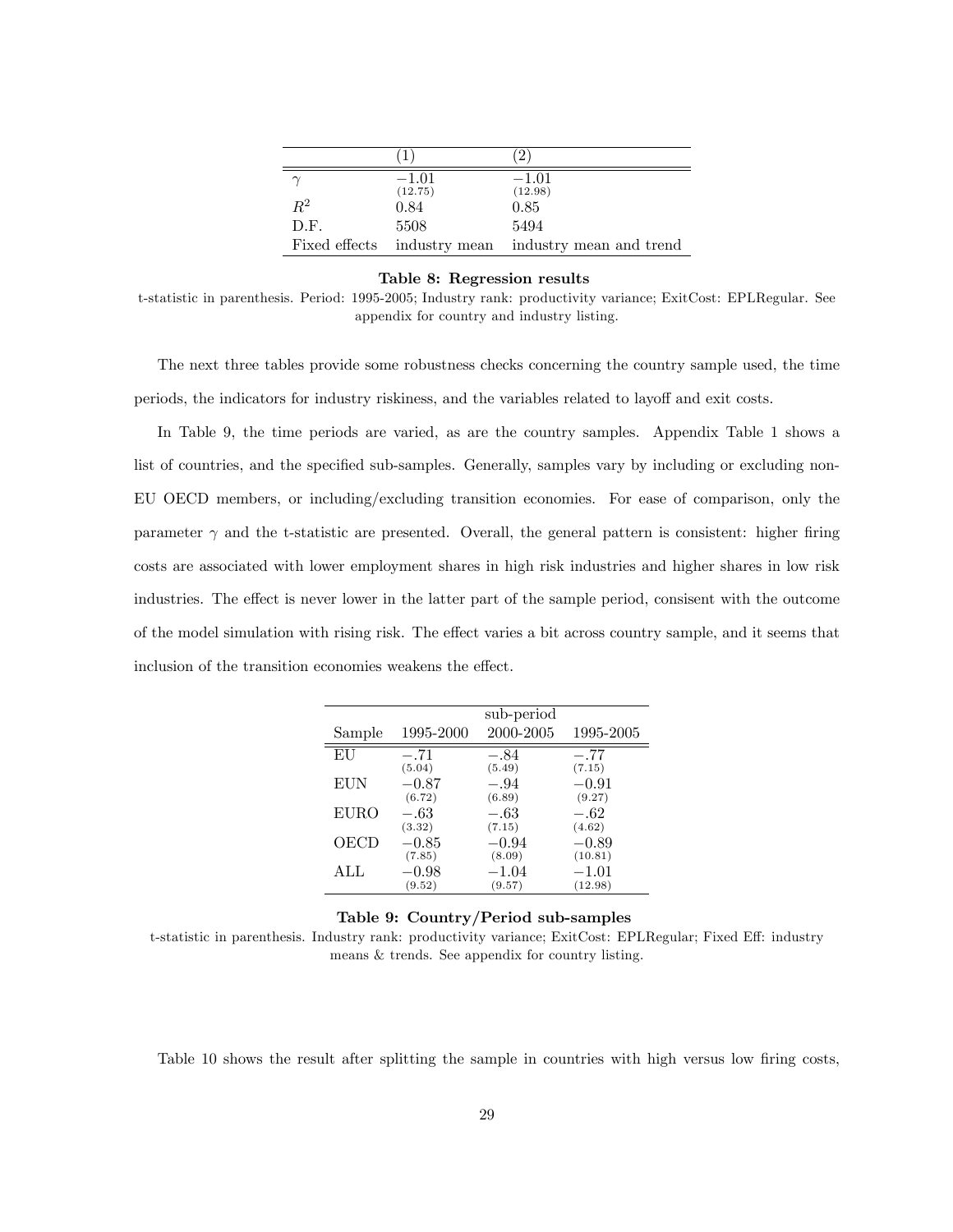and industries into high risk and low risk sets. In the last column, we see the results for the full set of industries, split by the level of layoff and exit costs and in the last row we see the results for all countries split into columns by riskiness. For all of the permutations, the qualitative effect is the same. Looking across each row, the differential impact of firing costs is higher in the high-risk industry sub-sample, consistent with the outcome of the model simulation. In the model, firing costs become particularly onerous when riskiness is high. Looking down the columns, the differential impact of firing costs is higher with low firing costs, also consistent with the model. When firing costs already are high, there is less scope for an effect of further increasing these costs because the amount of firing already is minimal.

|                    | Industry sub-sample |                   |                   |  |  |  |  |
|--------------------|---------------------|-------------------|-------------------|--|--|--|--|
| Country sub-sample | Low risk            | High risk         | All               |  |  |  |  |
| Low firing cost    | $-2.67$<br>(6.26)   | $-3.31$<br>(7.84) | $-1.65$<br>(9.92) |  |  |  |  |
| High firing cost   | $-1.35$             | $-2.97$           | $-1.07$           |  |  |  |  |
| All                | (3.32)<br>$-1.03$   | (6.52)<br>$-1.99$ | (6.17)<br>$-1.01$ |  |  |  |  |
|                    | (5.36)              | (9.91)            | (12.98)           |  |  |  |  |

#### Table 10: Country/Industry sub-samples

t-statistic in parenthesis. Period: 1995-2005; Industry Rank: productivity variance; ExitCost: EPLRegular; Fixed Eff: industry means  $\&$  trends. See appendix for country and industry listing.

Finally, Table 11 varies the indicators used for exit costs and for ranking of riskiness of industry. The first alternate indicator of riskiness captures the adoption and intensity of the use of broadband internet by Örms in each industry, from the ONS dataset and is measured as the percentage of workers with access to broadband internet (DSL pct). The next measure is the ratio of productivity of the top quartile of firms to the mean in an industry,  $(P4/P)$ . Because firing costs truncate from below, this indicator may be less affected by firing costs than the overall variance of productivity<sup>18</sup>. The last column shows our base measure, the variance of productivity. All industry riskiness rankings are averaged across countries in the ONS dataset. The exit cost indicators are described and the values for each country are given in the Appendix. For each exit cost indicator, the effect is largest when the riskiness ranking is based

 $18$ We also use riskiness indicators drawn from firm-level distributions in the UK which has the lowest level of exit costs in the EU. The US has even lower firing costs than the UK, but the US productivity variance is only available for manufacturing industries. We test all our results for all industries with the UK-based riskiness indicator or for manufacturing sectors only, with US or EU-based riskiness indicators, with very similar results as presented in our main tables.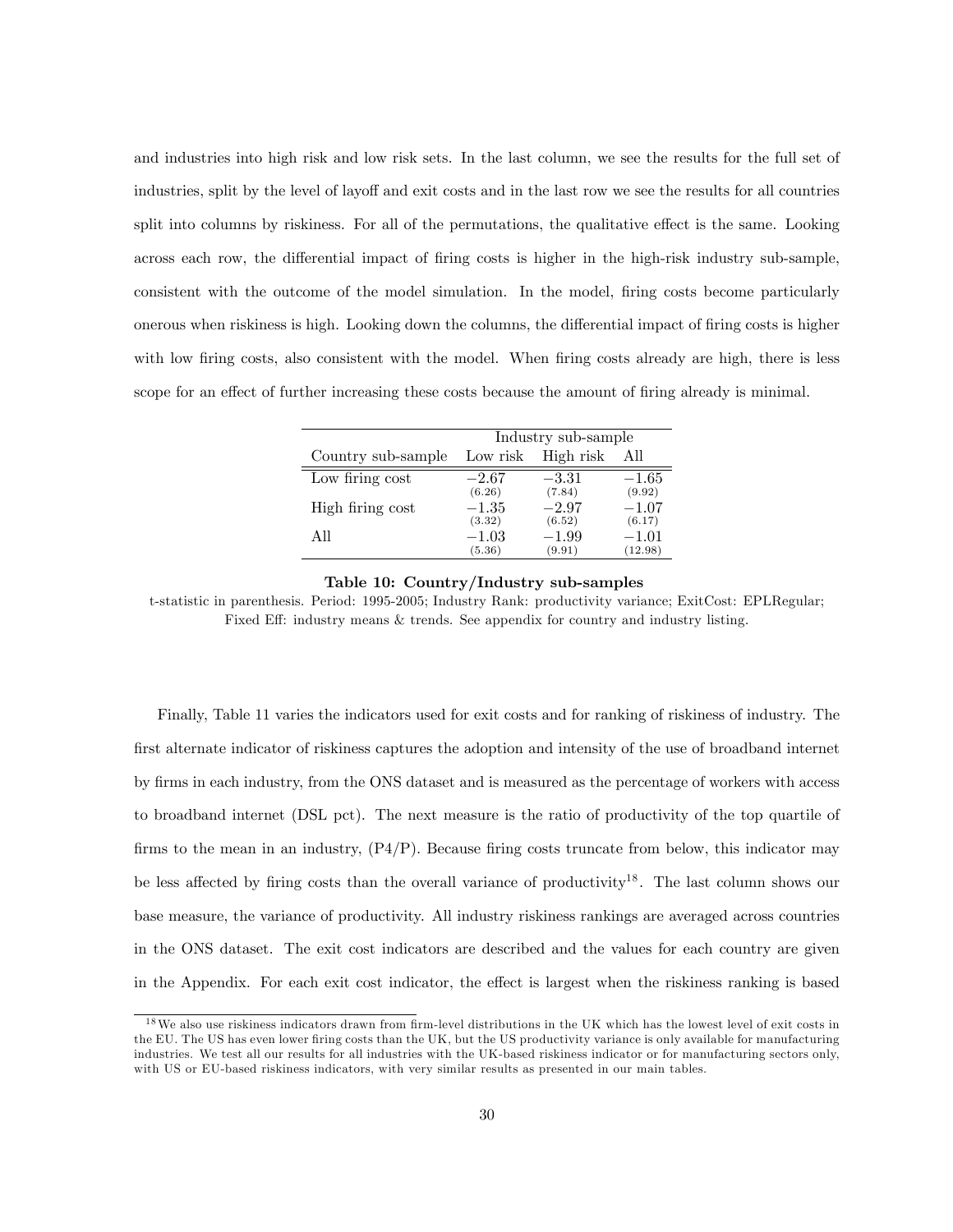|  | upon broadband penetration, slightly lower for the width of the top of the productivity distribution and |  |  |  |  |  |
|--|----------------------------------------------------------------------------------------------------------|--|--|--|--|--|
|  | smallest for the overall variance measure of industry riskiness.                                         |  |  |  |  |  |

|            | Riskiness indicator |                     |                    |
|------------|---------------------|---------------------|--------------------|
| Exit Cost  | <b>DSL</b> pct      | P4/P                | Variance           |
| Existloss% | $-5.08$             | $-4.04$             | $-3.52$            |
| Exitcost%  | (13.49)<br>$-24.70$ | (10.66)<br>$-19.38$ | (9.24)<br>$-15.42$ |
| Firerule   | (17.01)<br>$-0.68$  | (13.17)<br>$-0.52$  | (10.40)<br>$-0.45$ |
|            | (7.40)              | (5.64)              | (4.92)             |
| Firecost   | $-4.66$<br>(15.26)  | $-4.18$<br>(13.61)  | $-3.10$<br>(9.99)  |
| EPLoverall | $-1.04$             | $-0.80$             | $-0.64$            |
| EPLregular | (13.08)<br>$-1.21$  | (9.86)<br>$-1.04$   | (7.91)<br>$-1.01$  |
|            | (15.65)             | (13.46)             | (12.98)            |

Table 11: Alternate exit cost and riskiness indicators

t-statistic in parenthesis. Period: 1995-2005; Fixed Eff: industry means & trends. See appendix for indicator definitions and country and industry listing.

The first four exit cost indicators are sourced from the World Bank Cost of Doing Business Database and the last two from the OECD. The first two exit cost indicators are not directly associated with costs of shedding workers, but relate to the percentage of annual revenue that is spent on exit (Exitcost%), and the percentage of capital investment that may be reclaimed upon exit (Exitloss%). The other indicators are related to costs of employment protection (an indicator of difficulty of firing, Firerule, and an indicator of cost, Firecost%). Table 3 in the Appendix shows the values of these indicators for each country in our sample in 2004.

As an additional robustness check, we randomly select 1200 industry rankings from all possible ordinal rankings of our 26 industries and run our baselines regression to estimate the parameter  $\gamma$  for each ranking. The regressions are based on 'all countries', for the period 1995-2000, use EPL Regular as exit cost indicator, and include industry fixed effects and industry time trends. Figure 7 shows the point estimates for  $\gamma$  with confidence bounds. All the estimates of  $\gamma$  reported in this paper, as well as the estimates of  $\gamma$  for all the permuations of firing costs, rankings, and samples we have explored, fall well within the 5 percent largest negative estimates. Our preferred estimate with the productivity variance as industry and EPL Regular as firing cost lies among the 1 percent largest (absolute) effects of firing costs.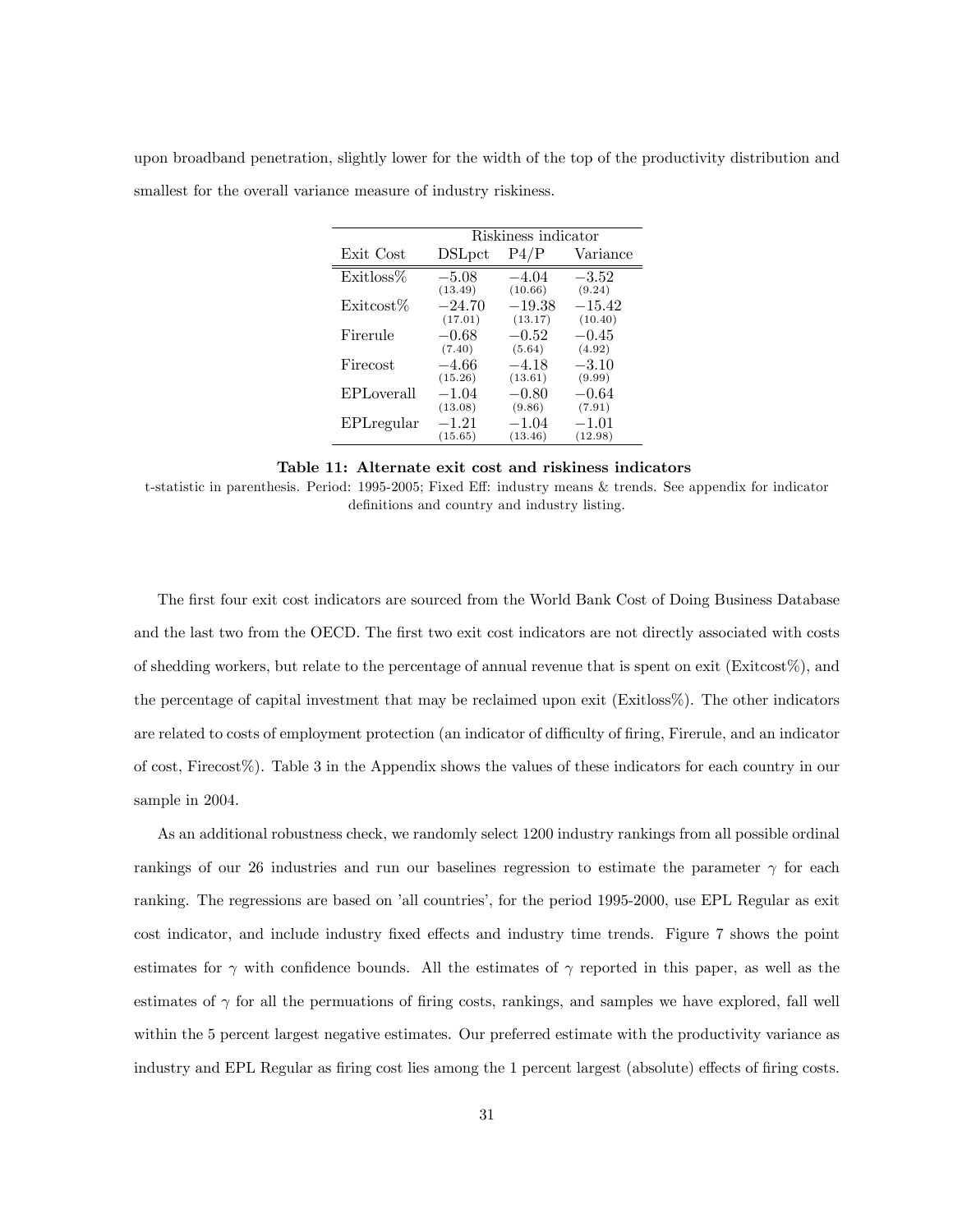

Figure 7: Estimates of  $\gamma$  with random  $R(\sigma)$ 

Finally, we address the issue whether entry costs rather than firing costs are causing the small employment share of risky sectors. Our first thoughts are that firms in both the safe and risky sector must pay the entry fee, so that the first order effect of higher entry costs would not discriminate between them. However, given the shorter expected life of a job in high risk sectors, more entry fees must be made to maintain employment there compared to the safe sector, reducing its size in equilibrium. In terms of the search model, fewer vacancies are needed to maintain the necessary flows into the safe sector, so that its relative size may increase with increase in entry costs. In a simulation of the model, high entry fees (keeping the ratio of  $c_0/c_1$  constant) decrease the relative size of the risky sector. However, if firing costs are increased from the calibrated value, the effect of higher entry fees on relative size is much smaller.

Our empirical findings likewise are mixed, but always retain the negative effect of firing costs. When we run our basic specification of employment share in an industry regressed on the entry fee indicator, and the indicator interacted with the industry riskiness ranking, we mostly find significantly negative effects on the interacted term, similar to the result for the employment protection index. When we included both entry and exit costs, table 12 shows that the coefficient on interacted employment protection variable remains significant when the entry costs variables are included, but that the size of the coefficient is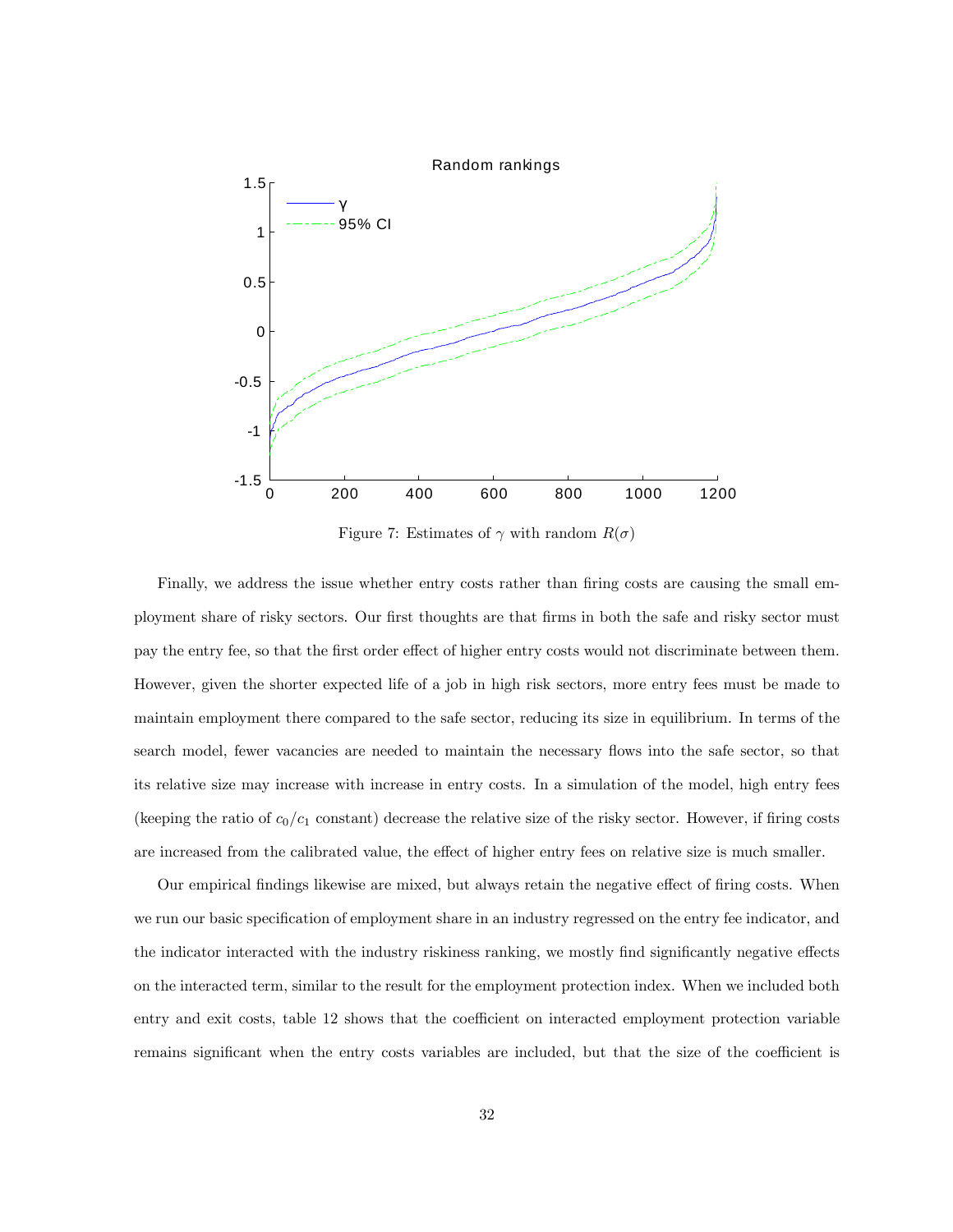reduced. For some of the entry cost indicators, the interacted effect is significantly negative, but for others it is insignificant or even positive.

| Entry Cost Indicator                        | $\gamma_{entry}$ | $\gamma_{exit}$  |
|---------------------------------------------|------------------|------------------|
| Starting a Business - $\#$ of procedures    | $-.04$<br>(4.03) | $-.52$<br>(3.65) |
|                                             |                  |                  |
| Starting a Business - time (days)           | $-.03$<br>(5.17) | $-.58$<br>(5.17) |
| Starting a Business - cost (pct of capital) | $-.01$           | $-.95$           |
|                                             | (1.21)           | (11.14)          |
| Difficulty of hiring (index)                | $-.00$<br>(.44)  | $-.97$<br>(9.74) |
| Barriers to entrepreneurship                | $-.11$           | $-.81$           |
|                                             | (1.48)           | (5.38)           |
| Barriers to entrp. license and permits      | .05              | $-1.03$          |
|                                             | (3.12)           | (13.09)          |
| none. (only exit cost: EPLRegular)          |                  | $-1.01$          |
|                                             |                  | (12.98)          |

Table 12: Labor share regressed on exit and entry costs

t-statistic in parenthesis. Period: 1995-2005; Industry rank: productivity variance; Exit Cost: EPLRegular; Fixed Eff: industry means & trends.

### 7 Final remarks

In this paper we argue that the extent to which a country can benefit from the advantages of risky technologies depends on the institutional arrangements on firing and bankruptcy. The more employment protection there is, the more costly it is to exercise the job destruction or firm exit option. This mechanism can explain why the US was better able to explore the benefits of the new information technology starting in the mid 1990s. We construct a matching model with endogenous technology choice (risky or safe) and find that if we calibrate the model to the US that firing cost are in the order of about one month of production. If we increase this level to European levels (7 months of production), this reduces aggregate productivity by about 10 percent, partly through a direct reduction of average productivity in the risky sector, and partly through a significant reduction of activity (employment) in the risky sector.

One of our simplifying assumptions was that workers are risk neutral. A natural question to ask is wheter EPL is more desirable if workers are risk averse? This is not obvious since EPL makes the unemployment state less attractive because it increases unemployment duration and risk averse workers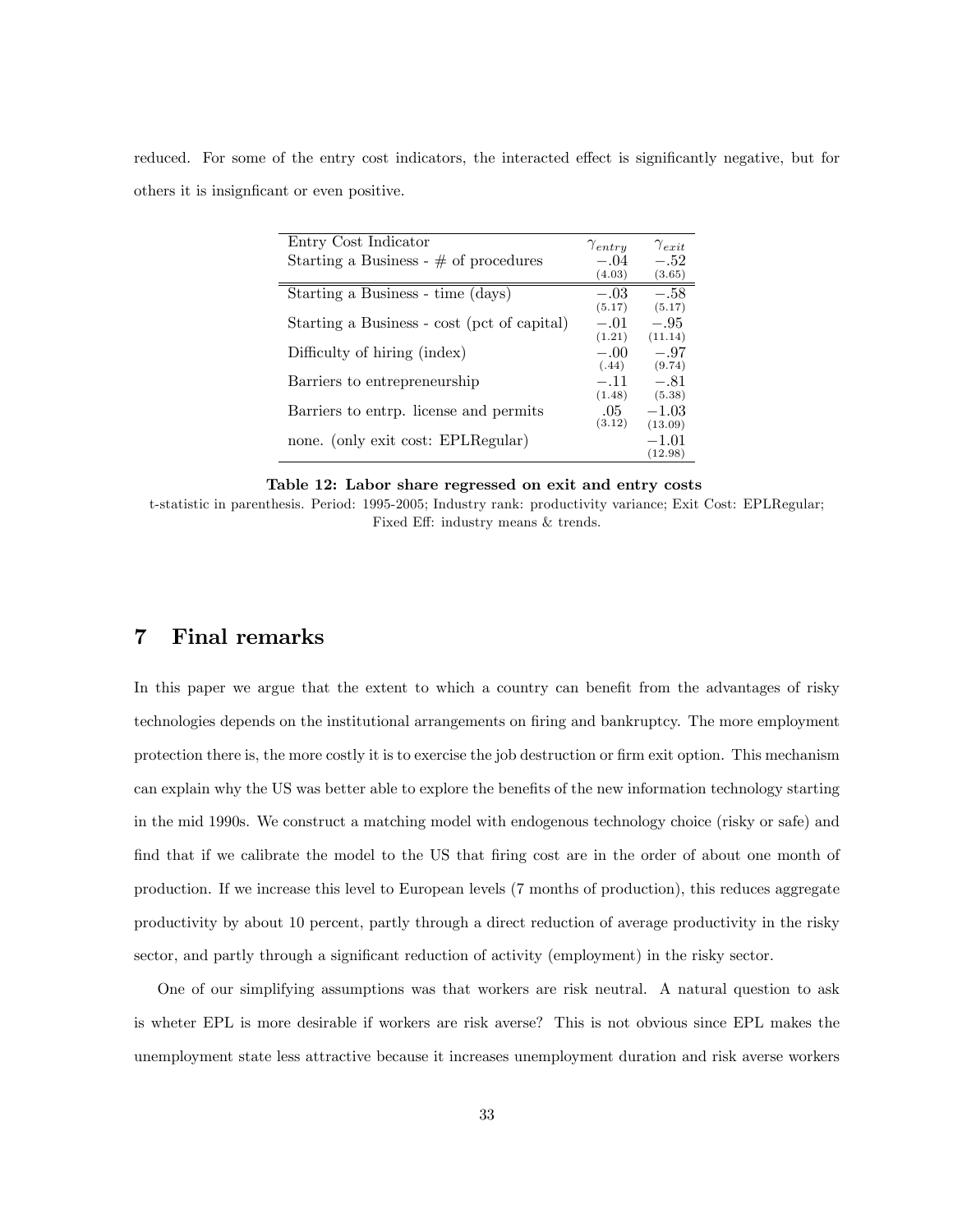prefer the differences between the good and bad state to be small. In other words, it puts the burden of unemployment on a smaler group. In richer models where optimal UI benefits and EPL are determined jointly, optimal EPL may well be positive.

In future work we want to further explore the role of risky technologies on long term productivity and growth. Simple simulations show that if the price of financing risky projects increases and it becomes more costly to open risky vacancies, this can have substantial effects on productivity.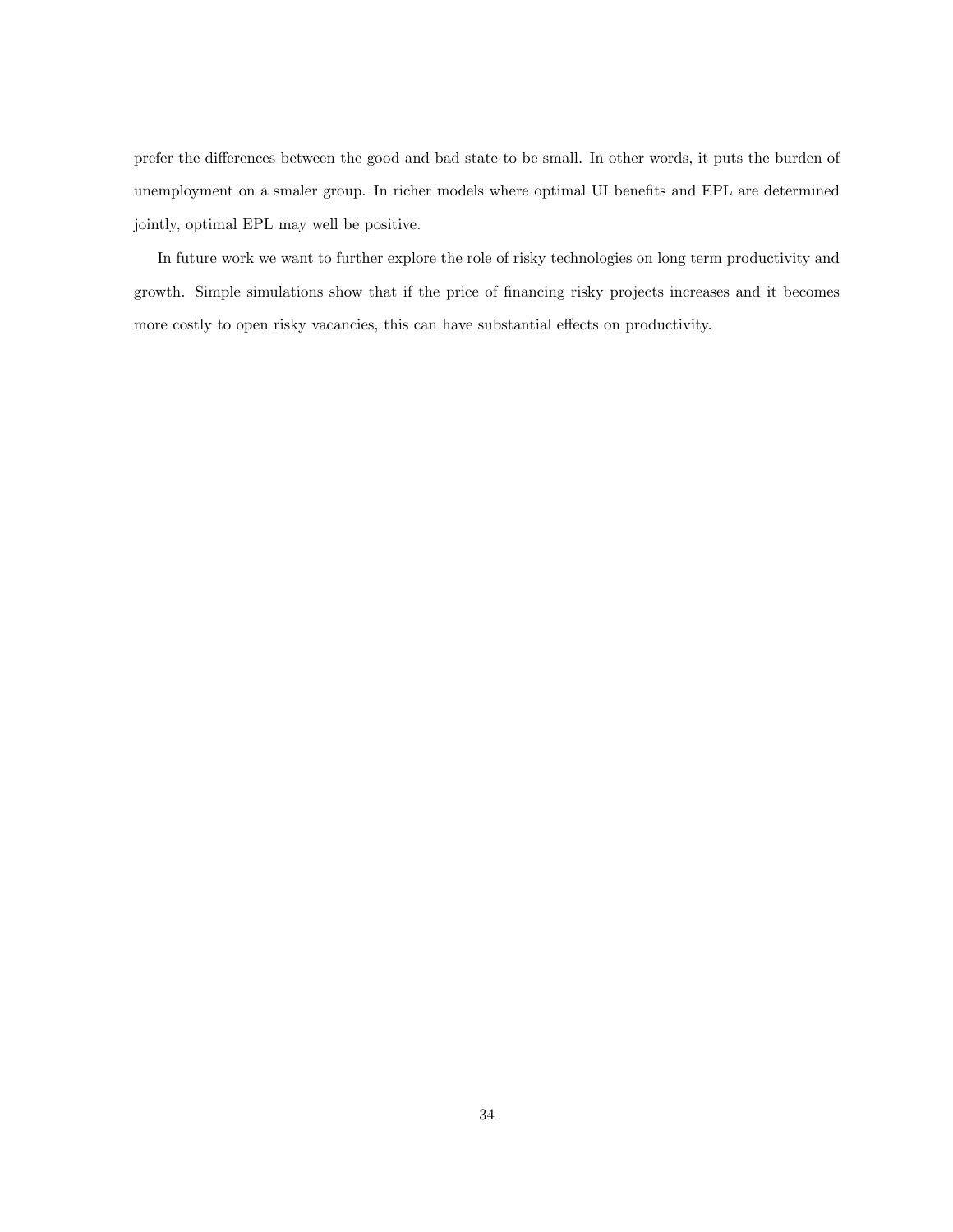### References

- ACEMOGLU, D., P. AGHION, AND F. ZILIBOTTI (2006): "Distance to Frontier, Selection, and Economic Growth," Journal of the European Economic Association,  $4(1)$ ,  $37-74$ .
- ACEMOGLU, D., AND R. SHIMER (2000): "Productivity gains from unemployment insurance," European  $Economic Review, 44(7), 1195-1224.$
- ADDISON, J. T., AND P. TEIXEIRA (2003): "The Economics of Employment Protection," Journal of Labor Research,  $24(1)$ ,  $85-129$ .
- ALVAREZ, F., AND M. VERACIERTO (1999): "Labor-Market Policies in an Equilibrium Search Model," NBER Macroeconomics Annual, 14, 265-304.
- AUTOR, D. H., W. R. KERR, AND A. D. KUGLER (2008): "Does Employment Protection Reduce Productivity? Evidence From US States," The Economic Journal, 117(521), F189–F217.
- BARTELSMAN, E. J. (2008): "From Micro to Macro," in *Information Society: ICT Impact Assessment* by linking data from different sources, chap. 14, pp. 255–271. Eurostat.
- BARTELSMAN, E. J., J. HALTIWANGER, AND S. SCARPETTA (2009): "Measuring and Analyzing Cross-Country Differences in Firm Dynamics," in Producer Dynamics: New Evidence from Micro Data, ed. by T. Dunne, J. B. Jensen, and M. J. Roberts, vol. 68 of Studies in Income and Wealth, chap. 1, pp.  $15-79.$  NBER/Chicago.
- BARTELSMAN, E. J., E. C. PEROTTI, AND S. SCARPETTA (2008): "Barriers to Exit, Experimentation and Productivity," mimeo.
- BASSANINI, A., L. NUNZIATA, AND D. VENN (2009): "Job protection legislation and productivity growth in OECD countries,"  $Economic Policy, 24, 349-402.$
- BENTOLILA, S., AND G. BERTOLA (1990): "Firing Costs and Labour Demand: How Bad is Eurosclerosis?," The Review of Economic Studies,  $57(3)$ ,  $381-402$ .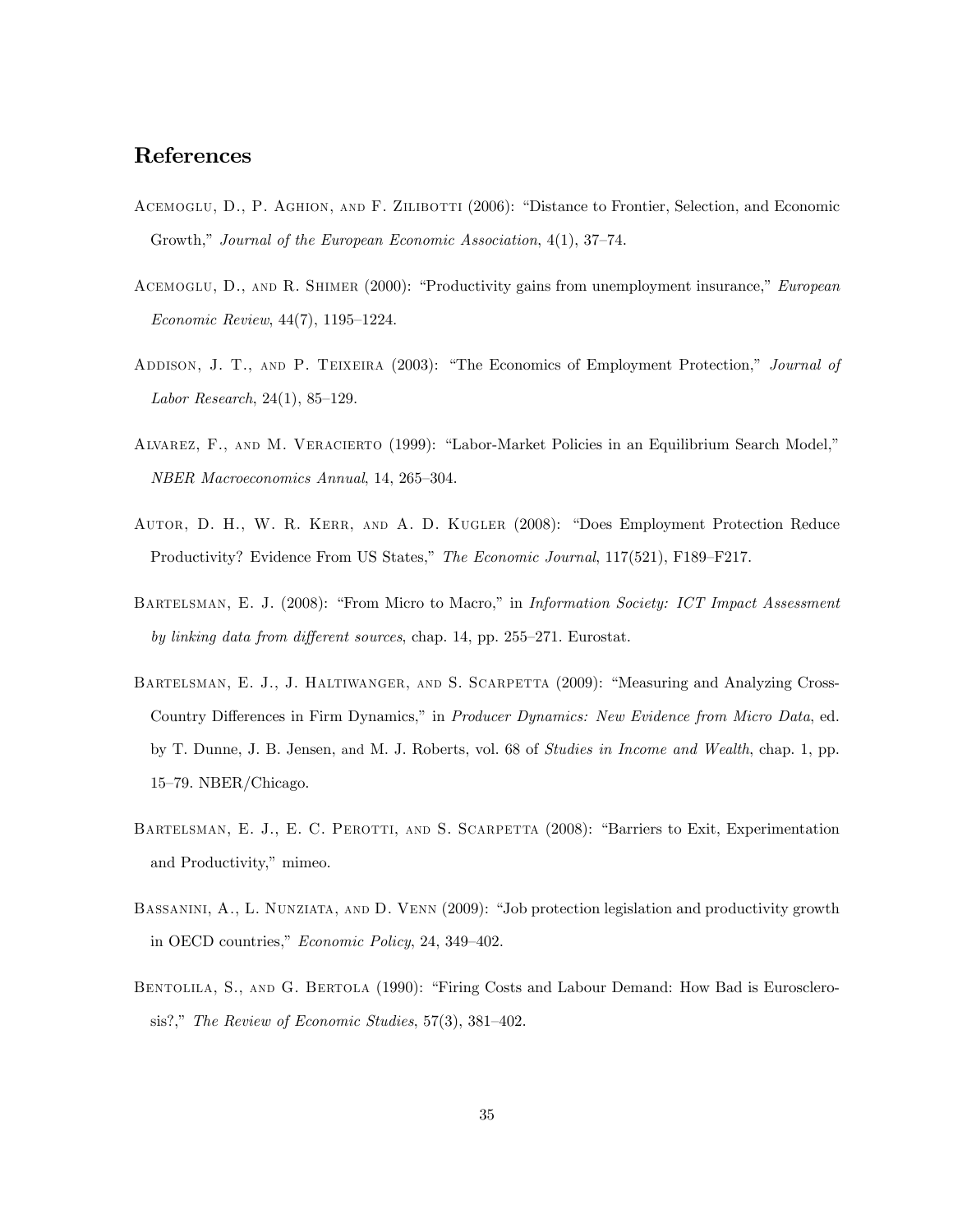- BERNANKE, B., M. GERTLER, AND S. GILCHRIST (1996): "The Financial Accelerator and the Flight to Quality," The Review of Economics and Statistics, 78(1), 1–15.
- BERTOLA, G. (1990): "Job security, employment and wages," *European Economic Review*, 34(4), 851– 879.
- BLANCHARD, O. (2006): "European Unemployment: The Evolution of Facts and Ideas," Economic Policy,  $21(45)$ , 5-59.
- BLANCHARD, O., AND P. PORTUGAL (2001): "What Hides behind an Unemployment Rate: Comparing Portuguese and U.S. Labor Markets," American Economic Review, 91(1), 187–207.
- BLANCHARD, O. J., AND J. TIROLE (2008): "The Joint Design of Unemployment Insurance and Employment Protection: A First Pass," Journal of the European Economic Association, 6(1), 45–77.
- BLOOM, N., R. SADUN, AND J. V. REENEN (2007): "Americans Do I.T. Better: US Multinationals and the Productivity Miracle," National Bureau of Economic Research Working Paper Series, w13085.
- BRÜGEMANN, B. (2006): "The Joint Effect of Firing Costs on Employment and Productivity in Search and Matching Models," mimeo.
- $-$  (2007): "Employment protection: Tough to scrap or tough to get?," The Economic Journal,  $117(521)$ , F386-F415.
- BRYNJOLFSSON, E., A. MCAFEE, AND F. ZHU (2009): "Leaders and Laggards: IT and the Growth of Performance Differences Between Firms," mimeo.
- BRYNJOLFSSON, E., A. MCAFEE, F. ZHU, AND M. SORELL (2008): "Scale Without Mass: Business Process Replication and Industry Dynamics," SSRN eLibrary.
- BURDA, M. C. (1992): "A Note on Firing Costs and Severance Benefits in Equilibrium Unemployment," The Scandinavian Journal of Economics,  $94(3)$ ,  $479-489$ .
- CABALLERO, R. J., AND P. D. KURLAT (2008): "Flight to Quality and Bailouts: Policy Remarks and a Literature Review," SSRN eLibrary.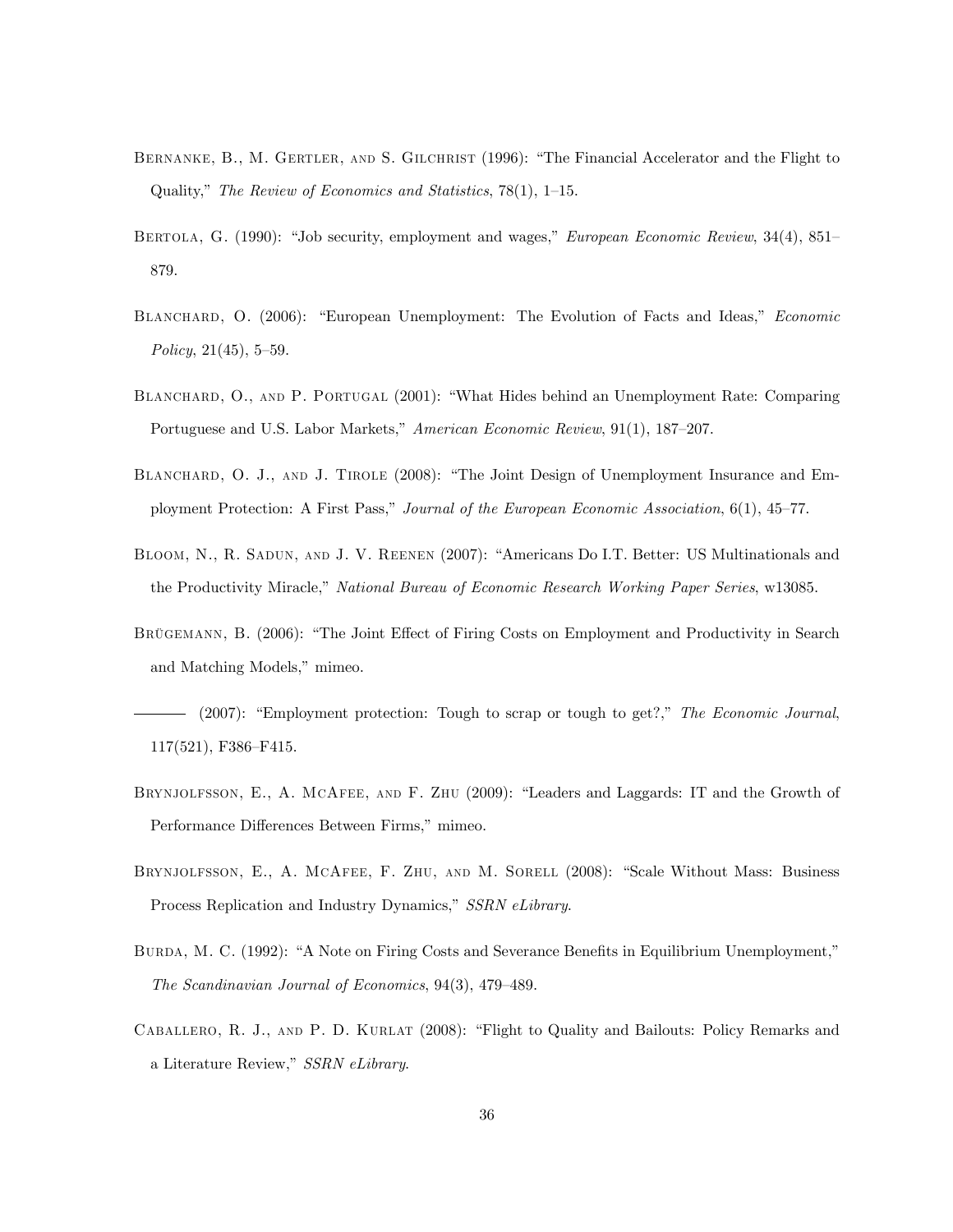- DJANKOV, S., R. L. PORTA, F. LOPEZ-DE-SILANES, AND A. SHLEIFER (2002): "The Regulation Of Entry," The Quarterly Journal of Economics,  $117(1)$ ,  $1-37$ .
- GARIBALDI, P. (1998): "Job flow dynamics and firing restrictions," European Economic Review,  $42(2)$ ,  $245 - 275.$
- GAUTIER, P. A., AND C. N. TEULINGS (2006): "How Large are Search Frictions?," Journal of the European Economic Association,  $4(6)$ , 1193-1225.
- HAGEDORN, M., AND I. MANOVSKII (2008): "The Cyclical Behavior of Equilibrium Unemployment and Vacancies Revisited," American Economic Review, 98(4), 1692-1706.
- HALL, R. E., AND P. R. MILGROM (2008): "The Limited Influence of Unemployment on the Wage Bargain," American Economic Review,  $98(4)$ , 1653–1674.
- HASKEL, J., B. KERSLEY, AND C. MARTIN (2003): "Labour Market Flexibility and Employment Adjustment: Micro Evidence from UK Establishments," Oxford Economic Papers, 49(3), 362–379.
- HOPENHAYN, H., AND R. ROGERSON (1993): "Job Turnover and Policy Evaluation: A General Equilibrium Analysis," Journal of Political Economy,  $101(5)$ ,  $915-938$ .
- JORGENSON, D. W., M. S. HO, AND K. J. STIROH (2008): "A Retrospective Look at the U.S. Productivity Growth Resurgence," Journal of Economic Perspectives,  $22(1)$ ,  $3-24$ .
- LAZEAR, E. P. (1990): "Job Security Provisions and Employment," The Quarterly Journal of Economics,  $105(3)$ , 699-726.
- LJUNGQVIST, L. (2002): "How Do Lay-off Costs Affect Employment?," The Economic Journal, 112(482), 829-853.
- MCAFEE, A., AND E. BRYNJOLFSSON  $(2008)$ : "Investing in the IT that makes a Competitive Difference," Harvard Business Review.

MICHAU, J.-B. (2009): "Optimal policy in a dynamic search model with risk aversion," mimeo LSE.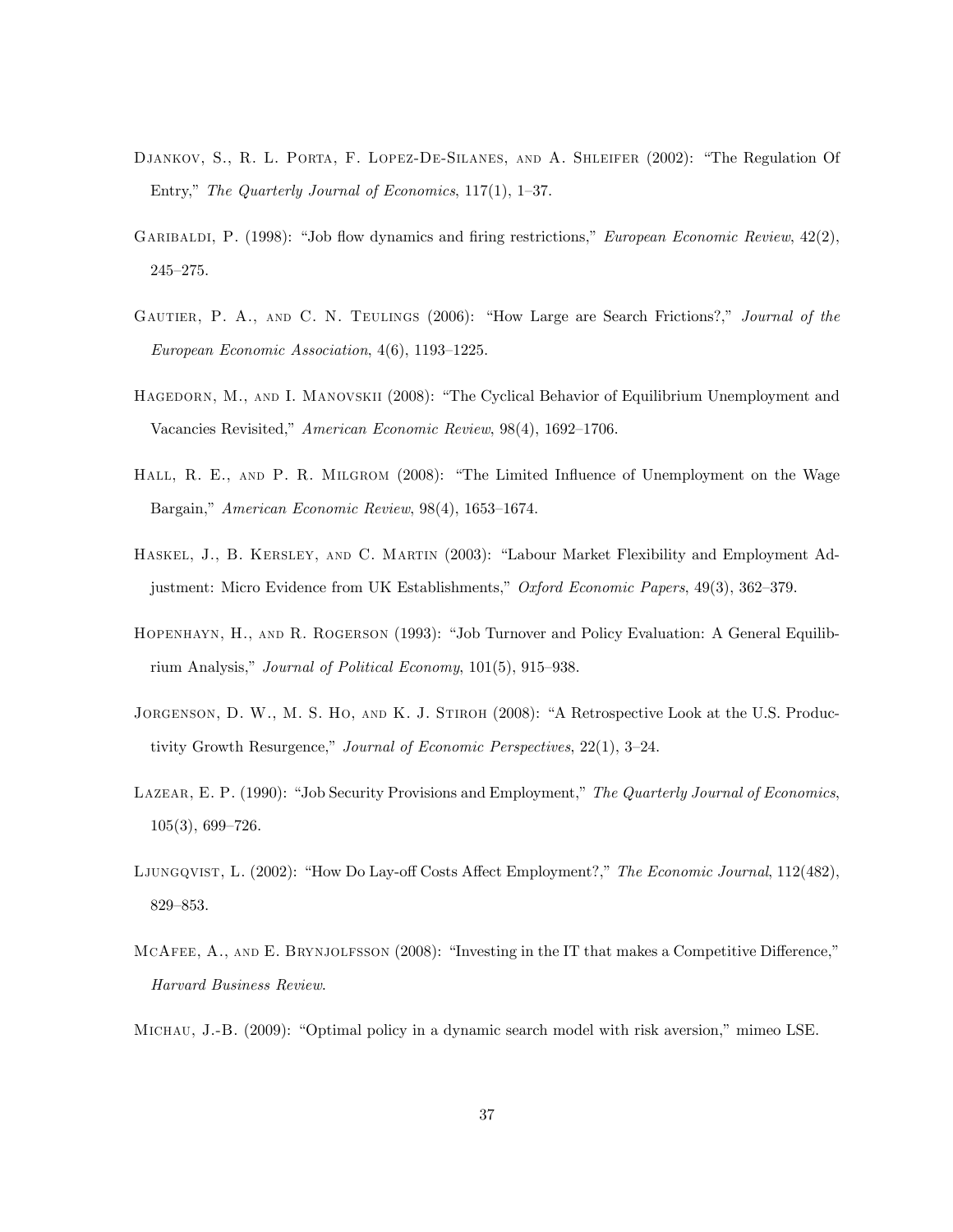- MORTENSEN, D. T., AND R. LENTZ (2008): "An Empirical Model of Growth Through Product Innovation,"  $Econometrica, 76(6), 1317-1373.$
- MORTENSEN, D. T., AND C. A. PISSARIDES (1994): "Job Creation and Job Destruction in the Theory of Unemployment," Review of Economic Studies, 61(3), 397-415.
- (1999): "Job Reallocation, Employment Fluctuations and Unemployment," in Handbook of Macroeconomics, ed. by J. B. Taylor, and M. Woodford, vol. 1, chap. 18, pp. 1171–1228. Elsevier Science.
- MOSCARINI, G. (2003): "Skill and Luck in the Theory of Turnover," mimeo.
- NICKELL, S., AND R. LAYARD (1999): "Labour market institutions and economic performance," in Handbook of Labor Economics, ed. by O. Ashenfelter, and D. Card, vol. 3, chap. 46, pp. 3029–3084. Elsevier Science.
- NICOLETTI, G., S. SCARPETTA, AND O. BOYLAUD (2000): "Summary Indicators of Product Market Regulation with an Extension to Employment Protection Legislation," Discussion paper, OECD, Economics Department.
- O'MAHONY, M., AND M. P. TIMMER (2009): "Output, Input and Productivity Measures at the Industry Level: The EU KLEMS Database," The Economic Journal, 119(538), F374–F403.
- ONS  $(2008)$ : "ICT impact assessment by linking data from different sources,".
- PETRONGOLO, B., AND C. A. PISSARIDES (2001): "Looking into the Black Box: A Survey of the Matching Function," Journal of Economic Literature, 39(2), 390-431.
- Pissarides, C. A. (2000): Equilibrium Unemployment Theory. MIT Press, Cambridge, MA.
	- (2001): "Employment protection," Labour Economics,  $8(2)$ , 131–159.
- (2009): "The Unemployment Volatility Puzzle: Is Wage Stickiness the Answer?," Econometrica,  $77(5)$ ,  $1339-1369$ .
- POSCHKE, M. (2007): "Employment Protection, Firm Selection, and Growth," IZA DP3164.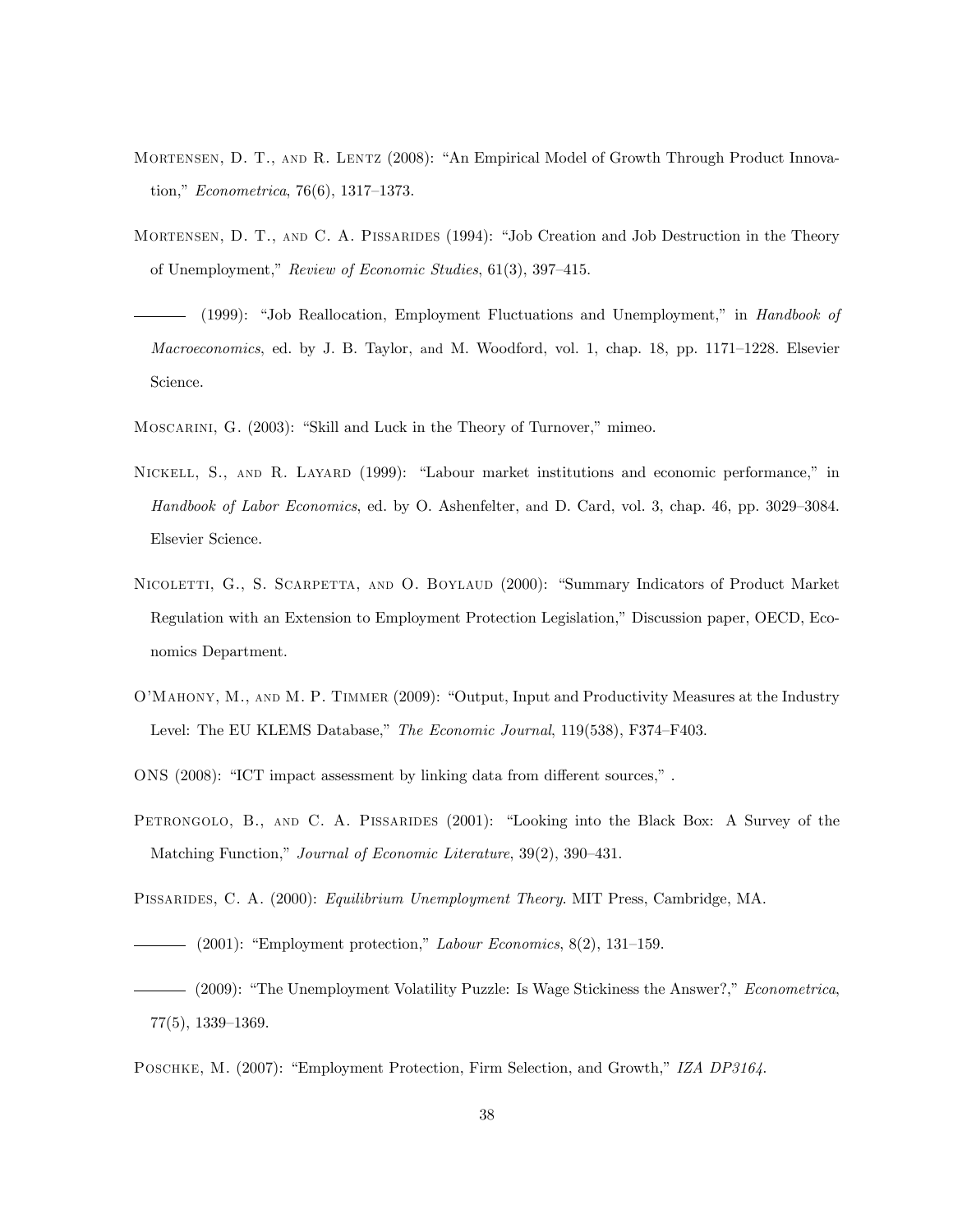POSTEL-VINAY, F., AND H. TURON (2008): "Severance Packages," mimeo Bristol University.

- RAJAN, R. G., AND L. ZINGALES (1998): "Financial Dependence and Growth," American Economic Review,  $88(3)$ , 559–86.
- REINHART, C. M., AND K. S. ROGOFF (2008): "Is the 2007 US Sub-Prime Financial Crisis So Different? An International Historical Comparison," American Economic Review, 98(2), 339-344.
- SAINT-PAUL, G. (2002): "Employment protection, international specialization, and innovation," European Economic Review,  $46(2)$ ,  $375-395$ .
- SAMANIEGO, R. M. (2006): "Employment protection and high-tech aversion," Review of Economic Dynamics,  $9(2)$ ,  $224-241$ .
- SHIMER, R. (2005): "The Cyclical Behavior of Equilibrium Unemployment and Vacancies," American Economic Review,  $95(1)$ ,  $25-49$ .
- VAN ARK, B., M. O'MAHONY, AND M. P. TIMMER (2008): "The Productivity Gap between Europe and the United States: Trends and Causes," Journal of Economic Perspectives, 22(1), 25-44.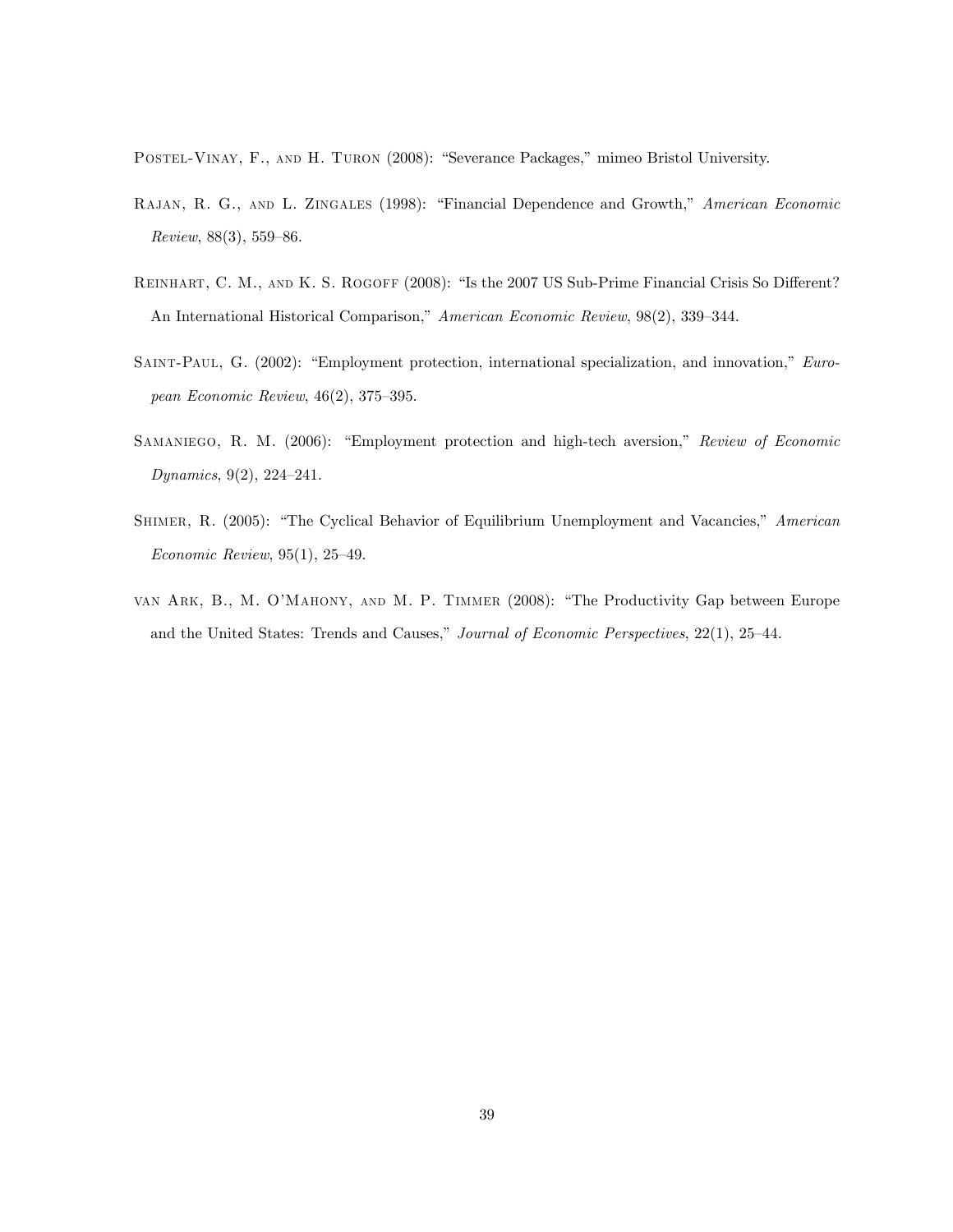# Appendix

# A Proofs

### A.1 Characterization

In this Appendix, we give an analytical characterization of the equilibrium.

Proposition 1 The job destruction margin is implicitly defined by

$$
y + x_d = b + \frac{\beta}{(1 - \beta)} (\theta_0 c_0 + \theta_1 c_1) - \frac{\lambda}{r + \lambda + \delta} \int_{x_d}^{x_u} [1 - F(z)] dz - (r + \delta) k,
$$
 (17)

the job creation condition in the risky sector is given by

$$
\frac{m_1}{\theta_1} = \frac{c_1}{J_1(0)} = \frac{c_1}{(1-\beta)S_1(0)} = \frac{(r+\lambda+\delta)c_1}{-(1-\beta)(x_d+(r+\lambda+\delta)k)}
$$
(18)

and job creation in the safe sector follows from from  $(20)$  and  $(25)$ :

$$
\frac{m_0}{\theta_0} = \frac{c_0 (r + \lambda + \delta) (r + \delta + \beta m_0)}{(1 - \beta) (r + \lambda + \delta) (y - b) + \beta (1 - \beta) m_1 (x_d + (r + \lambda + \delta) k)}.
$$
(19)

#### Proof.

First substitute  $(8)$ ,  $(12)$  and  $(14)$  in the surplus equation  $(4)$ :

$$
(r+\delta) S_0 = y - b - m_0 [E_0 - U] - m_1 [E_1(0) - U]
$$

Using $(6)$  and  $(7)$  yields

$$
(r + \delta + \beta m_0) S_0 = y - b - \beta m_1 S_1(0)
$$
\n(20)

Next, we turn to sector 1 and derive an expression for  $S_1$ 

Substitute  $(9)$ ,  $(12)$  and  $(15)$  in the surplus equation for sector 1 given by  $(5)$ 

$$
rS_1(x) = y + x - w_1(x) - \delta J_1 + \lambda (1 - \beta) \int_{x_d}^{x_u} [S_1(z) - S_1(x)] dF(z) + w_1(x) - \delta [E_1 - U]
$$

$$
+ \lambda \beta \int_{x_d}^{x_u} [S_1(z) - S_1(x)] dF(z) - rU - \lambda F(x_d) (S_1(x) + k)
$$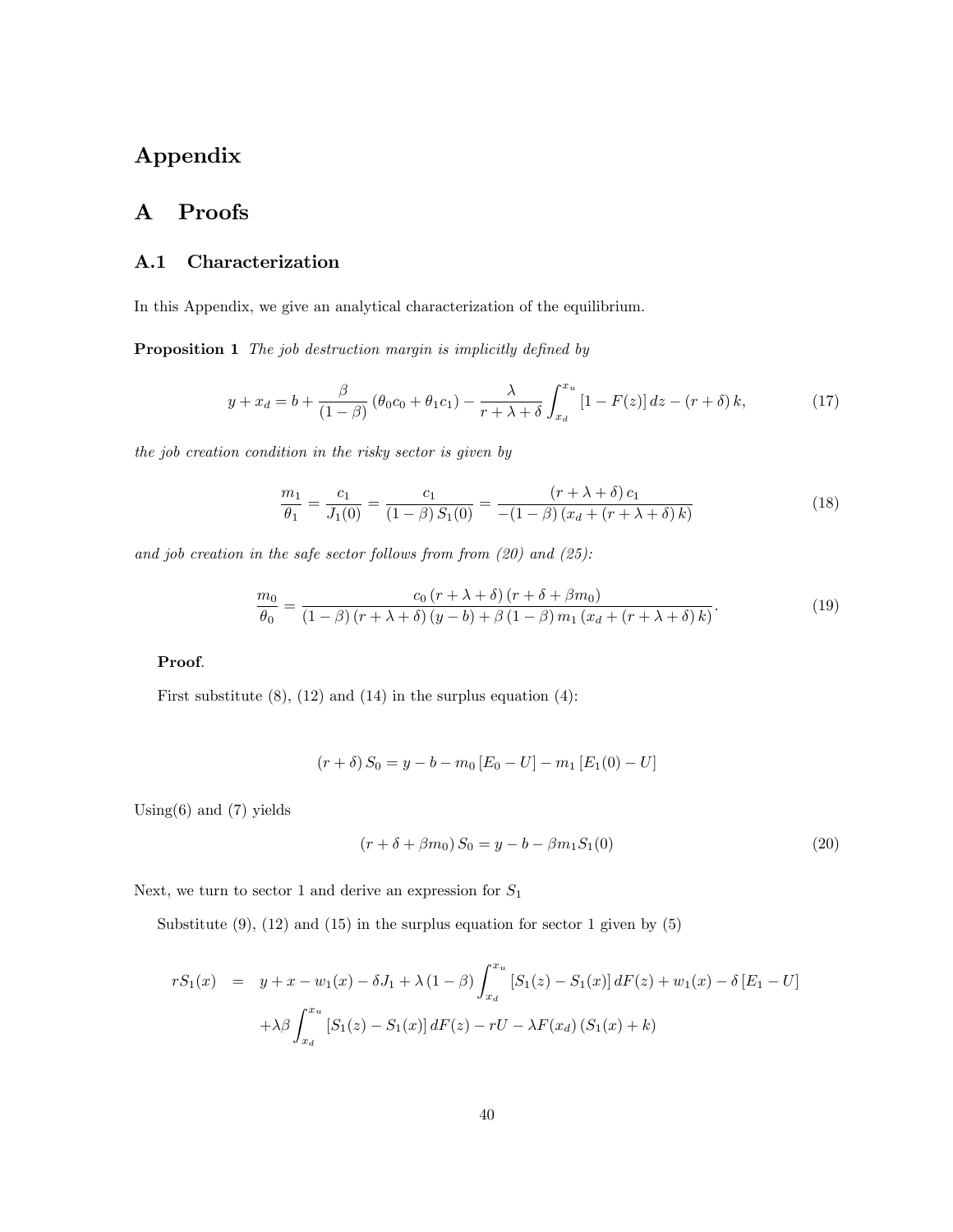Simplifying yields:

$$
(r + \lambda + \delta) S_1(x) = y + x + \lambda \int_{x_d}^{x_u} S_1(z) dF(z) - rU - \lambda F(x_d)k
$$
\n(21)

Use  $E_0 - U = \beta S_0, E_1 - U = \beta S_1 (0)$  and  $U = \beta S_1 (x_d) = -\beta k$  to rewrite (12) as

$$
rU = b + m_0 [\beta S_0] + m_1 [\beta S_1 (0)]
$$

Plug this in (21)

$$
(r + \lambda + \delta) S_1(x) = y - b + x + \lambda \int_{x_d}^{x_u} S_1(z) dF(z) - \beta (m_0 S_0 + m_1 S_1(0)) - \lambda F(x_d) k \tag{22}
$$

Integrating by parts gives

$$
\int_{x_d}^{x_u} S_1(z) dF(z) = S_1(x_u) - S_1(x_d) F(x_d) - \int_{x_d}^{x_u} S'_1(z) F(z) dz
$$

Using  $S_1(x_d) = -k$  from (11) and adding and subtracting  $S_1(x_d)$  yields,

$$
\int_{x_d}^{x_u} S_1(z) dF(z) = \int_{x_d}^{x_u} S'_1(z) [1 - F(z)] dz - (1 - F(x_d)k),
$$

plugging this back in (21) gives

$$
(r + \lambda + \delta) S_1(x) = y - b + x + \lambda \int_{x_d}^{x_u} S'_1(z) [1 - F(z)] dz - \lambda (1 - F(x_d)k)
$$

$$
- \beta (m_0 S_0 + m_1 S_1(0)) - \lambda F(x_d)k
$$

$$
(r + \lambda + \delta) S_1(x) = y - b + x + \lambda \int_{x_d}^{x_u} S_1'(z) [1 - F(z)] dz - \beta (m_0 S_0 + m_1 S_1(0)) - \lambda k \tag{23}
$$

Taking the derivative of  $S(x)$  in (21) with respect to x gives  $S'_1(x) = \frac{\sigma}{r + \lambda + \delta}$  and substituting this expression into (23) yields:

$$
(r + \lambda + \delta) S_1(x) = y - b + x + \frac{\lambda}{r + \lambda + \delta} \int_{x_d}^{x_u} [1 - F(z)] dz - \beta (m_0 S_0 + m_1 S_1(0)) - \lambda k \tag{24}
$$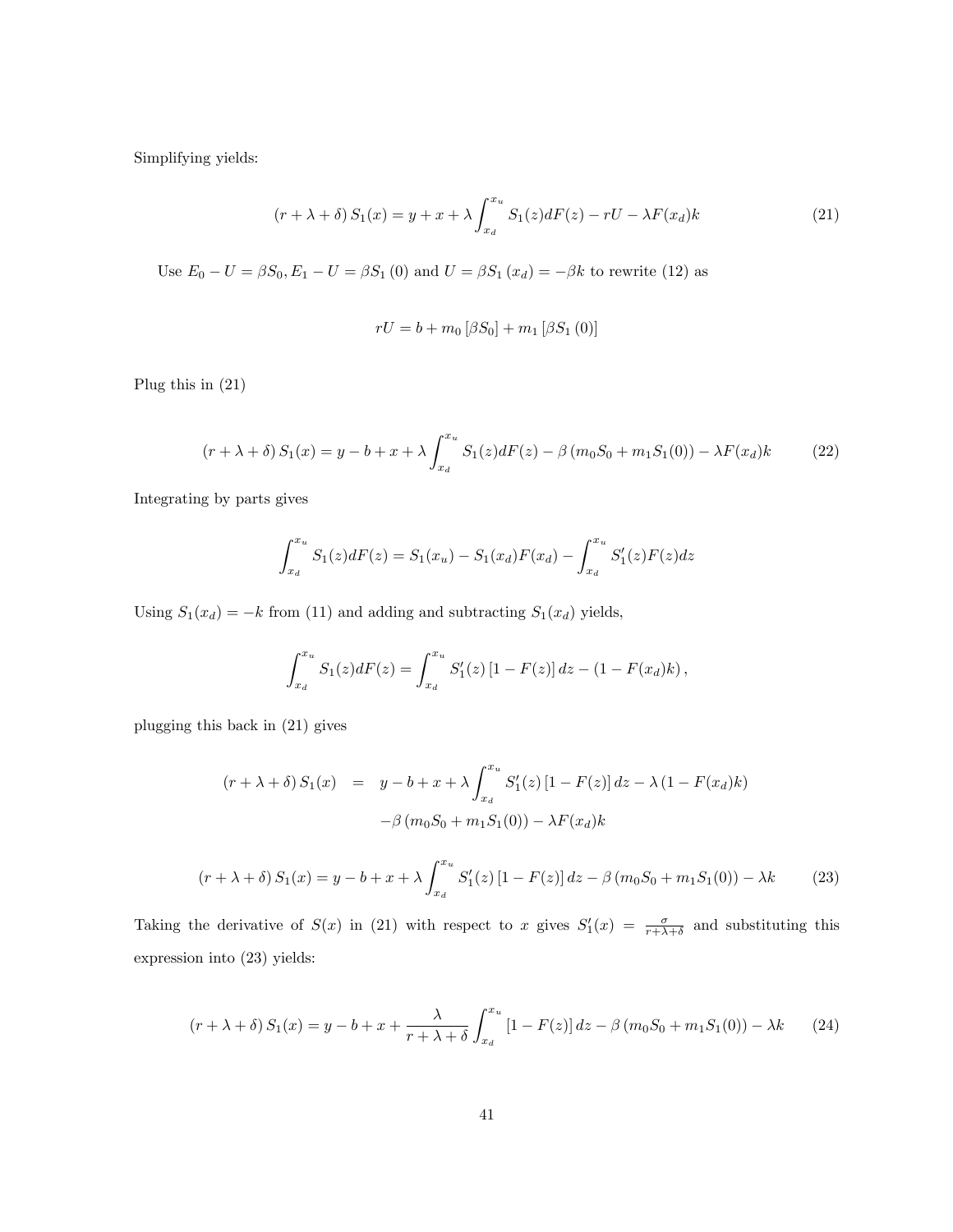Next, return to the free entry conditions. Equation (2) implies:

$$
J_0 = \frac{\theta_0}{m_0} c_0,
$$

use

$$
J_0/(1 - \beta) = \frac{c_0 \theta_0}{(1 - \beta) m_0} = S_0
$$
\n(25)

Evaluate (24) in  $x = x_d$  and substitute (11) and (25) in :

$$
-(r+\delta) k = y - b + x_d + \frac{\lambda}{r + \lambda + \delta} \int_{x_d}^{x_u} [1 - F(z)] dz - \frac{\beta}{(1 - \beta)} (\theta_0 c_0 + \theta_1 c_1)
$$

Some rearrangement gives the job destruction equation for sector 1:

$$
y + x_d = b + \frac{\beta}{(1 - \beta)} (\theta_0 c_0 + \theta_1 c_1) - \frac{\lambda}{r + \lambda + \delta} \int_{x_d}^{x_u} [1 - F(z)] dz - (r + \delta) k
$$

In order to derive the Job creation curve in sector 1, use (23) to get:

$$
(S_1(x) - (S_1(x_d)) = \frac{(x - x_d)}{(r + \lambda + \delta)}
$$

This implies that

$$
S_1(0) = \frac{-x_d}{(r + \lambda + \delta)} + S_1(x_d) = \frac{-x_d}{(r + \lambda + \delta)} - k
$$

where  $x_d < 0$ .

We can now derive the job creation condition for sector 1 from  $(3)$ :

$$
\frac{m_1}{\theta_1} = \frac{c_1}{J_1(0)} = \frac{c_1}{(1-\beta) S_1(0)} = \frac{(r+\lambda+\delta) c_1}{-(1-\beta) (\sigma x_d + (r+\lambda+\delta) k)}
$$

The job creation condition for sector 0 follows from From  $(20)$ ,  $(25)$ :

$$
\frac{m_0}{\theta_0} = \frac{c_0 (r + \lambda + \delta) (r + \delta + \beta m_0)}{(1 - \beta) (r + \lambda + \delta) (y - b) + \beta (1 - \beta) m_1 (x_d + (r + \lambda + \delta) k)}
$$

 $\blacksquare$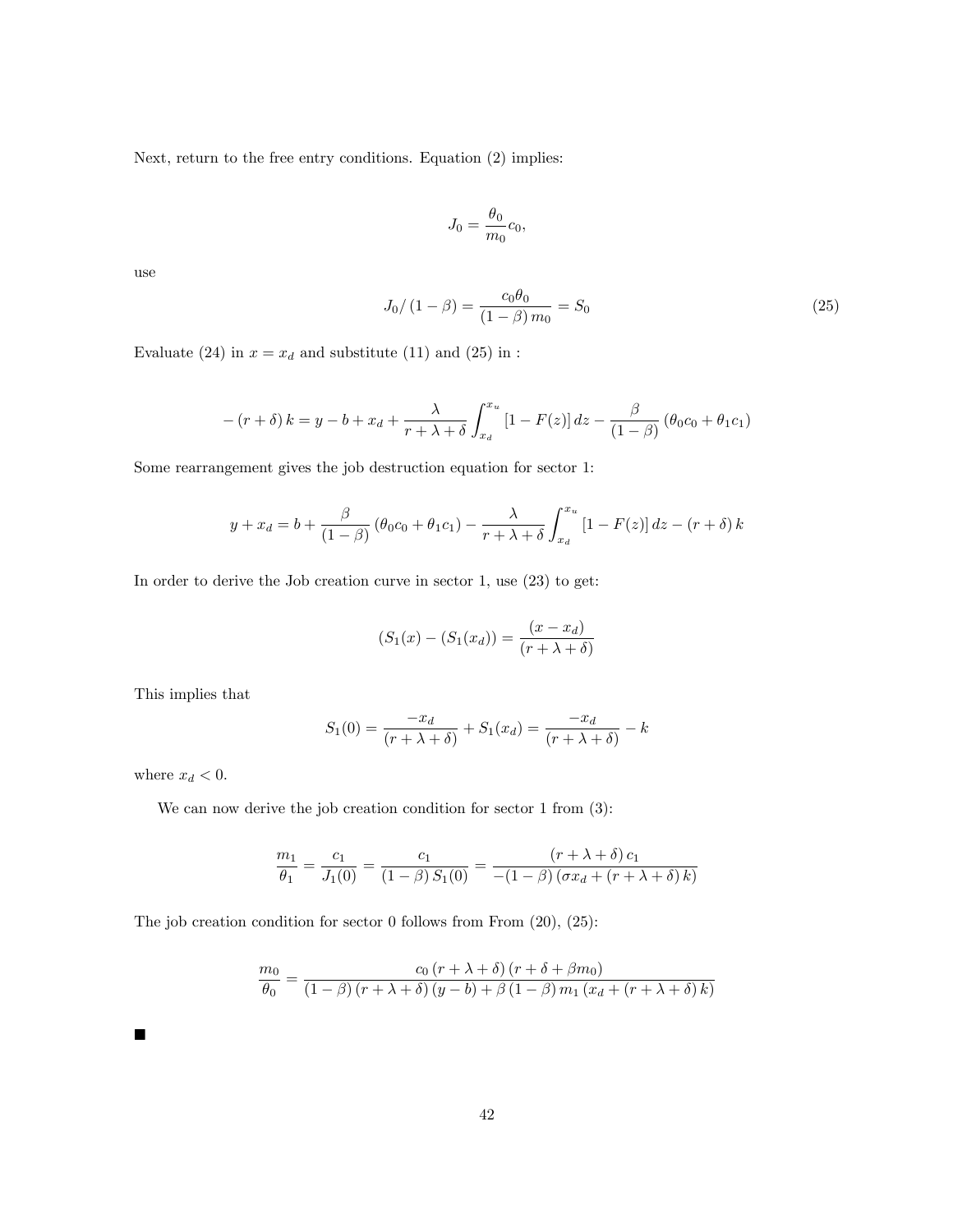Equation  $(17)$  states that the lowest acceptable level of output for a firm is equal to the opportunity cost of employment for the worker (i.e. the participation constraint) which is equal to the value of home production, b, plus the value of search. In order for the worker to be willing to continue working, the firm must compensate this worker for the foregone value of search.  $\theta_i c_i$  are vacancy creation cost per unemployed worker in sector  $i$ , the higher this is, the higher the wage and the expected value of search will be, see Pissarides (2000)). Wages and the value of search are also increasing in  $\beta$ . The third term on the rhs of (17) is the option value of keeping the job open which is increasing in  $\lambda$ , the larger this option value, the lower the minimum acceptable level of output is. Finally, the higher the exit cost is, the lower the acceptable level of output will be. Besides the exit cost, what is new relative to Mortensen and Pissarides (1994) is that if  $\theta_0$  goes up  $x_d$  will go up and job destruction in sector 1 as well. As we will see, exit cost will increase  $\theta_0/\theta_1$ . Equations (18) and (19) tell us that labor market tightness in a sector is decreasing in worker's bargaining power and increasing in the expected match surplus in that sector.

To close the model, we use the steady state flow equations that give the Beveridge curve which allows us to calculate the equilibrium unemployment and vacancy rates. In each sector, in- and outflow must be equal.

$$
m_0 u = \delta e_0 \tag{26}
$$

$$
m_1 u = (\delta + \lambda F(x_d))(l - u - n - e_0).
$$
\n
$$
(27)
$$

Finally, the size of the labor force is given by

$$
l = H(rU) = H\left(b + \frac{\beta}{(1-\beta)}\left(\theta_0c_0 + \theta_1c_1\right)\right).
$$

where we eliminated  $rU$  in a similar way as in (17).

### B Appendix Tables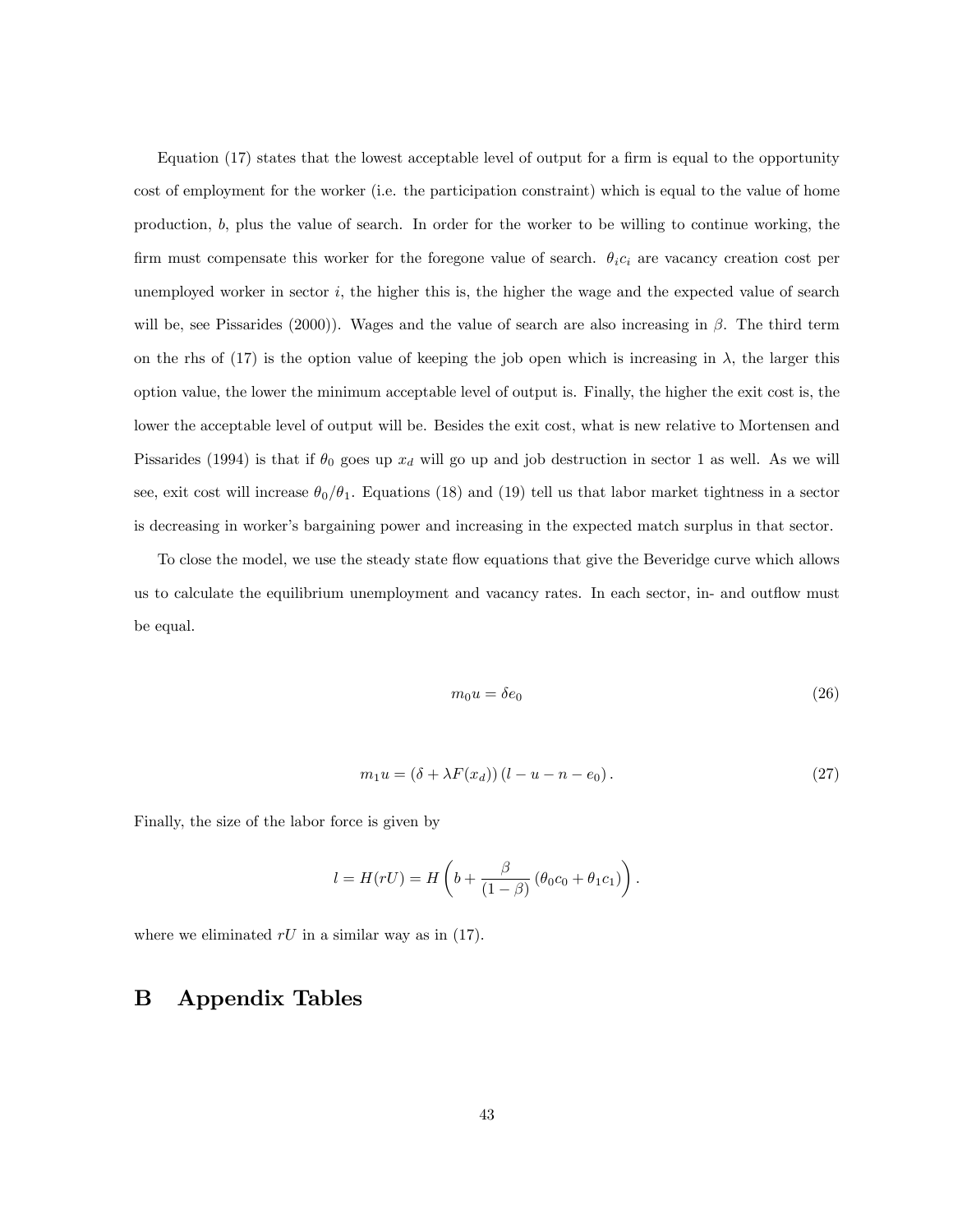| Country    | overall EPL | reg. EPL | Firing Rules | Firing Cost | Exit Cost | Exit Loss |
|------------|-------------|----------|--------------|-------------|-----------|-----------|
| AUS        | 1.19        | 1.50     |              |             |           |           |
| AUT        | 1.93        | 2.37     | $2.0\,$      | 0.02        | 0.18      | 0.27      |
| BEL        | 2.18        | 1.73     | $0.5\,$      | 0.16        | 0.04      | 0.14      |
| CZE        | 1.90        | 3.31     | $1.5\,$      | 0.22        | 0.18      | 0.85      |
| DNK        | 1.42        | 1.47     | $0.5\,$      | 0.00        | 0.04      | 0.37      |
| ESP        | 3.05        | 2.61     | $1.5\,$      | 0.56        | 0.15      | 0.23      |
| <b>FIN</b> | 2.02        | 2.17     | $2.0\,$      | 0.26        | 0.04      | 0.12      |
| FRA        | 3.05        | 2.47     | $2.0\,$      | 0.32        | 0.09      | 0.54      |
| $\rm GER$  | 2.35        | 2.68     | $2.0\,$      | 0.69        | 0.01      | 0.44      |
| GRC        | 2.83        | 2.41     | $2.0\,$      | 0.24        | 0.09      | 0.57      |
| IRL        | 1.11        | 1.60     | $1.0\,$      | 0.13        | 0.09      | 0.12      |
| JPN        | 1.84        | 2.44     |              |             |           |           |
| <b>HUN</b> | 1.52        | 1.92     |              |             |           |           |
| ITA        | 1.95        | 1.77     | 2.0          | 0.02        | 0.18      | 0.57      |
| NLD        | 2.12        | 3.05     | $3.5\,$      | 0.17        | 0.04      | 0.13      |
| POL        | 1.74        | 2.23     |              |             |           |           |
| <b>PRT</b> | 3.67        | 4.33     | 2.5          | $0.95\,$    | 0.09      | 0.27      |
| SVK        | 1.92        | 3.47     |              |             |           |           |
| SWE        | 2.24        | 2.86     | $2.0\,$      | 0.26        | 0.09      | 0.19      |
| UK         | 0.75        | 1.12     | $0.5\,$      | 0.22        | 0.06      | 0.14      |
| <b>USA</b> | 0.21        | 0.17     | 0.0          | 0.00        | 0.07      | 0.20      |

Table 13: Exit Cost Indicators

| (X excludes countries from sample) |                |                   |             |      |
|------------------------------------|----------------|-------------------|-------------|------|
| ALL                                | EUN            | $\mathop{\rm EU}$ | <b>EURO</b> | OECD |
| <b>AUS</b>                         | $\overline{X}$ | $\overline{X}$    | X           |      |
| AUT                                |                |                   |             |      |
| BEL                                |                |                   |             |      |
| CZE                                |                | X                 |             | Χ    |
| DNK                                |                |                   | Χ           |      |
| <b>ESP</b>                         |                |                   |             |      |
| <b>FIN</b>                         |                |                   |             |      |
| FRA                                |                |                   |             |      |
| <b>GER</b>                         |                |                   |             |      |
| GRC                                |                |                   |             |      |
| <b>HUN</b>                         |                | Χ                 |             | X    |
| IRL                                |                |                   |             |      |
| ITA                                |                |                   |             |      |
| JPN                                | X              | X                 | X           |      |
| <b>NLD</b>                         |                |                   |             |      |
| POL                                |                | X                 |             | X    |
| PRT                                |                |                   |             |      |
| SVK                                |                | X                 |             | Χ    |
| ${\rm SWE}$                        |                |                   |             |      |
| UK                                 |                |                   | Χ           |      |
| USA                                | Χ              | Χ                 | X           |      |

Table 14: Country samples used in empirical exercise